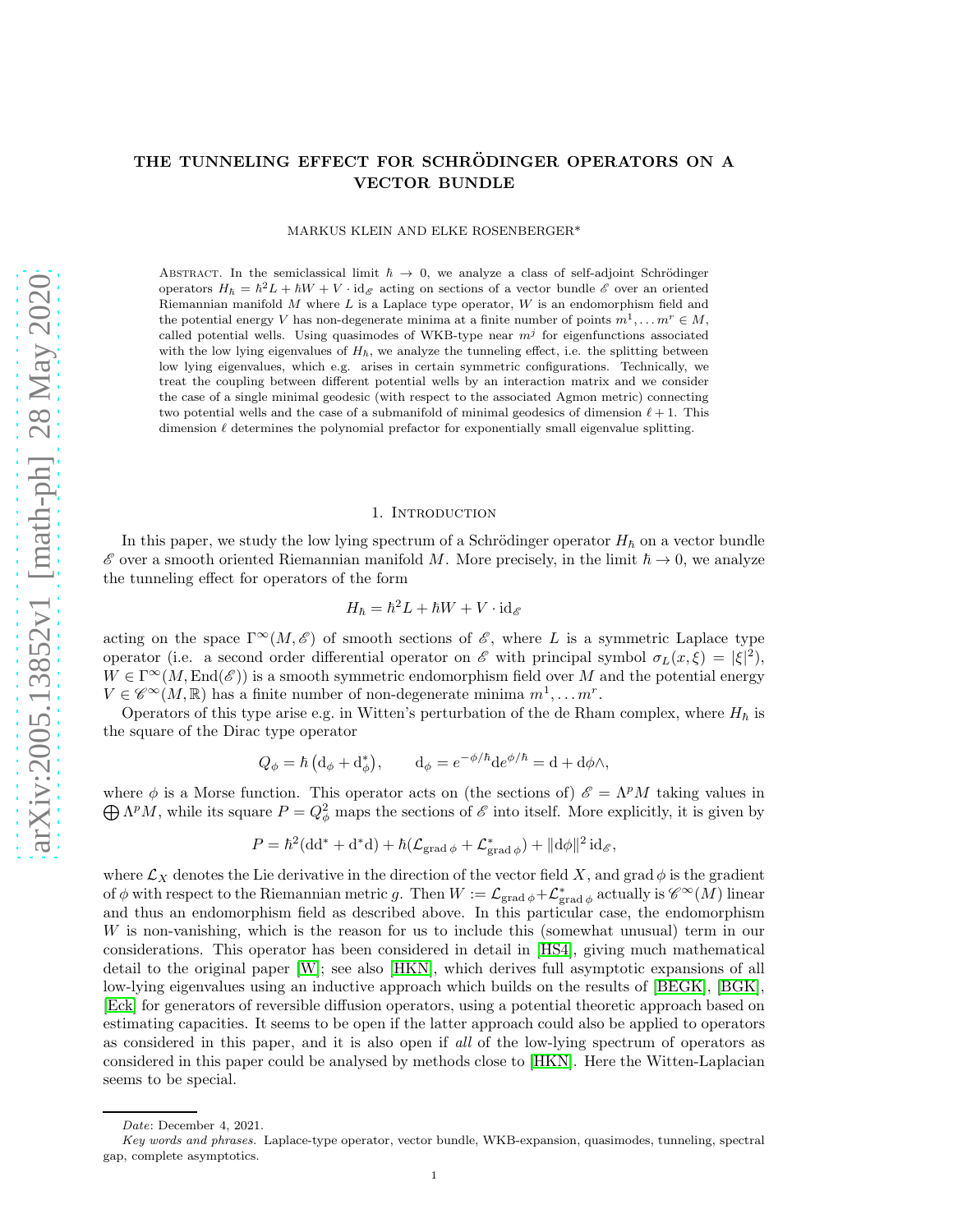We use semi-classical quasimodes of WKB-type constructed in [\[LR\]](#page-22-1), which are an important step in discussing tunneling problems, i.e. exponentially small splitting of eigenvalues for a selfadjoint realization of  $H_h$ . In the scalar case, for dim  $M > 1$ , rigorous results in this field start with the seminal paper [\[HS1\]](#page-21-5) (for  $M = \mathbb{R}^n$  or M compact).

In everything what follows, let  $(M, g)$  be a (smooth) oriented *n*-dimensional Riemannian manifold and let  $\pi : \mathscr{E} \to M$  be a complex vector bundle over M equipped with an inner product  $\gamma$  (i.e. a positive definite Hermitian form). Let rk $\mathscr E$  denote the dimension of a fibre of  $\mathscr E$ . Denoting by d vol the Radon measure on M induced from the Riemannian metric  $q$ , this allows to introduce the Hilbert space  $L^2(M, \mathscr{E})$  of (equivalence classes of) sections in  $\mathscr{E}$  as the completion of  $\Gamma_c^{\infty}(M, \mathscr{E})$ , the space of compactly supported smooth sections of  $\mathscr{E}^1$  $\mathscr{E}^1$ , with inner product

$$
\langle\!\langle u,v\rangle\rangle_{\mathscr{E}} = \int_M \gamma_m[u,v] \, \mathrm{d} \operatorname{vol}(m) \quad \text{ and associated norm} \quad \|u\|_{\mathscr{E}}^2 = \langle\!\langle u,u\rangle\rangle_{\mathscr{E}}. \tag{1.1}
$$

Recall that a differential operator L acting on sections of  $\mathscr E$  is said to be of Laplace type if, in local coordinates  $x$ , it has the form

$$
L = -\operatorname{id}_{\mathscr{E}} \sum_{i,j} g^{ij}(x) \frac{\partial^2}{\partial x^i \partial x^j} + \sum_j b_j \frac{\partial}{\partial x^j} + c \tag{1.2}
$$

where  $(g^{ij}(x))$  is the inverse matrix of the metric  $(g_{ij}(x))$  and  $b_j, c \in \Gamma^\infty(M, \text{End}(\mathscr{E}))$  are endomorphism fields. Examples for Laplace-type operators are the Hodge-Laplacian  $dd^* + d^*d$  on p-forms (in particular, for  $p = 0$ , this is the Laplace-Beltrami operator) and the square of a generalized Dirac operator acting on spinors. Also, second order elliptic operators  $L$  in divergence form, i.e,  $L = \sum_{i,j} \partial_i a^{ij} \partial_j$ , on open subsets of  $\mathbb{R}^n$  belong to this class. To the best of our knowledge, even for scalar operators of this form the tunneling effect has not been treated explicitly in the literature. The geometrically formulated theorems of our paper cover in particular this special case, closing an obvious gap in the literature.

Moreover, for any Laplace type operator L on  $\mathscr E$  which is symmetric on  $\Gamma_{c}^{\infty}(M,\mathscr E)$  with respect to the inner product  $\langle\!\langle \ldots \rangle\!\rangle_{\mathscr{E}}$ , there exists a unique metric connection  $\nabla^{\mathscr{E}}$ :  $\Gamma^{\infty}(M,\mathscr{E}) \to$  $\Gamma^\infty(M, T^*M\otimes\mathscr{E})$  on  $\mathscr{E}$  and a symmetric endomorphism field  $U \in \Gamma^\infty(M, \text{End}_{sym}(\mathscr{E}))$  such that

<span id="page-1-1"></span>
$$
L = (\nabla^{\mathscr{E}})^* \nabla^{\mathscr{E}} + U \tag{1.3}
$$

(see [\[LR\]](#page-22-1), Remark 2.1). In the following we always assume  $\nabla^{\mathscr{E}}$  to be the metric connection such that  $(1.3)$  holds.

We denote by  $\langle \cdot, \cdot \rangle_m$  and  $|\cdot|_m$  the inner product and norm on  $T^*_mM$  induced by g (we feel free to sometimes suppress the index  $m \in M$ ) and we use the same symbols for the extension of the inner product and the norm to the complexified cotangent bundle  $T_{\mathbb{C}}^*M = T^*M \otimes \mathbb{C}$ . Then  $T_{\mathbb{C}}^*M \otimes \mathscr{E}$ is well defined as a bundle (since fibrewise both factors are complex vector spaces), and we denote by  $\langle\!\langle \,.\,,\,.\,\rangle\!\rangle_{\otimes}$  and  $\|\,.\,\|_{\otimes}$  the inner product and norm on  $L^2(M,T^*_{\mathbb{C}}M\otimes\mathscr{E});$  both are induced from the inner product on the fibres of  $T_{\mathbb{C}}^*M \otimes \mathscr{E}$  which for complex one-forms  $\alpha, \beta$  and sections  $u, v$  of  $\mathscr E$  is given by

$$
\langle \alpha \otimes u, \beta \otimes v \rangle_{\otimes} = \langle \alpha, \beta \rangle_{1} \gamma[u, v]
$$

and then extends to the full tensor product by linearity (see also the beginning of Section 4 for some more standard details on the inner product  $\langle \cdot, \cdot \rangle_p$  in the fibres of the complexified exterior bundle  $\Lambda^p_{\mathbb{C}}(M)$ ). We feel free to sometimes suppress the subscript C. As a general rule, all of our inner products are antilinear in the first and linear in the second factor.

Our setup is the following.

<span id="page-1-3"></span>HYPOTHESIS 1.1 For 
$$
\hbar > 0
$$
, we consider Schrödinger operators  $H_{\hbar}$  acting on  $L^2(M, \mathscr{E})$  of the form

<span id="page-1-2"></span>
$$
H_{\hbar} = \hbar^2 L + \hbar W + V \cdot \mathrm{id}_{\mathscr{E}} \tag{1.4}
$$

where L is a symmetric Laplace type operator as above,  $W \in \Gamma^{\infty}(M, \text{End}_{sym}(\mathscr{E}))$  is a symmetric endomorphism field and  $V \in C^{\infty}(M,\mathbb{R})$ . Furthermore, we shall assume:

- (a) The potential V is non-negative and there is a compact subset  $K \subset M$  and  $\delta > 0$  such that  $V(m) \geq \delta$  for all  $m \in M \setminus K$ .
- (b) V has non-degenerate minima at a finite number of points  $m^j \in M$ ,  $j \in \{1, ..., r\} := \mathcal{C}$ , *i.e.*,  $V(m^j) = 0$  and  $\nabla^2 V|_{m^j} > 0$ .

<span id="page-1-0"></span><sup>1</sup>For  $K \subset M$ , we write  $\Gamma_c^{\infty}(K, \mathscr{E})$  to denote the sections of  $\mathscr{E}$  compactly supported in K.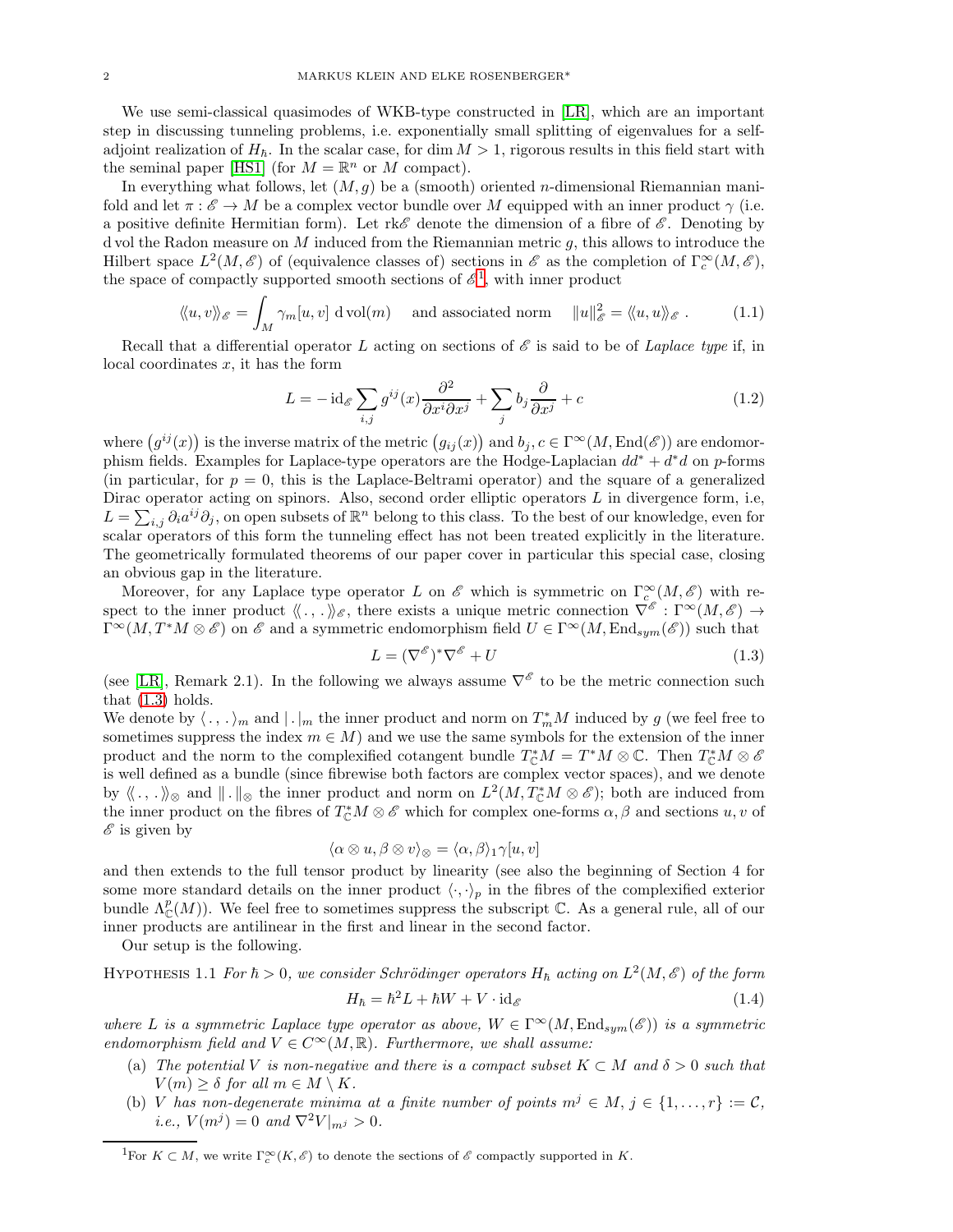(c) If U is the endomorphism field given in equation  $(1.3)$  with respect to L in  $(1.4)$ , the symmetric endomorphism field  $\hbar U + W$  is bounded from below, i.e. there is a positive constant  $C < \infty$  such that

<span id="page-2-1"></span>
$$
\langle\!\langle u, (\hbar U + W)u \rangle\!\rangle_{\mathscr{E}} \ge -C \|u\|_{\mathscr{E}}^2, \qquad u \in \Gamma_c^{\infty}(M, \mathscr{E}), \tag{1.5}
$$

uniformly for  $h \in (0, 1]$ .

It is then clear that (for  $h \in (0,1]$ ) the operator  $H_h$  with domain  $\Gamma_c^{\infty}(M, \mathscr{E})$  is a semi-bounded, symmetric and densely defined operator in the Hilbert space  $L^2(M, \mathscr{E})$ . Thus, by a well known result of abstract spectral theory, its associated semi-bounded quadratic form

$$
q_{\hbar}(u) := \langle\langle u, H_{\hbar} u \rangle\rangle_{\mathscr{E}}, \qquad u \in \Gamma_c^{\infty}(M, \mathscr{E})
$$
\n(1.6)

is closable. Passing to the closure of  $q_h$  and using the representation theorem for symmetric, semi-bounded, closed forms yields a distinguished self-adjoint operator, the Friedrich's extension of  $H_{\hbar}: \Gamma_c^{\infty}(M, \mathscr{E}) \to L^2(M, \mathscr{E})$  (which by usual abuse of notation we shall also denote by  $H_{\hbar}$ ).

We recall that, if M is assumed to be complete,  $H_{\hbar}: \Gamma_c^{\infty}(M, \mathscr{E}) \to L^2(M, \mathscr{E})$  is actually essentially self-adjoint<sup>[2](#page-2-0)</sup>. Furthermore, if M in addition is assumed to be of bounded geometry, various different natural approaches to the definition of Sobolev spaces for  $\mathscr E$  all lead to identical results (see [\[A\]](#page-21-6) and [\[E\]](#page-21-7)). For the purpose of this paper, none of this seems to be relevant. We shall stick to the Friedrich's extension of  $H_{\hbar}$ .

Similarly, for any open  $\Omega \subset M$  with compact closure in M we shall define the Dirichlet realization  $H_h^{\overline{\Omega}}$  of  $H_h$  in  $\Omega$  by Friedrich's extension of  $H_h: \Gamma_c^{\infty}(\Omega, \mathscr{E}) \to L^2(\Omega, \mathscr{E})$ .

We remark that the operator  $H_{\hbar}$  given in [\(1.4\)](#page-1-2) is not necessarily real, i.e. it does not commute with complex conjugation, in contradistinction to the more special case of the Witten Laplacian P introduced above. Thus, in the general case, the well known Beurling-Deny criteria do not apply, and even the groundstate of our operator  $H_h$  may well be degenerate. It is thus natural to treat tunneling in this degenerate setting and we shall do so in due course.

However, under semi-classical quantization ( $\xi \mapsto -i\hbar d$  in some reasonable sense) its principal  $\hbar$ -symbol

$$
\sigma_H: T^*M \to \text{End}(\mathscr{E}), \quad \sigma_H(m,\xi) = (|\xi|^2 + V(m)) \text{ id}_{\mathscr{E}}, \quad (m,\xi) \in T_m^*M \tag{1.7}
$$

is both real and scalar. This is crucial for our construction. Thus our assumptions exclude Schrödinger operators with magnetic field (the operator  $(i\hbar d + \alpha)^*(i\hbar d + \alpha)$ , with a 1-form  $\alpha$ describing the magnetic potential, has non-real principal  $\hbar$ -symbol, see e.g. [\[HK\]](#page-21-8)) or with endomorphism valued potential  $V$  as needed e.g. for molecular Hamiltonians in the Born-Oppenheimer approximation (see e.g. [\[KMSW\]](#page-21-9)).

Defining the hyperregular Hamiltonian

<span id="page-2-4"></span>
$$
\tilde{h}_0: T^*M \to \mathbb{R}, \quad \tilde{h}_0(m,\xi) = |\xi|^2 - V(m)
$$
\n(1.8)

one has  $\sigma_H(m, \xi) = -\tilde{h}_0(m, i\xi) \mathrm{id}_{\mathscr{E}}$ , and one can use the theory developed in [\[KR1\]](#page-22-2) (or results given in  $[HS1]$ ) to introduce an adapted geodesic distance on  $M$ . There it is shown that the (Agmon)-distance d on M given by the Agmon-metric  $ds^2 = Vg$  (which is the Jacobi metric of classical mechanics on the Riemannian manifold  $(M, g)$  for the Hamiltonian function  $|\xi|^2 + V$  at energy zero) is Lipschitz everywhere and smooth near the potential wells  $m^j$ ,  $j \in \mathcal{C}$ .

Moreover, defining  $d^j(m) := d(m, m^j)$  for  $j \in \mathcal{C}$ , by [\[KR1\]](#page-22-2), Theorem 1.6 (or see [\[HS1\]](#page-21-5), Proposition 3.1) there are neighborhoods  $\Omega_j$  of  $m^j$  such that

<span id="page-2-3"></span><span id="page-2-2"></span>
$$
\tilde{h}_0(m, \mathrm{d}d^j(m)) = 0, \qquad m \in \Omega_j \tag{1.9}
$$

$$
\tilde{h}_0(m, \mathrm{d}d^j(m)) \le 0, \qquad m \in M. \tag{1.10}
$$

These are the eikonal equation and the eikonal inequality.

The central result of this paper is a very precise asymptotic formula for the splitting of certain low-lying eigenvalues of the operator  $H_h$ .

As we shall recall below, power series expansions of low lying eigenvalues are in leading order given by the harmonic approximation and can be derived by a certain perturbation theory.

<span id="page-2-0"></span><sup>2</sup>See [\[C\]](#page-21-10) and [\[St\]](#page-22-3) for proofs using finite propagation speed and nice partitions of unity, respectively. Both papers do not formally cover precisely the class of operators of Laplace type considered in the present paper, but both methods generalize to our class of operators on bundles (e.g., the propagation speed in [\[C\]](#page-21-10) only depends on the principal symbol of  $H<sub>\hbar</sub>$  for fixed  $\hbar$ , thus being independent of U and W).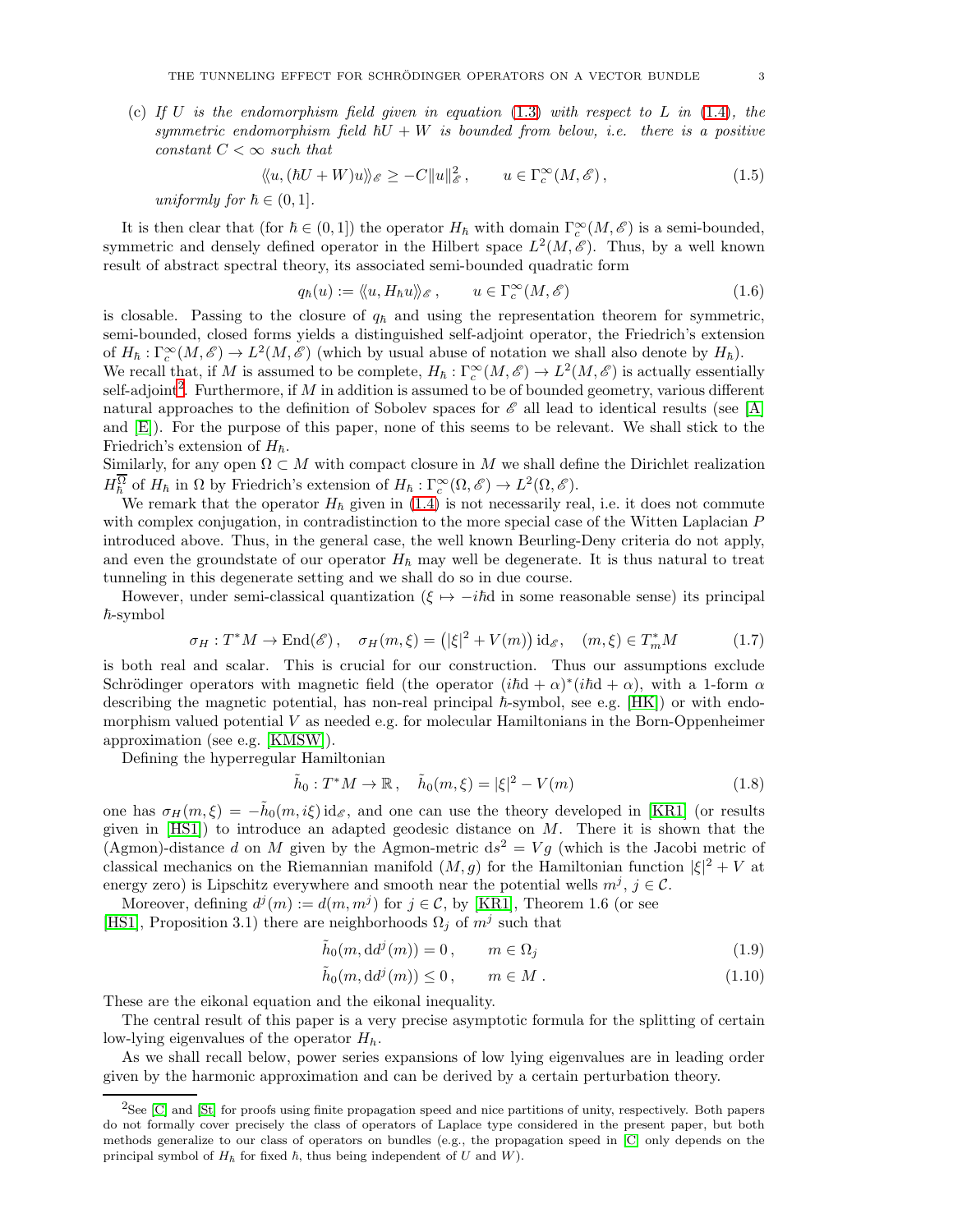Furthermore, in situations of symmetry or near symmetry certain eigenvalues, including but not restricted to the groundstate, are almost degenerate in the sense of being exponentially close. On the other hand, such almost degeneracy of eigenvalues can be considered as a spectral picture of (possibly almost) underlying symmetry in a geometrical sense. In such a situation, approximating the spectrum of  $H_h$  by the spectrum of appropriately chosen operators with Dirichlet boundary conditions on certain subsets  $\Omega_i$  of M might give a truly degenerate spectrum even for the groundstate, and the true spectrum of  $H_h$  can then perturbatively be recovered through an (exponentially small) so called interaction matrix.

Crucial ingredients are the minimal geodesics between the potential wells and the distance between the wells in the Agmon metric  $ds^2 = Vg$ .

While even in the scalar case such an analysis of eigenvalue splitting is often restricted to the case of one unique minimal geodesic (and possibly the groundstate), we here analyse the more complex situation where these minimal geodesics might form submanifolds of dimension  $\ell+1$  (the above mentioned case of a unique geodesic is then a special case for  $\ell = 0$ ). See [\[KR3,](#page-22-4) [KR4\]](#page-22-5) for somewhat similar results for a class of difference operators on a scaled lattice in  $\mathbb{R}^n$ . Intuitively (in both cases), larger eigenvalue splitting is connected to more tunneling (or larger conductance) between the wells and thus to the dimension of connecting geodesics as these provide (in some sense which we shall not even try to make precise) optimal tunneling paths for a quantum particle. For the operators considered in this paper, this is made precise in our Theorem 6.7 below which is our central result.

The outline of the paper is as follows. In Section 2 we justify the harmonic approximation in our setting and sketch the proof of the basic spectral stability result. In Section 3 we prove Agmon-type estimates in the semiclassical limit for the decay of eigenfunctions for the Dirichlet operators on certain sets  $\Omega_i$  in M containing only one potential well. As usual, these are a crucial ingredient for subsequent WKB expansions. We emphasize that these estimates only involve certain structural identities for our operator; in particular, computations with a full expansion of everything in local coordinates are not required. Section 4 introduces the crucial above mentioned interaction matrix, and Section 5 analyzes it in more detail in important special cases. Section 6 is the heart of the paper, culminating in the above mentioned Theorem 6.7 which contains a full asymptotic expansion of the interaction matrix (and thus of the eigenvalue splitting, including but not restricted to the groundstate). As usual for such a precise result this requires additional geometric assumptions. Most importantly, the outgoing manifolds (with starting point  $m^j$ ) for the Hamilton field of  $\tilde{h}_0$ have to be parametrized as Lagrange manifolds by the geodesic distance  $d^j(m^j, \cdot)$ . And it is here that we prove (under appropriate assumptions) that the constructed WKB-expansions are actually very close to the true eigenfunctions of Dirichlet realizations of  $H_h$  in  $\Omega_i$  which justifies replacing the Dirichlet eigenfunctions in the interaction matrix by these WKB functions. The proof of our main theorem then requires combining all this preparatory work with certain explicit calculations in local coordinates involving a form of the Morse Lemma with parameters and stationary phase.

### 2. Harmonic Approximation

In this section we shall show that the lowest N eigenvalues of  $H_h$  are given by the lowest N eigenvalues of the direct sum of associated harmonic oscillators at the potential wells, up to an error  $O(\hbar^{6/5})$  as  $\hbar \to 0$ .

Denoting the fibre over  $m \in M$  by  $\mathscr{E}_m := \pi^{-1}(m)$ , we define the harmonic oscillator at  $m^j$ ,  $j =$  $1, \ldots r$ , associated to  $H_{\hbar}$  as the operator on  $\mathscr{C}^{\infty}(T_{m}M, \mathscr{E}_{m})$  given by

<span id="page-3-0"></span>
$$
H_{m^j, \hbar}f(X) := \left(\hbar^2 \Delta_{T_{m^j}M} + \hbar W(m^j) + \frac{1}{2}\nabla^2 V|_{m^j}(X, X)\right) f(X), \quad X \in T_{m^j}M\,,\tag{2.1}
$$

where  $\Delta_{T_{m}jM}$  denotes the Laplacian on  $T_{m}jM$  induced by the metric  $g_{m}j$  and  $\nabla^2V|_{m}j$  denotes the Hessian of V at  $m^j$ .

REMARK 2.1 The spectrum of the harmonic oscillators  $H_{m,j,h}$ ,  $j \in \mathcal{C}$ , consists of the numbers

<span id="page-3-1"></span>
$$
\hbar e_{\gamma,\ell}^j = \hbar \left( \mu_\ell^j + \sum_{k=1}^n (2\gamma_k + 1)\lambda_k^j \right), \qquad \gamma \in \mathbb{N}^n, \ \ell = 1, \dots, \text{rk } \mathscr{E}
$$
 (2.2)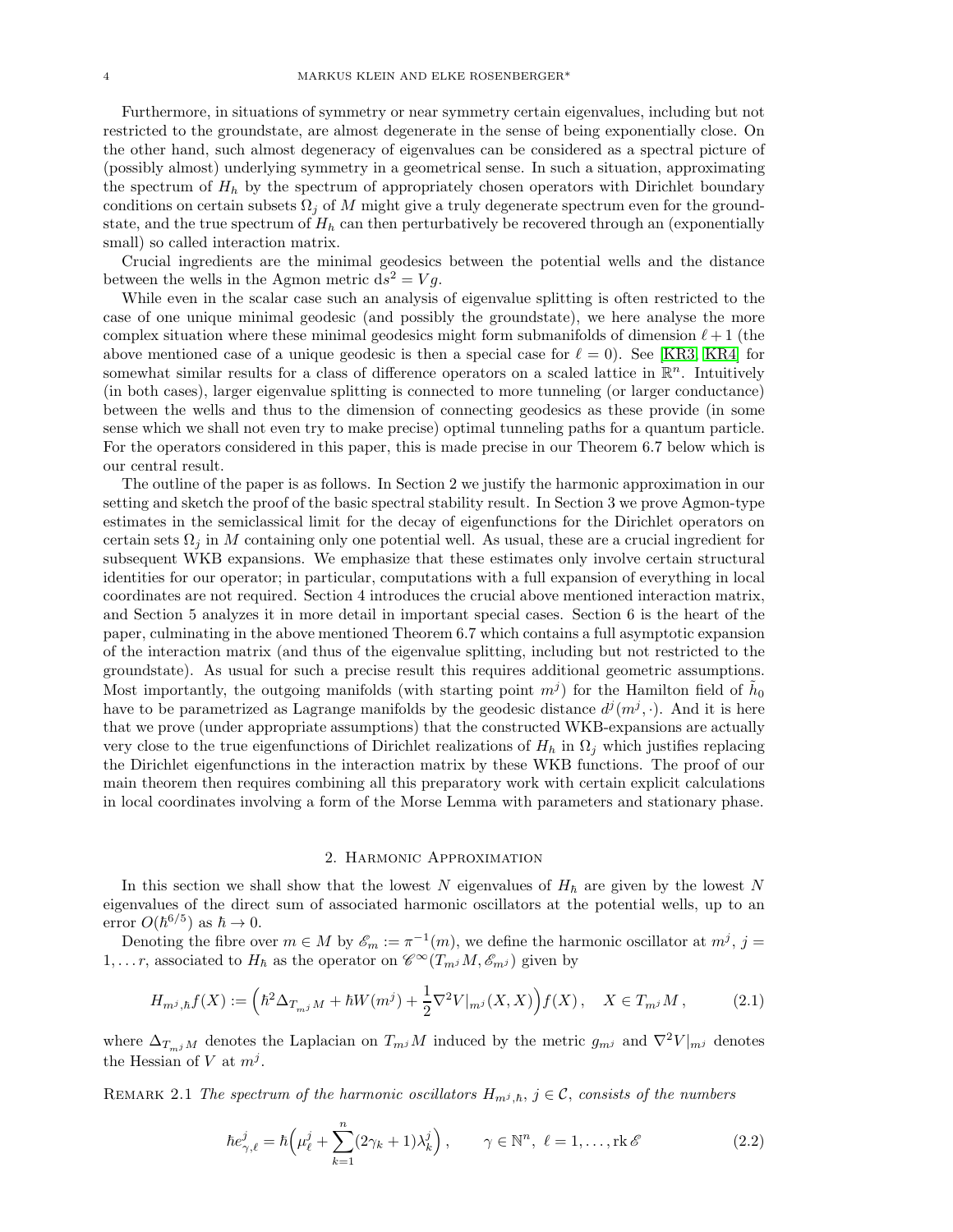where  $\lambda_1^j, \ldots, \lambda_n^j$  are the eigenvalues of  $\frac{1}{2} \nabla^2 V|_{m^j}$  and  $\mu_1^j, \ldots, \mu_{\text{rk}\mathscr{E}}^j$  are the eigenvalues of  $W(m^j)$ (see e.g. [\[CFKS\]](#page-21-11), [\[RS,](#page-22-6) Section 8.10]).

As a preparation, assume  $\chi_k$  are non-negative smooth functions with  $\sum_k \chi_k^2 = 1$  (i.e. a quadratic partition of unity). Then a short calculation with double commutators gives

$$
(\nabla^{\mathscr{E}})^* \nabla^{\mathscr{E}} = \sum_k \chi_k (\nabla^{\mathscr{E}})^* \nabla^{\mathscr{E}} \chi_k - \sum_k |d\chi_k|^2,
$$

yielding the identity

<span id="page-4-0"></span>
$$
H_{\hbar} = \sum_{k} \chi_k H_{\hbar} \chi_k - \hbar^2 \sum_{k} |d\chi_k|^2.
$$
 (2.3)

(called the IMS-Localization formula in [\[CFKS\]](#page-21-11)).

<span id="page-4-3"></span>LEMMA 2.2 Assume that  $H_h$  is of the form [\(1.4\)](#page-1-2), satisfying Hypothesis [1.1.](#page-1-3) Then there is  $\hbar_0 > 0$ such that for all  $0 < \hbar \leq \hbar_0$ 

$$
\inf \sigma_{ess}(H_{\hbar}) \geq \frac{\delta}{2}
$$

where  $\sigma_{ess}(H_{\hbar})$  denotes the essential spectrum of  $H_{\hbar}$ .

*Proof.* By Hypothesis [1.1,](#page-1-3) for  $\hbar_0$  sufficiently small, there is a compact set  $K \subset M$  such that for all  $\hbar \leq \hbar_0$ 

$$
\langle\!\langle u, H_h u \rangle\!\rangle_{\mathscr{E}} \ge \frac{3}{4} \delta \,, \qquad u \in \Gamma_c^{\infty}(M \setminus K, \mathscr{E}) \,. \tag{2.4}
$$

Now choose a smooth quadratic partition of unity  $\chi_0^2 + \chi_1^2 = 1$ , subordinate to the open cover  $\Omega_0 = M \setminus K$  and  $\Omega_1 \supset K$ , and a positive function  $V_K \in C_0^{\infty}(M)$  such that  $V_K$  id<sub>&</sub> + $\hbar^2 U + \hbar W \ge \frac{3}{4}\delta$ on  $\Omega_1$ . Using [\(2.3\)](#page-4-0) we obtain for all  $\hbar \leq \hbar_0$  and  $u \in \Gamma_c^{\infty}(M, \mathscr{E})$ 

<span id="page-4-2"></span>
$$
\langle\langle u, (H_{\hbar} + V_K)u \rangle\rangle_{\mathscr{E}} \geq \langle\langle \chi_0 u, (H_{\hbar} + V_K) \chi_0 u \rangle\rangle_{\mathscr{E}} + \langle\langle \chi_1 u, (H_{\hbar} + V_K) \chi_1 u \rangle\rangle_{\mathscr{E}} - O(\hbar^2 \|u\|_{\mathscr{E}}^2) \geq \frac{1}{2} \delta \|u\|_{\mathscr{E}}^2.
$$
\n(2.5)

Clearly,  $V_K$  is relatively compact with respect to  $H_{\hbar}$ . In fact, let us define the Sobolev space  $H^1(M,\mathscr{E})$  as the set of those  $u \in L^2(M,\mathscr{E})$  such that the distributional derivative  $\nabla^{\mathscr{E}} u$  is in  $L^2(M, T^*M \otimes \mathscr{E}),$  with norm  $||u||_{H^1} = ||u||_{\mathscr{E}} + ||\nabla^{\mathscr{E}} u||_{\otimes}.$  Since the domain  $\mathscr{D}(H_h)$  of the Friedrichs extension is contained in the form domain, one easily checks that  $\mathscr{D}(H_{\hbar})$  consists of functions in  $H_{loc}^1(M,\mathscr{E})$ . Furthermore, Rellich's compactness theorem holds in the following form: If  $\Omega$  is an open set in M with compact closure, the embedding  $H^1(\Omega, \mathscr{E}) \to L^2(\Omega, \mathscr{E})$  is compact<sup>[3](#page-4-1)</sup>. This gives, for  $\lambda < 0$  in the resolvent set, compactness of  $V_K(H_{\hbar}-\lambda)^{-1}$ . Thus Weyl's essential spectrum theorem gives in view of [\(2.5\)](#page-4-2)

$$
\inf \sigma_{ess} H_{\hbar} = \inf \sigma_{ess} (H_{\hbar} + V_K) \ge \inf \sigma (H_{\hbar} + V_K) = \inf_{u \in \Gamma_c^{\infty}(M, \mathscr{E}), \|u\|_{\mathscr{E}} = 1} \langle\!\langle u, (H_{\hbar} + V_K)u \rangle\!\rangle_{\mathscr{E}} \ge \frac{\delta}{2},\tag{2.6}
$$

proving Lemma [2.2.](#page-4-3)  $\Box$ 

<span id="page-4-5"></span>THEOREM 2.3 Assume that  $H_{\hbar}$  satisfies Hypothesis [1.1.](#page-1-3) Denote by  $\hbar e_{\ell}$  the  $\ell$ -th eigenvalue of  $\bigoplus_{j=1}^r H_{m^j,\hbar}$ , counting multiplicity. Then, for fixed  $m\in\mathbb{N}$  and  $\hbar$  sufficiently small,  $H_\hbar$  has at least m eigenvalues  $E_{\ell}(\hbar), \ell = 1, \ldots m$ , below inf  $\sigma_{ess}(H_{\hbar})$  and

<span id="page-4-4"></span>
$$
E_{\ell}(\hbar) = \hbar e_{\ell} + O(\hbar^{6/5}) \qquad (\hbar \to 0). \qquad (2.7)
$$

Proof. The proof follows closely the arguments of [\[S1\]](#page-22-7), [\[S1e\]](#page-22-8), which are also used in [\[CFKS\]](#page-21-11). As already noted in [\[CFKS\]](#page-21-11), only minor changes are required to adapt the proof for a scalar operator on  $M = \mathbb{R}^n$  to a more complicated operator on a bundle  $\mathscr{E}$ . We shall sketch the main idea for our operator  $H_{\hbar}$  which is slightly different from the operator in [\[CFKS\]](#page-21-11).

Let  $\chi \in \mathscr{C}_0^{\infty}(\mathbb{R}^n)$  be a cut-off function with  $0 \leq \chi \leq 1$  (and such that  $\sqrt{1-\chi^2}$  is smooth), let  $(\Omega_j, \phi_j)$  be centered local charts based at  $m^j \in M$  (i.e. satisfying  $\phi_j(m^j) = 0$ ) and consider the pull-back  $\chi_j = \phi_j^*(\chi(\hbar^{-2/5} \cdot))$  of the scaled cut-off function. For  $\hbar$  sufficiently small, we have

<span id="page-4-1"></span><sup>&</sup>lt;sup>3</sup>We remark that, since M is neither complete nor of bounded geometry, our definition of the Sobolev space  $H^1(M,\mathscr{E})$  need not necessarily coincide with the usual other natural definitions, see e.g. [\[E\]](#page-21-7). For  $H^1(\Omega,\mathscr{E})$ , however, all these ambiguities disappear by compactness of  $Ω$ .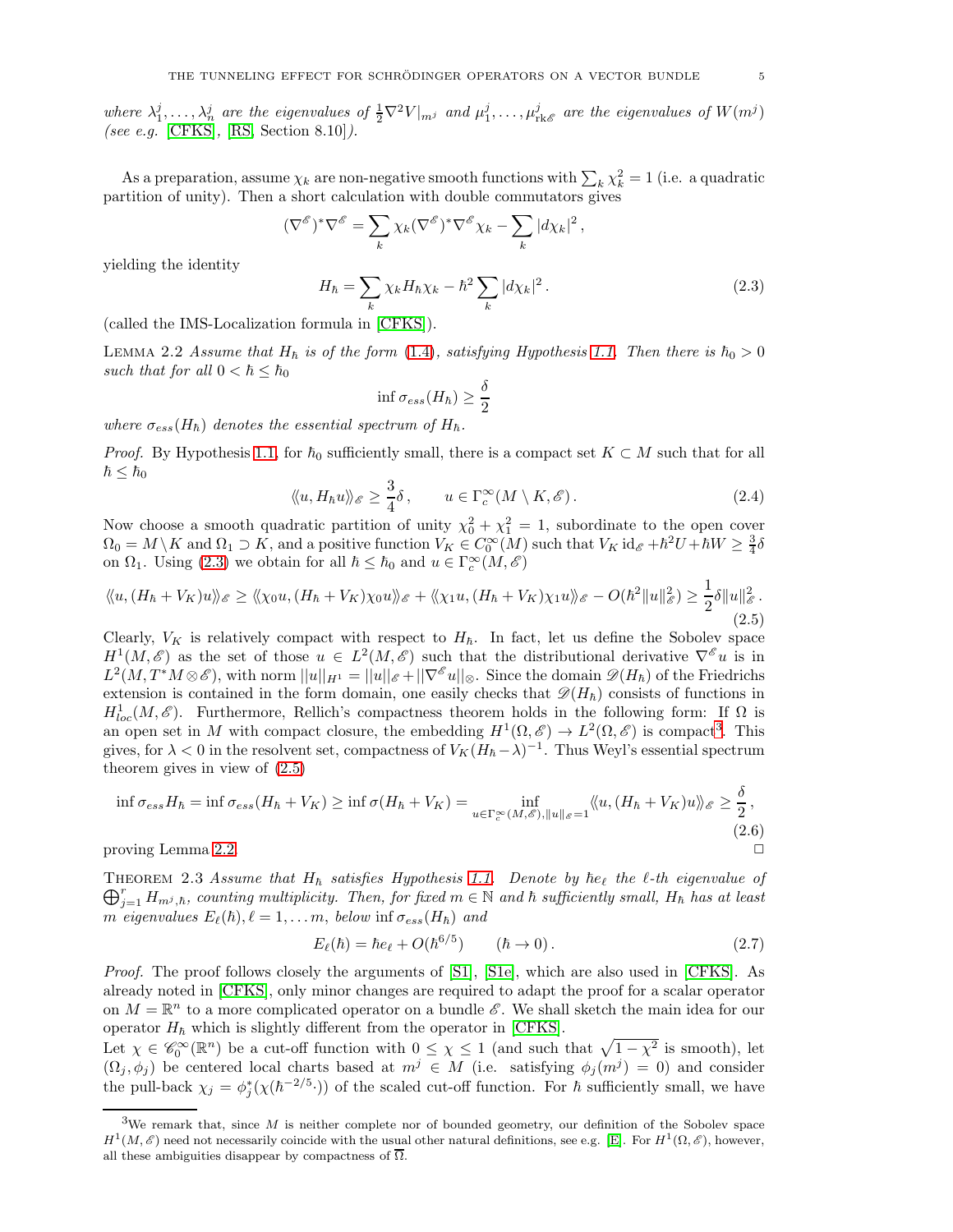$\chi_j \in \mathscr{C}_0^{\infty}(M)$  (for all  $1 \leq j \leq r$ ), and  $\chi_0 := \sqrt{1 - \sum_{j=1}^r \chi_j^2}$  is smooth. Thus, the localization formula [\(2.3\)](#page-4-0) holds. Then, on the support of  $\chi_j$ , one uses Taylor expansion at  $m^j$  of V up to third order terms and of  $W$  up to linear terms. In operator norm, all remainder terms of the Taylor expansion in  $\chi_j H_h \chi_j$  for  $1 \leq j \leq r$  are of order  $O(\hbar^{6/5})$ , and so is the localization error  $\hbar^2 \sum_j |d\chi_j|^2$ . One now fixes n such that  $e_n < e_{n+1}$  (for the eigenvalues of the harmonic oscillators in  $\bigoplus H_{m,j,h}$  and denotes by  $g_k$ , for  $1 \leq k \leq n$ , the corresponding normalized eigenfunctions of the appropriate harmonic oscillators  $H_{m,j,h}$ , pulled back from  $T_{m,j}M$  to M and cut-off by multiplication with  $\chi_i$ . A straightforward computation then gives

$$
\langle g_k, H_h g_k \rangle_{\mathscr{E}} = \hbar e_k + O(\hbar^{\frac{6}{5}}),
$$

which in view of the mini-max formula establishes the upper bound on  $E_k(\hbar)$  in [\(2.7\)](#page-4-4). To establish the lower bound, one uses the mini-max formula again and derives a lower bound in terms of a suitable symmetric finite rank operator (constructed from the restrictions of all localized operators  $H_{m,j,\hbar}$  to the spectral subspace of enery below  $e \in (e_n, e_{n+1})$ , which then implies [\(2.7\)](#page-4-4). These arguments belong to abstract spectral theory (provided the error bounds for localization and Taylor expansion have been established) and do not depend on the geometry encoded in  $H_h$  and  $\mathscr{E}.$ 

 $\Box$ 

### 3. Agmon-estimates

In this section we prove exponential decay of eigensections of Dirichlet realizations of  $H_{\hbar}$ , in the limit  $\hbar \to 0$ . These estimates allow to decouple the wells and are crucial for establishing good error estimates. Technically, the main point of our subsequent discussion is to verify that abstract properties of the metric connection  $\nabla^{\mathscr{E}}$  are always sufficient. Computations in local coordinates are not required.

PROPOSITION 3.1 Let  $\phi \in \mathscr{C}^0(M,\mathbb{R})$  be Lipschitz,  $E \in \mathbb{R}$ ,  $\Omega \subset M$  be open and bounded and assume  $v \in \Gamma_c^{\infty}(\Omega, \mathscr{E})$ . Then

<span id="page-5-0"></span>
$$
\Re \left\langle v, e^{\frac{\phi}{\hbar}} (H_{\hbar} - E) e^{-\frac{\phi}{\hbar}} v \right\rangle_{\mathscr{E}} = \hbar^2 \left\| \nabla^{\mathscr{E}} v \right\|_{\otimes}^2 + \left\langle v, (\hbar^2 U + \hbar W + (V - |\mathrm{d}\phi|^2 - E) \mathrm{id}_{\mathscr{E}}) v \right\rangle_{\mathscr{E}}. \tag{3.1}
$$

Moreover, let  $F_{\pm} : \Omega \to [0, \infty)$  be defined such that  $F_{+}^{2} - F_{-}^{2} = V - |\mathrm{d}\phi|^{2} - E$  and  $F := F_{+} + F_{-}$ . Then

<span id="page-5-3"></span>
$$
\hbar^{2} \left\| \nabla^{\mathcal{E}} v \right\|_{\otimes}^{2} + \frac{1}{2} \left\| F_{+} v \right\|_{\mathcal{E}}^{2} + \left\langle v, (\hbar^{2} U + \hbar W) v \right\rangle_{\mathcal{E}} \le \left\| \frac{1}{F} e^{\frac{\phi}{\hbar}} (H_{\hbar} - E) e^{-\frac{\phi}{\hbar}} v \right\|_{\mathcal{E}}^{2} + \frac{3}{2} \left\| F_{-} v \right\|_{\mathcal{E}}^{2} \tag{3.2}
$$

and, for some  $C_1 > 0$ ,

<span id="page-5-4"></span>
$$
\hbar^2 \left\| \nabla^{\mathcal{E}} v \right\|_{\otimes}^2 + \frac{1}{4} \left\| Fv \right\|_{\mathcal{E}}^2 \le \left\| \frac{1}{F} e^{\frac{\phi}{\hbar}} (H_{\hbar} - E) e^{-\frac{\phi}{\hbar}} v \right\|_{\mathcal{E}}^2 + 2 \left\| F_{-} v \right\|_{\mathcal{E}}^2 + C_1 \hbar \left\| v \right\|_{\mathcal{E}}^2. \tag{3.3}
$$

*Proof.* In order to prove [\(3.1\)](#page-5-0), we first assume  $\phi \in \mathcal{C}^2(M,\mathbb{R})$  and use [\(1.3\)](#page-1-1) and [\(1.4\)](#page-1-2) to write

$$
\Re \left\langle v, e^{\frac{\phi}{\hbar}} (H_{\hbar} - E) e^{-\frac{\phi}{\hbar}} v \right\rangle_{\mathscr{E}} \n= \Re \left\{ \hbar^2 \left\langle \nabla^{\mathscr{E}} e^{\frac{\phi}{\hbar}} v, \nabla^{\mathscr{E}} e^{-\frac{\phi}{\hbar}} v \right\rangle_{\mathscr{D}} + \left\langle \nabla^{\mathscr{E}} e^{\frac{\phi}{\hbar}} v, (\hbar^2 U + \hbar W + (V - E) \mathrm{id}_{\mathscr{E}}) e^{-\frac{\phi}{\hbar}} v \right\rangle_{\mathscr{E}} \right\}.
$$
\n(3.4)

We write

<span id="page-5-2"></span><span id="page-5-1"></span>
$$
\left\langle \nabla^{\mathscr{E}} e^{\frac{\phi}{h}} v, \nabla^{\mathscr{E}} e^{-\frac{\phi}{h}} v \right\rangle_{\otimes} = \left\langle \nabla e^{-\frac{\phi}{h}} \nabla^{\mathscr{E}} e^{\frac{\phi}{h}} v, e^{\frac{\phi}{h}} \nabla^{\mathscr{E}} e^{-\frac{\phi}{h}} v \right\rangle_{\otimes} \tag{3.5}
$$

and since  $\nabla^{\mathscr{E}}(fv) = df \otimes v + f \nabla^{\mathscr{E}} v$  for  $f \in \mathscr{C}^{\infty}(M,\mathbb{R})$  and  $v \in \Gamma^{\infty}(M,\mathscr{E})$ , we get, using  $de^{\frac{\phi}{h}} =$  $\frac{1}{\hbar}e^{\frac{\phi}{\hbar}}d\phi$  in the second step,

$$
\text{rhs}(3.5) = \left\langle \left\langle e^{-\frac{\phi}{\hbar}} \left( \text{d}e^{\frac{\phi}{\hbar}} \otimes v + e^{\frac{\phi}{\hbar}} \nabla^{\mathscr{E}} v \right), e^{\frac{\phi}{\hbar}} \left( \text{d}e^{-\frac{\phi}{\hbar}} \otimes v + e^{-\frac{\phi}{\hbar}} \nabla^{\mathscr{E}} v \right) \right\rangle \right\rangle_{\otimes} \n= \left\langle \left\langle \frac{1}{\hbar} \text{d}\phi \otimes v + \nabla^{\mathscr{E}} v, -\frac{1}{\hbar} \text{d}\phi \otimes v + \nabla^{\mathscr{E}} v \right\rangle \right\rangle_{\otimes} \n= \left\| \nabla^{\mathscr{E}} v \right\|_{\otimes}^{2} - \frac{1}{\hbar^{2}} \left\| \text{d}\phi \otimes v \right\|_{\otimes}^{2} + \left\langle \left\langle \frac{1}{\hbar} \text{d}\phi \otimes v, \nabla^{\mathscr{E}} v \right\rangle_{\otimes} - \left\langle \nabla^{\mathscr{E}} v, \frac{1}{\hbar} \text{d}\phi \otimes v \right\rangle_{\otimes} .
$$
\n(3.6)

Since  $\Re\left(\sqrt[\ell]{\frac{1}{\hbar}}d\phi\otimes v,\nabla^{\mathscr{E}}v\right)_{\otimes}-\langle\!\!\!\langle\nabla^{\mathscr{E}}v,\frac{1}{\hbar}d\phi\otimes v\rangle\!\!\!\rangle_{\otimes}$  $= 0$ , equation [\(3.1\)](#page-5-0) follows from [\(3.6\)](#page-5-2), using that  $\langle v, Sv \rangle$  is real for S symmetric. The case where  $\phi$  is only Lipschitz can be deduced from the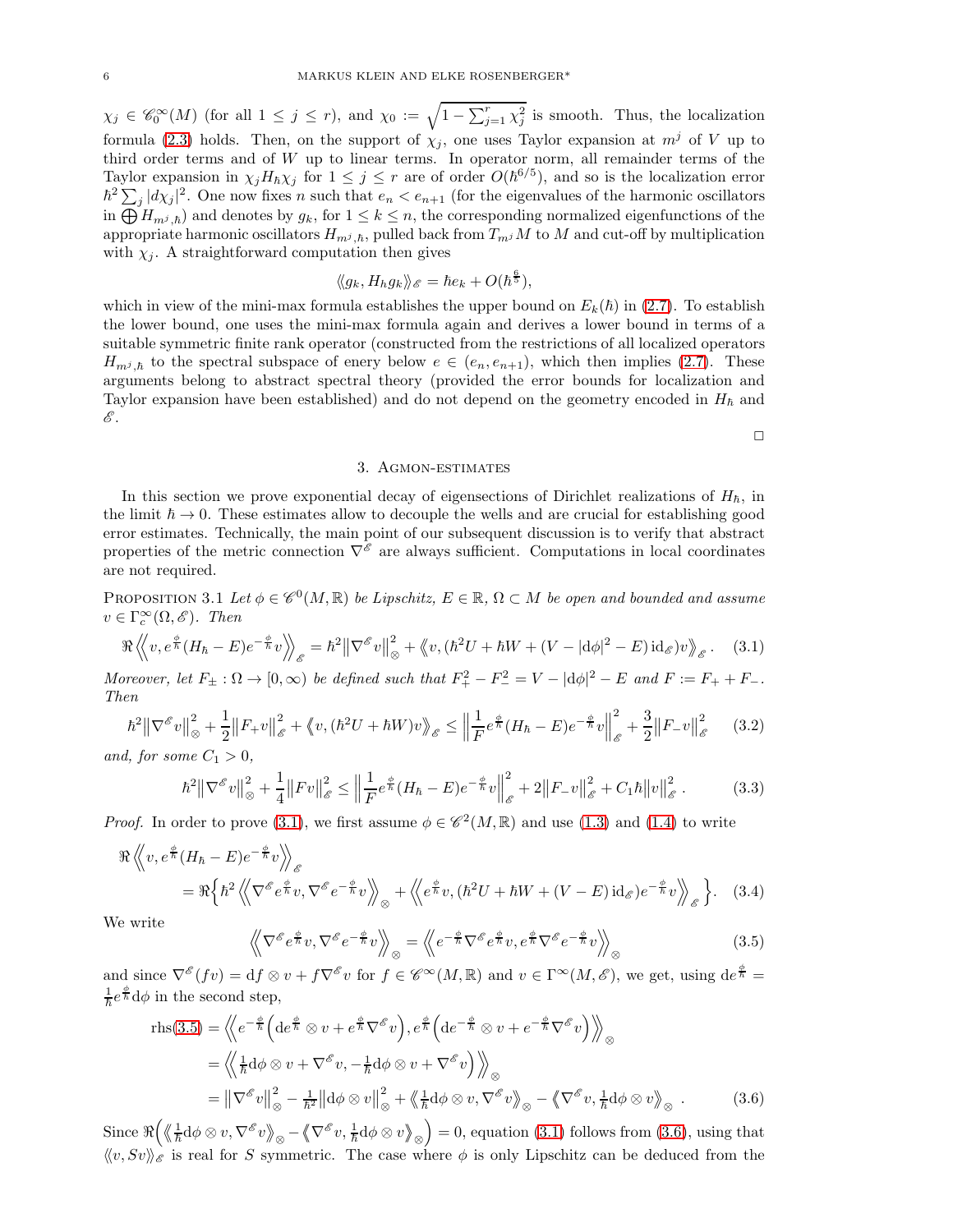above as in the scalar case (see [\[HS1\]](#page-21-5), Prop 1.1) using convolution with a standard mollifier and the dominated convergence theorem.

In order to prove [\(3.2\)](#page-5-3), we use the definition of  $F_+$  and  $F_-\$  to write

$$
\text{rhs}(3.1) = \hbar^2 \left\| \nabla^{\mathcal{E}} v \right\|_{\otimes}^2 + \left\langle \! \left\langle e^{\frac{1}{\hbar} \phi} u, \left( F_+^2 - F_-^2 \right) \mathrm{id}_{\mathcal{E}} e^{\frac{1}{\hbar} \phi} u \right\rangle \! \right\rangle_{\mathcal{E}} + \left\langle v, \left( \hbar^2 U + \hbar W \right) v \right\rangle_{\mathcal{E}} \n= \hbar^2 \left\| \nabla^{\mathcal{E}} v \right\|_{\otimes}^2 + \left\| F_+ v \right\|_{\mathcal{E}}^2 - \left\| F_- v \right\|_{\mathcal{E}}^2 + \left\langle v, \left( \hbar^2 U + \hbar W \right) v \right\rangle_{\mathcal{E}} . \tag{3.7}
$$

Thus we have

<span id="page-6-2"></span>
$$
ln(s(3.2)) = r h(s(3.1) - \frac{1}{2} ||F_+ v||_{\mathscr{E}}^2 + ||F_- v||_{\mathscr{E}}^2.
$$
\n(3.8)

Using  $ab \leq a^2 + \frac{b^2}{4}$  $\frac{1}{4}$  and  $\frac{1}{4}(a+b)^2 \leq \frac{1}{2}(a^2+b^2)$  we get

$$
\ln(3.1) \le \left\| \frac{1}{F} e^{\frac{\phi}{h}} (H_h - E) e^{-\frac{\phi}{h}} v \right\|_{\mathscr{E}} \cdot \left\| Fv \right\|_{\mathscr{E}} \le \left\| \frac{1}{F} e^{\frac{\phi}{h}} (H_h - E) e^{-\frac{\phi}{h}} v \right\|_{\mathscr{E}}^2 + \frac{1}{4} \left\| Fv \right\|_{\mathscr{E}}^2 \text{ and } (3.9)
$$

<span id="page-6-4"></span><span id="page-6-1"></span><span id="page-6-0"></span>
$$
\frac{1}{4}||Fv||_{\mathcal{E}}^{2} \le \frac{1}{2}||F_{+}v||_{\mathcal{E}}^{2} + \frac{1}{2}||F_{-}v||_{\mathcal{E}}^{2}
$$
\n(3.10)

Inserting  $(3.9)$  and  $(3.10)$  into  $(3.8)$  proves  $(3.2)$ .

In order to prove  $(3.3)$ , we use  $(3.10)$  to write

$$
\begin{split} \text{lns}(3.3) &\leq \hbar^2 \left\| \nabla^{\mathcal{E}} v \right\|_{\otimes}^2 + \frac{1}{2} \left\| F_+ v \right\|_{\mathcal{E}}^2 + \frac{1}{2} \left\| F_- v \right\|_{\mathcal{E}}^2 \\ &\leq \left\| \frac{1}{F} e^{\frac{\phi}{\hbar}} (H_\hbar - E) e^{-\frac{\phi}{\hbar}} v \right\|_{\mathcal{E}}^2 + 2 \left\| F_- v \right\|_{\mathcal{E}}^2 - \left\langle v, (\hbar^2 U + \hbar W) v \right\rangle_{\mathcal{E}} \end{split} \tag{3.11}
$$

where in the second step we used [\(3.2\)](#page-5-3). For some  $C_1 > 0$  (independent of u and  $\phi$ ) one has, using  $(1.5),$  $(1.5),$ 

<span id="page-6-3"></span>
$$
-\left\langle v, (\hbar^2 U + \hbar W)v \right\rangle_{\mathscr{E}} \le C_1 \hbar ||v||_{\mathscr{E}}^2.
$$
 (3.12)

Inserting  $(3.12)$  into  $(3.11)$  proves the estimate  $(3.3)$ .

We set

<span id="page-6-5"></span>
$$
S_{j,k} := d(m^j, m^k) \quad \text{for} \quad j, k \in \mathcal{C}, j \neq k \quad \text{and} \quad S_0 := \min_{j,k \in \mathcal{C}, j \neq k} S_{j,k}.
$$
 (3.13)

<span id="page-6-7"></span>HYPOTHESIS 3.2 For  $S_0$  given in [\(3.13\)](#page-6-5), there exists  $S \in (0, S_0)$  such that for all  $j \in \mathcal{C}$ , the ball  $B_S(m^j) := \{m \in M \, | \, d(m, m^j) < S\}$  has compact closure  $\overline{B_S(m^j)}$  in  $M^4$  $M^4$ . In the following, we fix such an S with the additional property that  $S + \varepsilon$  for  $\varepsilon > 0$  sufficiently small still satisfies this condition. For each  $j \in \mathcal{C}$ , we choose a compact manifold  $M_j \subset M$  (with smooth boundary) such that  $\overline{B_S(m^j)} \subset \mathring{M}_j$  and  $m^k \notin M_j$  for  $k \neq j$ . Let  $H_h^{M_j}$  denote the operator restricted to  $M_j$  with Dirichlet boundary conditions.

By standard arguments (using compact embedding theorems for Sobolev spaces),  $H_h^{M_j}$  has compact resolvent and thus purely discrete spectrum.

<span id="page-6-9"></span>PROPOSITION 3.3 For  $j \in \mathcal{C}$ , let  $H_h^{M_j}$  and  $H_{m^j, \hbar}$  be given in Hypothesis [3.2](#page-6-7) and [\(2.1\)](#page-3-0) respectively and assume that  $I = [0, \hbar R_0]$ , where  $\hbar R_0$  is not in the spectrum of  $H_{m,j,\hbar}$ . Let u be an eigenfunction of  $H_{\hbar}^{M_j}$  with eigenvalue  $E \in I$ . Then there exist constants  $\hbar_0, C, B > 0$  such that for all  $\hbar \in (0, \hbar_0)$ 

<span id="page-6-8"></span>
$$
\hbar^2 \left\| \left( \left( 1 + \frac{d^j}{\hbar} \right)^{-B} \nabla^{\mathscr{E}} e^{\frac{d^j}{\hbar}} u \right) \right\|_{\otimes}^2 + \hbar \left\| \left( 1 + \frac{d^j}{\hbar} \right)^{-B} e^{\frac{d^j}{\hbar}} u \right\|_{\mathscr{E}}^2 \le C \hbar \,. \tag{3.14}
$$

<span id="page-6-6"></span><sup>&</sup>lt;sup>4</sup>Thus, in particular, any (in the topology of M) closed subset of  $B_S(m^j)$  is compact. Global compactness of M, however, is irrelevant. This is close (but not equivalent) to one of the equivalent statements in the Hopf-Rhinow Theorem, namely: All closed and (with respect to the g-distance) bounded subsets of the Riemannian manifold  $B_S(m^j)$  are compact. Here, of course, closed is taken in the relative topology of  $B_S(m^j)$  and  $B_S(m^j)$  itself is bounded but not compact. Correspondingly, geodesics (for g) may reach the boundary of  $B_S(m^j)$  in finite time, violating geodesic completeness of  $B_S(m^j)$ . Similarly, taking the closure of  $\Gamma_c^{\infty}(B_S(m^j), \mathscr{E})$  in the graph norm of  $H_{\hbar}$  gives  $H_0^2(B_S(m^j), \mathscr{E})$  - defined by use of the metric connection  $\nabla^{\mathscr{E}}$  - which is not the operator domain of the Friedrich's extension of  $H_{\hbar}$  defined on  $\Gamma_c^{\infty}(B_S(m^j), \mathscr{E})$ .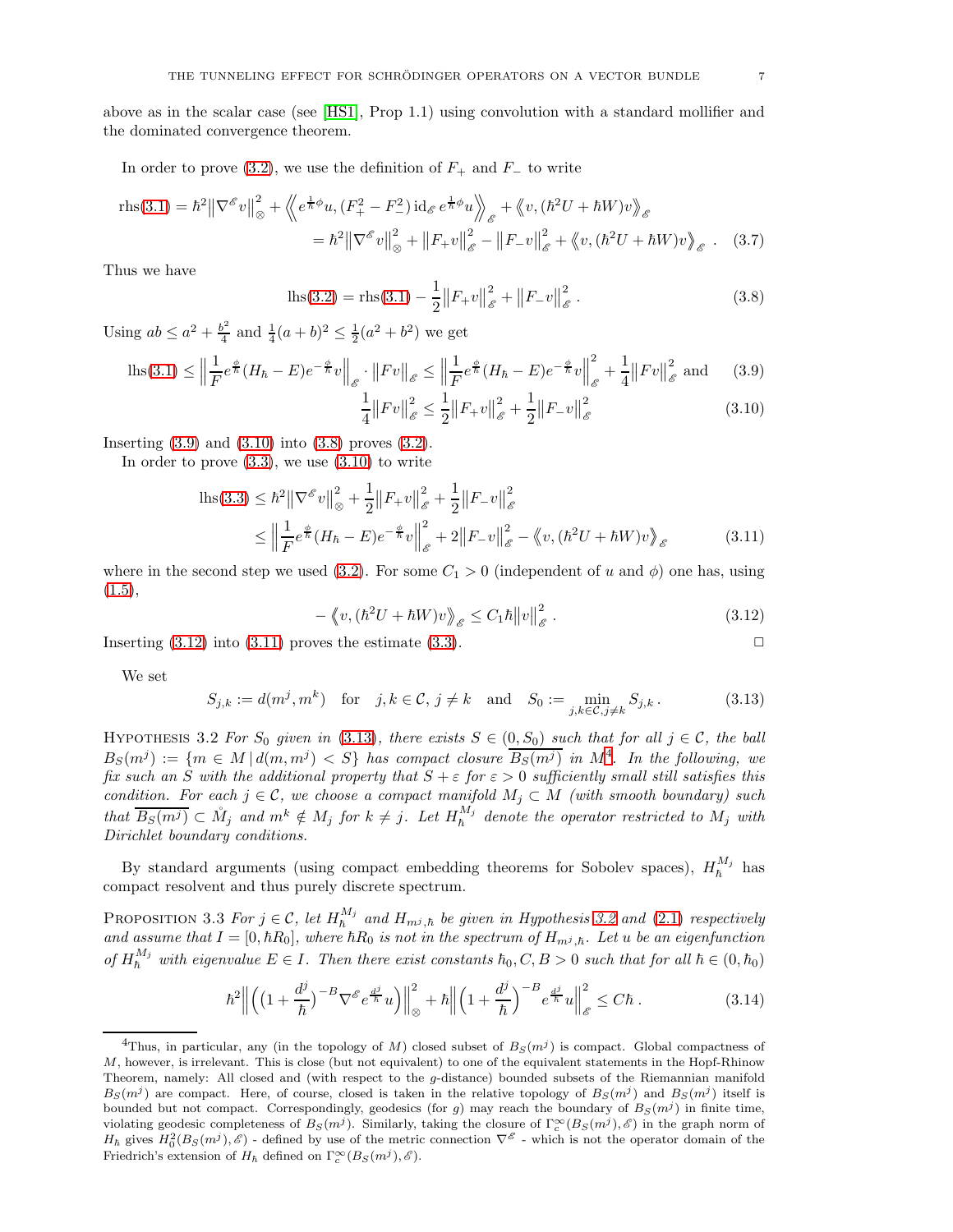*Proof.* We fix  $j \in \mathcal{C}$  and set for any  $B > 0$ 

<span id="page-7-5"></span>
$$
\Phi(x) := \begin{cases}\nd^j(x) - B\hbar \ln \frac{d^j(x)}{\hbar} & , \quad d^j(x) > B\hbar \\
d^j(x) - B\hbar \ln B & , \quad d^j(x) \le B\hbar\n\end{cases} \tag{3.15}
$$

Then for  $\hbar$  sufficiently small it follows from the eikonal equation [\(1.9\)](#page-2-2) that

<span id="page-7-0"></span>
$$
V(x) - |\mathrm{d}\Phi(x)|^2 = V(x) - |\mathrm{d}d^j(x)|^2 = 0, \qquad \text{for } d^j(x) \le B\hbar \tag{3.16}
$$

Since  $d\Phi(x) = \left(1 - \frac{B\hbar}{d^j(x)}\right) d d^j(x)$  for  $d^j(x) > B\hbar$ , the eikonal inequality [\(1.10\)](#page-2-3) yields

<span id="page-7-1"></span>
$$
V(x) - |\mathbf{d}\Phi(x)|^2 \ge V(x) \Big( 1 - \big( 1 - \frac{B\hbar}{d^j(x)} \big) \Big) \ge V(x) \frac{B\hbar}{d^j(x)} \ge \frac{B}{C_0} \hbar \tag{3.17}
$$

where for the last step we used that  $\frac{1}{C_0} \leq \frac{V(x)}{d^j(x)} \leq C_0$  for some  $C_0 > 0$ . In order to use [\(3.3\)](#page-5-4), we choose B such that  $\frac{B}{C_0}\hbar - E \geq 4\hbar(C_1 + 1)$  and set  $F = F_+ + F_-$  with

$$
F_{+}(x) = 1_{\{d^{j} \ge \hbar B\}} (V(x) - |\mathrm{d}\Phi(x)|^{2} - E)^{1/2} + 1_{\{d^{j} < \hbar B\}} (4\hbar (C_{1} + 1))^{1/2}
$$
(3.18)  

$$
F_{-}(x) = 1_{\{d^{j} < \hbar B\}} (4\hbar (C_{1} + 1) + E)^{1/2}
$$

Then by [\(3.16\)](#page-7-0) and [\(3.17\)](#page-7-1)

$$
F \ge \sqrt{4\hbar(C_1 + 1)} > 0, \quad F_- = O(\sqrt{\hbar}) \quad \text{and} \quad F_+^2 - F_-^2 = V - |\mathrm{d}\Phi|^2 - E,\tag{3.19}
$$

yielding

<span id="page-7-7"></span>
$$
\frac{1}{4} \left\| F e^{\frac{\Phi}{\hbar}} u \right\|_{\mathscr{E}}^2 - C_1 \hbar \| e^{\frac{\Phi}{\hbar}} u \|^2_{\mathscr{E}} \ge \hbar \| e^{\frac{\Phi}{\hbar}} u \|^2_{\mathscr{E}} \tag{3.20}
$$

and since supp  $F_-=\{d^j < \hbar B\}$  for some  $C>0$ 

<span id="page-7-6"></span>
$$
\left\|F_{-}e^{\frac{\Phi}{h}}u\right\|_{\mathscr{E}}^2 \le C\hbar\|u\|_{\mathscr{E}}^2.
$$
\n(3.21)

Moreover  $e^{\frac{\Phi}{\hbar}}$  is of the same order of magnitude as  $\left(1+\frac{d^j}{\hbar}\right)^{-B}e^{\frac{d^j}{\hbar}}$ , thus [\(3.3\)](#page-5-4) yields for some constants  $C, C', \tilde{C} > 0$ 

$$
\begin{split} \text{lls}(3.14) &\leq C\Big(\hbar^2 \big\|\nabla^{\mathscr{E}} e^{\frac{\Phi}{\hbar}} u\big\|_{\otimes}^2 + \hbar \big\|e^{\frac{\Phi}{\hbar}} u\big\|_{\mathscr{E}}^2\Big) \leq C\Big(\hbar^2 \big\|\nabla^{\mathscr{E}} \big(e^{\frac{\Phi}{\hbar}} u\big)\big\|_{\otimes}^2 + \hbar \big\|e^{\frac{\Phi}{\hbar}} u\big\|_{\mathscr{E}}^2\Big) \\ &\leq C\Big(\hbar^2 \big\|\nabla^{\mathscr{E}} \big(e^{\frac{\Phi}{\hbar}} u\big)\big\|_{\otimes}^2 + \frac{1}{4} \big\|F e^{\frac{\Phi}{\hbar}} u\big\|_{\mathscr{E}}^2 - C_1 \hbar \big\|e^{\frac{\Phi}{\hbar}} u\big\|_{\mathscr{E}}^2\Big) \\ &\leq C' \big\|F_- e^{\frac{\Phi}{\hbar}} u\big\|_{\mathscr{E}}^2 \leq \tilde{C} \hbar \|u\|_{\mathscr{E}}^2. \end{split} \tag{3.22}
$$

<span id="page-7-3"></span>COROLLARY 3.4 Under the assumptions given in Proposition [3.3,](#page-6-9) there exists  $N_0 \in \mathbb{N}$  such that

$$
\left\|e^{\frac{d^j}{\hbar}}u\right\|_{\mathscr{E}}^2 + \left\|\nabla^{\mathscr{E}}e^{\frac{d^j}{\hbar}}u\right\|_{\otimes}^2 = O(\hbar^{-N_0}) \qquad as \quad \hbar \to 0.
$$

# 4. Interaction matrix

<span id="page-7-4"></span>In this section we introduce the interaction matrix, which under appropriate spectral conditions allows to compute full asymptotics of eigenvalue splitting on an exponentially small scale. It is our main technical tool.

We start with notations and recall some standard facts. By  $\Lambda^p(\mathcal{M}) = \Lambda^p(\mathcal{M}) \otimes \mathbb{C}$  we denote the complexified exterior bundle; its smooth sections are the complex differential p-forms in  $\Omega^p_{\mathbb{C}}(M)$ .

We extend the hermitian form  $\gamma$  to a sesquilinear fibrewise pairing

$$
\gamma: \mathscr{E} \times (T_{\mathbb{C}}^* M \otimes \mathscr{E}) \to \Lambda_{\mathbb{C}}^1(M), \qquad \gamma[u, \alpha \otimes v] := \gamma[u, v] \alpha,
$$

where  $u, v$  are in  $\mathscr{E}_m$  and  $\alpha \in T_{\mathbb{C},m}^*M$  which in the standard way extends to the full tensor product by linearity. Similarly, we define an extension in the first factor, giving

$$
\gamma:((T_{\mathbb{C}}^*M\otimes\mathscr{E})\times\mathscr{E}\to\Lambda_{\mathbb{C}}^1(M),\qquad\gamma[\alpha\otimes u,v]:=\gamma[u,v]\overline{\alpha},
$$

We feel free to (often) suppress the subscript m. In particular, for  $u, v \in \Gamma^{\infty}(M, \mathscr{E})$ , we then have  $\gamma[\nabla^{\mathscr{E}} u, v] \in \Omega^1_{\mathbb{C}}(M)$ , satisfying

<span id="page-7-2"></span>
$$
\gamma[\nabla^{\mathscr{E}} u, v](X) = \gamma[\nabla_X^{\mathscr{E}} u, v], \quad X \in \Gamma(TM), \tag{4.1}
$$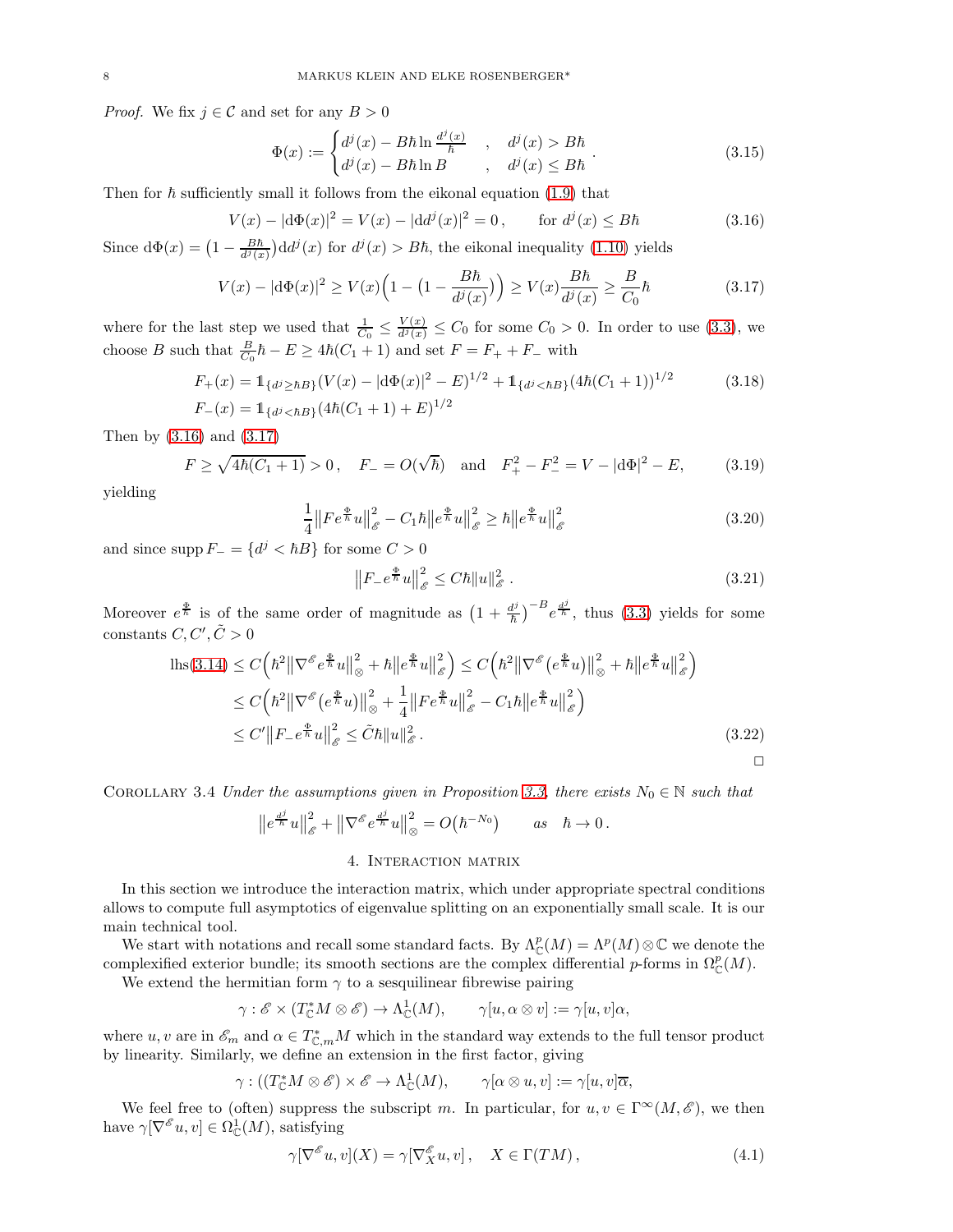and similarly for  $\gamma[u, \nabla^{\mathscr{E}} v]$ . Since  $\nabla^{\mathscr{E}}$  is a metric connection,

$$
d\gamma[u,v](X) = X(\gamma[u,v]) = \gamma[\nabla_X^{\mathscr{E}} u, v] + \gamma[u, \nabla_X^{\mathscr{E}} v], \quad X \in \Gamma(TM).
$$

Combined with [\(4.1\)](#page-7-2) this yields

<span id="page-8-4"></span>
$$
d\gamma[u,v] = \gamma[\nabla^{\mathscr{E}}u,v] + \gamma[u,\nabla^{\mathscr{E}}v],\tag{4.2}
$$

which is just an equivalent (and shorter) expression for  $\nabla^{\mathscr{E}}$  being metric. As in the real case, the Hodge star operator \*:  $\Omega_{\mathbb{C}}^p(M) \to \Omega_{\mathbb{C}}^{n-p}(M)$  associates to any  $\mu \in \Omega_{\mathbb{C}}^p(M)$  the  $(n-p)$ -form \* $\mu$ given by

$$
*\mu_m(v_{p+1},\dots v_n) = \mu_m(v_1,\dots v_p), \qquad m \in M,
$$
\n(4.3)

where  $v_1, \ldots v_n$  are oriented orthonormal vectors in  $T_m M$ . In particular, if  $i : \Sigma \to M$  denotes an embedded regular hypersurface in  $M$ , oriented by its outer normal field  $N$  we have

<span id="page-8-5"></span>
$$
i^*(*\omega) = \omega(N)d\sigma, \qquad \omega \in \Omega^1_{\mathbb{C}}(M), \tag{4.4}
$$

where  $d\sigma$  is the induced volume form on  $\Sigma$ . Furthermore, for each  $m \in M$  an inner product on  $\Lambda^p_{\mathbb{C}}(M)$  is defined fibrewise by

$$
\langle \mu, \nu \rangle \, \mathrm{d} \operatorname{vol}(m) := \overline{\mu} \wedge * \nu \tag{4.5}
$$

where d vol denotes the volume form associated to g. Thus we can define an  $L^2$ -inner product on the compactly supported sections of  $\Lambda^p_{\mathbb{C}}(\Omega)$  for  $\Omega \subset M$  by

$$
\langle\!\langle \mu, \nu \rangle\!\rangle_{p, \Omega} := \int_{\Omega} \overline{\mu} \wedge * \nu = \int_{\Omega} \langle \mu, \nu \rangle \, \text{d} \text{vol} . \tag{4.6}
$$

In the case  $\Omega = M$  we shall simply drop the subscript.

<span id="page-8-3"></span>LEMMA 4.1 Let  $\Omega$  be an n-dimensional submanifold of M with smooth boundary  $\partial\Omega$ , then for any  $\beta \in \Lambda_{\mathbb{C}}^{k-1}(M)$  and  $\gamma \in \Lambda_{\mathbb{C}}^{k}(M)$  with compact support

<span id="page-8-0"></span>
$$
\int_{\partial\Omega} \overline{\beta} \wedge * \gamma = \langle \langle d\beta, \gamma \rangle \rangle_{k,\Omega} - \langle \langle \beta, \delta \gamma \rangle \rangle_{k-1,\Omega}
$$
\n(4.7)

where

<span id="page-8-2"></span>
$$
\delta := (-1)^{n(k+1)+1} * d * : \Lambda^k_{\mathbb{C}}(M) \to \Lambda^{k-1}_{\mathbb{C}}(M)
$$
\n(4.8)

denotes the codifferential operator.

We remark that, if the boundary  $\partial\Omega$  is empty, equation [\(4.7\)](#page-8-0) shows in particular that  $\delta$  actually coincides with the adjoint d<sup>∗</sup> , i.e.

$$
\langle \langle d\beta, \gamma \rangle \rangle_{k,\Omega} = \langle \langle \beta, \delta\gamma \rangle \rangle_{k-1,\Omega}, \qquad \beta \in \Omega_{\mathbb{C}}^{k-1}(M), \gamma \in \Omega_{\mathbb{C}}^{k}(M). \tag{4.9}
$$

Proof. By Stokes Theorem, we have

$$
\int_{\partial\Omega} \overline{\beta} \wedge * \gamma = \int_{\Omega} d(\overline{\beta} \wedge * \gamma) = \int_{\Omega} \left[ (d\overline{\beta}) \wedge * \gamma + (-1)^{k-1} \overline{\beta} \wedge (d * \gamma) \right]
$$

Using \* \*  $\alpha = (-1)^{k(n-k)} \alpha$  for any  $\alpha \in \Lambda_{\mathbb{C}}^k(M)$  and  $d * \gamma \in \Lambda_{\mathbb{C}}^{n-k+1}(M)$ , the right hand side is equal to

$$
\langle \langle d\beta, \gamma \rangle \rangle_{k,\Omega} + (-1)^{k-1+(n-k+1)(k-1)-n(k+1)-1} \int_{\Omega} \overline{\beta} \wedge * \delta \gamma = \langle \langle d\beta, \gamma \rangle \rangle_{k,\Omega} - \langle \langle \beta, \delta \gamma \rangle \rangle_{k-1,\Omega},
$$

since the exponent of  $(-1)$  is equal to  $2(k - n - 1) - k(k - 1) - 1$  and thus impair.

The following hypothesis ensures that there is no spectrum exponentially close to the boundary of the spectral interval we shall consider later on.

<span id="page-8-1"></span>HYPOTHESIS 4.2 For  $M_j$ ,  $j \in \mathcal{C}$  as given in Hypothesis [3.2,](#page-6-7) let  $I_h = [\alpha(\hbar), \beta(\hbar)]$  be an interval, such that  $\alpha(\hbar), \beta(\hbar)$  are  $O(\hbar)$  for  $\hbar \to 0$ . Furthermore we assume that there exists a function  $a(\hbar) > 0$ with the property  $|\log a(\hbar)| = o(\frac{1}{\hbar})$ ,  $\hbar \to 0$ , such that none of the operators  $H_{\hbar}, H_{\hbar}^{M_1}, \dots H_{\hbar}^{M_r}$ <br>given in Hypotheses [1.1](#page-1-3) and [3.2](#page-6-7) has spectrum in  $[\alpha(\hbar) - 2a(\hbar), \alpha(\hbar)]$  or  $[\beta(\hbar), \beta(\hbar) + 2a(\hbar)]$ .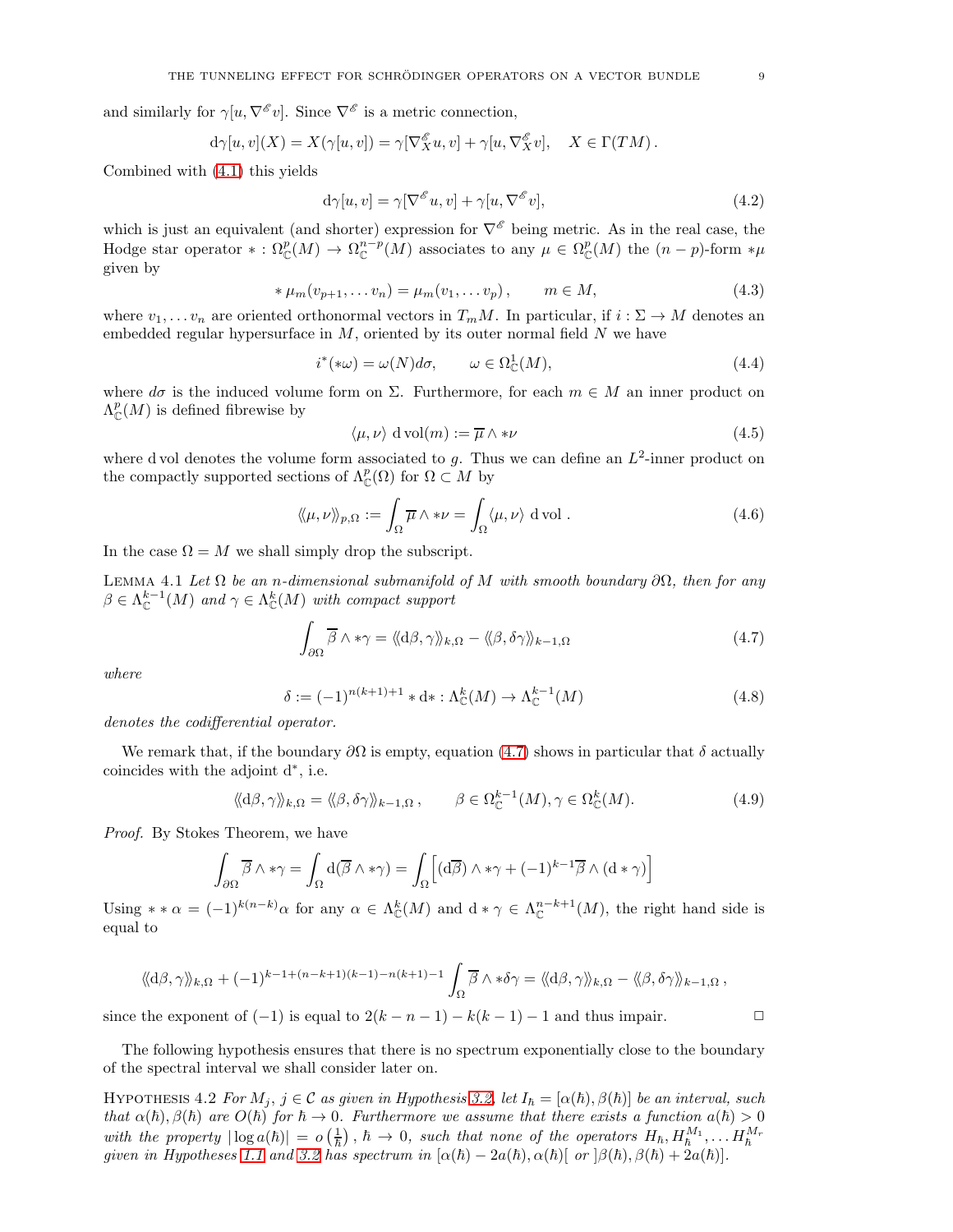Given a spectral interval  $I_{\hbar}$  as above, let

$$
\operatorname{spec}(H_{\hbar}) \cap I_{\hbar} = \{\lambda_1, \dots, \lambda_N\}, \qquad u_1, \dots, u_N \in L^2(M, \mathscr{E}) \tag{4.10}
$$
  

$$
\mathcal{F} := \operatorname{span}\{u_1, \dots u_N\}
$$
  

$$
\operatorname{spec}\left(H_{\hbar}^{M_j}\right) \cap I_{\hbar} = \{\mu_{j,1}, \dots, \mu_{j,n_j}\}, \qquad v_{j,1}, \dots, v_{j,n_j} \in L^2(M_j, \mathscr{E}), j \in \mathcal{C}
$$
  
(4.11)

denote the eigenvalues of  $H_{\hbar}$  and of the Dirichlet operators  $H_{\hbar}^{M_j}$  inside of the spectral interval  $I_{\hbar}$ and corresponding orthonormal systems of eigenfunctions. We write

$$
v_{\alpha} \quad \text{with} \quad \alpha = (\alpha_1, \alpha_2) \in \mathcal{J} := \{ (j, \ell) \mid j \in \mathcal{C}, 1 \le \ell \le n_j \} \quad \text{and} \quad j(\alpha) := \alpha_1 . \tag{4.12}
$$

Let  $\chi_j \in \mathscr{C}_0^{\infty}(M_j, \mathbb{R})$  be such that  $\chi_j = 1$  in an open neighborhood of  $\overline{B_S(m^j)}$ . We set

<span id="page-9-5"></span>
$$
\psi_{j,\ell} := \chi_j v_{j,\ell}, \quad \mathcal{E}_j := \text{span}\{\psi_{j,1}, \dots, \psi_{j,n_j}\} \quad \text{and} \quad \mathcal{E} := \bigoplus \mathcal{E}_j. \tag{4.13}
$$

For closed subspaces  $\mathcal E$  and  $\mathcal F$  of any Hilbert space  $\mathcal H$ , we denote by  $\Pi_{\mathcal E}$  and  $\Pi_{\mathcal F}$  the orthogonal projections on  $\mathcal E$  and  $\mathcal F$  respectively. Then we define the nonsymmetric distance dist( $\mathcal E, \mathcal F$ ) between  $\mathcal E$  and  $\mathcal F$  by

$$
\vec{\text{dist}}(\mathcal{E}, \mathcal{F}) := \|\Pi_{\mathcal{E}} - \Pi_{\mathcal{F}}\Pi_{\mathcal{E}}\|.
$$

The following theorem is analog to [\[HS1\]](#page-21-5), Theorem 2.4, Lemma 2.8 and is crucial for the construction of the interaction matrix.

<span id="page-9-4"></span>Theorem 4.3 Under the assumptions given in Hypotheses [1.1,](#page-1-3) [3.2](#page-6-7) and [4.2](#page-8-1) and with the notation given above, there exists  $S_2 \in (S, S_0)$  such that for  $\hbar$  sufficiently small and for all  $s < S_2$  and for all  $\alpha \in \mathcal{J}$ 

- (a)  $H_h \psi_\alpha = \mu_\alpha \psi_\alpha + O\left(e^{-\frac{S_2}{h}}\right)$  in  $L^2(M_{j(\alpha)}, \mathscr{E})$ .
- (b) dist $(\mathcal{E}, \mathcal{F}) = \text{dist}(\mathcal{F}, \mathcal{E}) = O\left(e^{-\frac{s}{\hbar}}\right).$
- (c) there exists a bijection  $b : \sigma(H_h) \cap I_h \to \bigcup_{j=1}^r \sigma(H_h^{M_j}) \cap I_h$  such that  $|b(\lambda) \lambda| = O(e^{-\frac{s}{h}})$ .
- (d)  $\|\Pi_0 \Pi_{\mathcal{E}}\| = O\left(e^{-\frac{s}{\hbar}}\right)$  where  $\Pi_0$  denotes the projection onto  $\mathcal{E}$  along  $\mathcal{F}^{\perp}$ .

Proof. In order to show (a), we write

<span id="page-9-3"></span>
$$
H_{\hbar}\psi_{\alpha} = \mu_{\alpha}\psi_{\alpha} + [H_{\hbar}, \chi_{j(\alpha)}]v_{\alpha}
$$
\n(4.14)

and observe that

$$
\left[H_{\hbar}, \chi_{j(\alpha)}\right] = \hbar^{2} \left[ \left(\nabla^{\mathscr{E}}\right)^{*} \nabla^{\mathscr{E}}, \chi_{j(\alpha)}\right].\tag{4.15}
$$
\n
$$
\mathscr{C}^{\infty}(M, \mathbb{R}) \text{ one has as operator on } \Gamma^{\infty}(M, \mathscr{E})
$$

We claim that, for any  $\chi \in \mathscr C^\infty_0(M,{\mathbb R}),$  one has as operator on  $\Gamma^\infty(M,\mathscr E)$ 

<span id="page-9-2"></span>
$$
\left[ \left( \nabla^{\mathscr{E}} \right)^* \nabla^{\mathscr{E}}, \chi \right] = \left( \Delta \chi \right) - 2 \nabla^{\mathscr{E}}_{\text{grad } \chi} \tag{4.16}
$$

where  $\Delta = d^*d = \delta d$  (see [\(4.8\)](#page-8-2)).

In fact, dropping momentarily for reasons of brevity the superscript  $\mathscr E$  in  $\nabla^{\mathscr E}$ , one readily computes

$$
\left[\nabla^*\nabla,\chi\right] = T - T^*,\tag{4.17}
$$

where

$$
T = [\nabla^*, \chi] \nabla \quad \text{and} \quad T^* = -\nabla^*(d\chi \otimes ). \tag{4.18}
$$

We need a few identities on linear algebra in the fibres of  $\mathscr E$  and  $T^*_{\mathbb C}M \otimes \mathscr E$  which we include for the convenience of the reader. In view of the usual musical isomorphism  $\langle dx, \omega \rangle_1 = \omega(\text{grad }\chi)$ , which is standard at least for real  $\chi$ , one gets the first equality in

<span id="page-9-0"></span>
$$
\gamma[u, \nabla_{\text{grad}\, \chi} v] = \langle \mathrm{d}\chi, \gamma[u, \nabla v] \rangle_1 = \langle \mathrm{d}\chi \otimes u, \nabla v \rangle_{\otimes},\tag{4.19}
$$

for  $u, v \in \Gamma^{\infty}(M, \mathscr{E})$ . For the second equality, it suffices to consider the special case  $\nabla v = \alpha \otimes w$ for  $\alpha \in T_{\mathbb{C},m}^*M$  and  $w \in \mathscr{E}_m$  and then use linearity for the general case. But in this case

$$
rhs (4.19) = \langle d\chi, \gamma[u, w]\alpha \rangle_1 = \langle d\chi, \gamma[u, \alpha \otimes w] \rangle_1,
$$

establishing [\(4.19\)](#page-9-0). We now find

<span id="page-9-1"></span>
$$
T = -\nabla_{\text{grad}\,\chi},\tag{4.20}
$$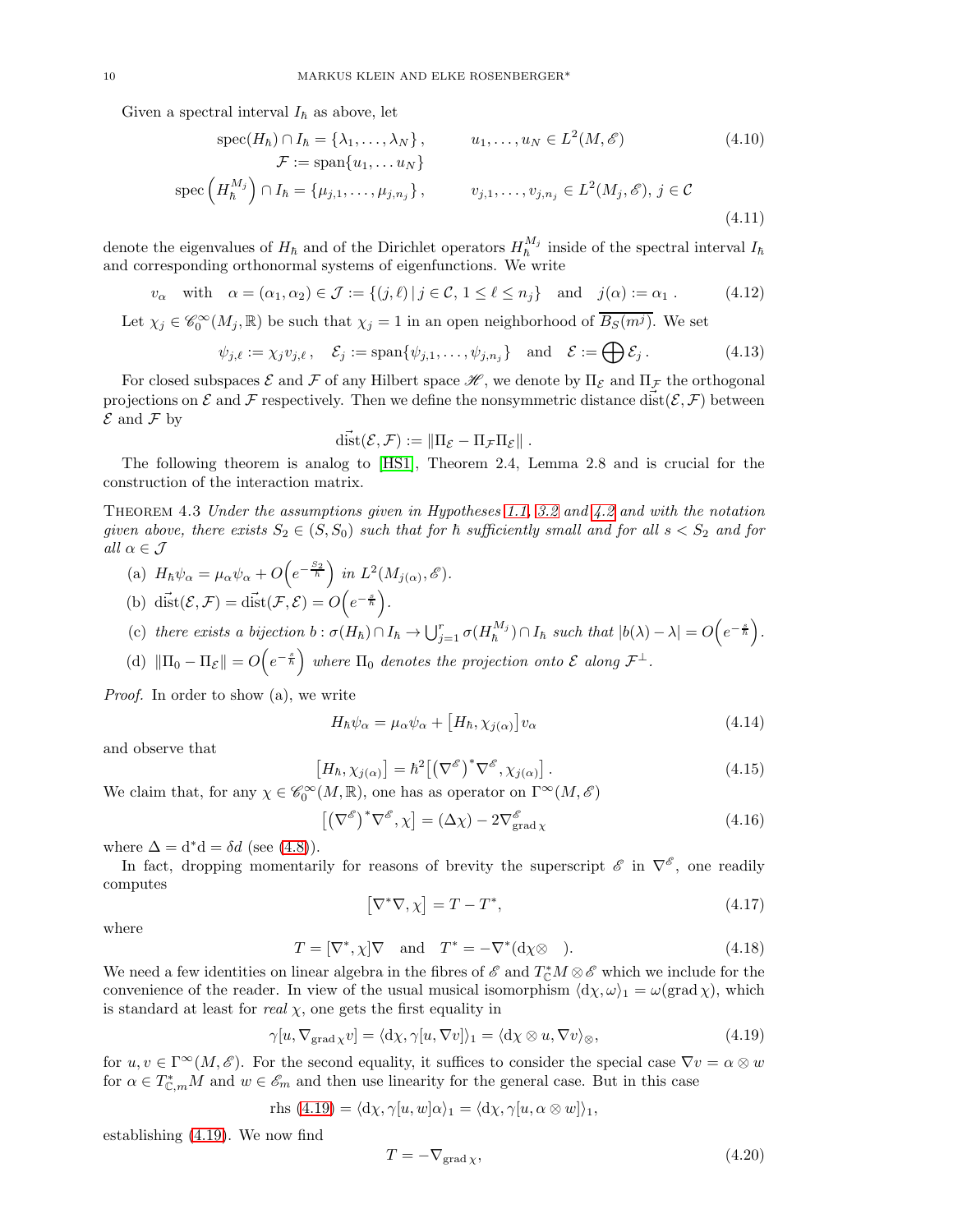since for smooth sections u, v of  $\mathscr E$  (at least one compactly supported) one has, momentarily dropping the subscript  $\mathscr{E}$ ,

$$
\langle T u, v \rangle = \langle \langle \nabla u, -\mathrm{d}\chi \otimes v \rangle \rangle \otimes = -\langle \langle \nabla_{\text{grad}\,\chi} u, v \rangle \rangle, \tag{4.21}
$$

using  $(4.19)$  (complex conjugated and integrated over M) in the last step. Similarly, using both the first and second equality in [\(4.19\)](#page-9-0) combined with  $\nabla$  being metric, one finds

$$
\langle \langle -T^*u, v \rangle \rangle = \langle \langle d\chi \otimes u, \nabla v \rangle \rangle_{\otimes} = \langle \langle d\chi, \gamma[u, \nabla v] \rangle \rangle_{1} = \langle \langle d\chi, d(\gamma[u, v]) - \gamma[\nabla u, v] \rangle \rangle_{1}
$$
  
=  $\langle \langle (d^*d\chi)u, v \rangle \rangle - \langle \langle \nabla_{\text{grad}\chi} u, v \rangle \rangle.$  (4.22)

This actually proves

<span id="page-10-0"></span>
$$
-T^* = \Delta - \nabla_{\text{grad}\,\chi},\tag{4.23}
$$

and combining equation [\(4.23\)](#page-10-0) with [\(4.20\)](#page-9-1) gives [\(4.16\)](#page-9-2).

Using the commutator formula [\(4.16\)](#page-9-2) we can now estimate the commutator term on the rhs of [\(4.14\)](#page-9-3). The assumption on the cut-off function  $\chi_j$  gives that  $d^j \geq S_1$  on the support of  $d\chi_j$  for some  $S_1 \in (S, S_0)$ . Thus one finds

<span id="page-10-1"></span>
$$
\left\| \left[H_{\hbar}, \chi_{j(\alpha)}\right] v_{\alpha} \right\|_{\mathscr{E}} \leq C e^{-\frac{S_1}{\hbar}} \left( \left\| e^{\frac{d^{j(\alpha)}}{\hbar}} v_{\alpha} \right\|_{\mathscr{E}} + \left\| e^{\frac{d^{j(\alpha)}}{\hbar}} \nabla v_{\alpha} \right\|_{\otimes} \right)
$$
(4.24)

for some  $C > 0$ , since the estimate on the summand involving  $\Delta \chi_j$ , where  $j = j(\alpha)$ , is trivial and the summand involving  $\nabla_{\text{grad } \chi_j}$  satisfies, using [\(4.19\)](#page-9-0),

$$
\left| \langle \langle u, \nabla_{\text{grad } \chi_j} v_\alpha \rangle \rangle_{\mathscr{E}} \right| \leq \left| \langle \langle e^{-\frac{d^j}{\hbar}} d\chi_j \otimes u, e^{\frac{d^j}{\hbar}} \nabla v_\alpha \rangle \rangle_{\mathscr{D}} \right| \leq e^{-\frac{S_1}{\hbar}} \left\| d\chi_j \otimes u \right\|_{\mathscr{D}} \left\| e^{\frac{d^j}{\hbar}} \nabla v_\alpha \right\|_{\mathscr{D}}
$$
  
 
$$
\leq C e^{-\frac{S_1}{\hbar}} \left\| u \right\|_{\mathscr{E}} \left\| e^{\frac{d^j}{\hbar}} \nabla v_\alpha \right\|_{\mathscr{D}}
$$
(4.25)

for some  $C > 0$ . Taking the supremum over  $||u|| = 1$  gives [\(4.24\)](#page-10-1). Since

$$
\left\|e^{\frac{d^j}{\hbar}}\nabla^{\mathscr{E}}v_{\alpha}\right\|_{\otimes}\leq \left\|\nabla^{\mathscr{E}}\left(e^{\frac{d^j}{\hbar}}v_{\alpha}\right)\right\|_{\otimes}+\left\|e^{\frac{d^j}{\hbar}}\frac{1}{\hbar}\mathrm{d} d^j\otimes v_{\alpha}\right\|_{\otimes},
$$

equation [\(4.24\)](#page-10-1) together with Corollary [3.4](#page-7-3) shows (a) for any  $S_2 < S_1$ .

In order to prove (b), we recall that at each well  $m^j$ ,  $j \in \mathcal{C}$ , the Dirichlet eigenfunctions  $v_{j,\ell}$  are orthonormal and thus by Corollary [3.4](#page-7-3) and since  $d^{j(\alpha)} + d^{j(\beta)} \geq S_{j(\alpha),j(\beta)}$ 

<span id="page-10-2"></span>
$$
\langle\langle v_{\alpha}, v_{\beta} \rangle\rangle_{\mathscr{E}} = \delta_{\alpha\beta} + \left(1 - \delta_{j(\alpha)j(\beta)}\right)O\left(\hbar^{-N_0}e^{-\frac{S_{j(\alpha),j(\beta)}}{\hbar}}\right). \tag{4.26}
$$

for some  $N_0 \in \mathbb{N}$ . Since moreover  $d^j \geq S_1$  on the support of  $1 - \chi_j$  for some  $S_1 \in (S, S_0)$  it follows from [\(4.26\)](#page-10-2), using again Corollary [3.4,](#page-7-3) that for some  $N_0 \in \mathbb{N}$  and for all  $\alpha, \beta \in \mathcal{J}$ 

<span id="page-10-3"></span>
$$
\langle\!\langle \psi_\alpha, \psi_\beta \rangle\!\rangle_{\mathscr{E}} = \delta_{\alpha\beta} + \delta_{j(\alpha)j(\beta)} O\big(\hbar^{-N_0} e^{-\frac{2S_1}{\hbar}}\big) + \big(1 - \delta_{j(\alpha)j(\beta)}\big) O\big(\hbar^{-N_0} e^{-\frac{S_{j(\alpha),j(\beta)}}{\hbar}}\big) \,. \tag{4.27}
$$

Then the proofs of (b) and (c) proceed exactly along the lines of [\[HS1\]](#page-21-5), Theorem 2.4.

(d) can be seen as in [\[HS1\]](#page-21-5), Lemma 2.8.  $\Box$ 

In the following theorem, we introduce the notion of interaction matrix, refining the analysis of the error term above.

THEOREM 4.4 In the setting of Theorem [4.3,](#page-9-4) for all  $s < S_2$  and  $\hbar$  sufficiently small, the matrix of  $\Pi_0H_{\hbar}|\varepsilon$  in the basis  $\psi_{\alpha}, \alpha \in \mathcal{J}$ , is given by

<span id="page-10-6"></span><span id="page-10-5"></span><span id="page-10-4"></span>
$$
\left(m_{\alpha\beta}\right)_{\alpha,\beta\in\mathcal{J}} + O\left(e^{-\frac{2s}{\hbar}}\right), \qquad m_{\alpha\beta} = \delta_{\alpha\beta}\mu_{\alpha} + w_{\alpha\beta} \tag{4.28}
$$

where the interaction matrix is given by

$$
w_{\alpha\beta} = \langle \psi_{\alpha}, [H_{\hbar}, \chi_{j(\beta)}] v_{\beta} \rangle_{\mathscr{E}}
$$
\n(4.29)

$$
= \hbar^2 \Big( \langle \chi_{j(\alpha)} \nabla^{\mathscr{E}} v_{\alpha}, \mathrm{d}\chi_{j(\beta)} \otimes v_{\beta} \rangle \otimes - \langle \chi_{j(\alpha)} \mathrm{d}\chi_{j(\beta)} \otimes v_{\alpha}, \nabla^{\mathscr{E}} v_{\beta} \rangle \otimes \Big) + O\left(e^{-\frac{2s}{\hbar}}\right). \tag{4.30}
$$

In particular, we have for some  $N_0 \in \mathbb{N}$ 

<span id="page-10-7"></span>
$$
w_{\alpha\beta} = \delta_{j(\alpha)j(\beta)}O(e^{-\frac{2s}{\hbar}}) + (1 - \delta_{j(\alpha)j(\beta)})O(\hbar^{-N_0}e^{-\frac{S_{j(\alpha),j(\beta)}}{\hbar}}). \tag{4.31}
$$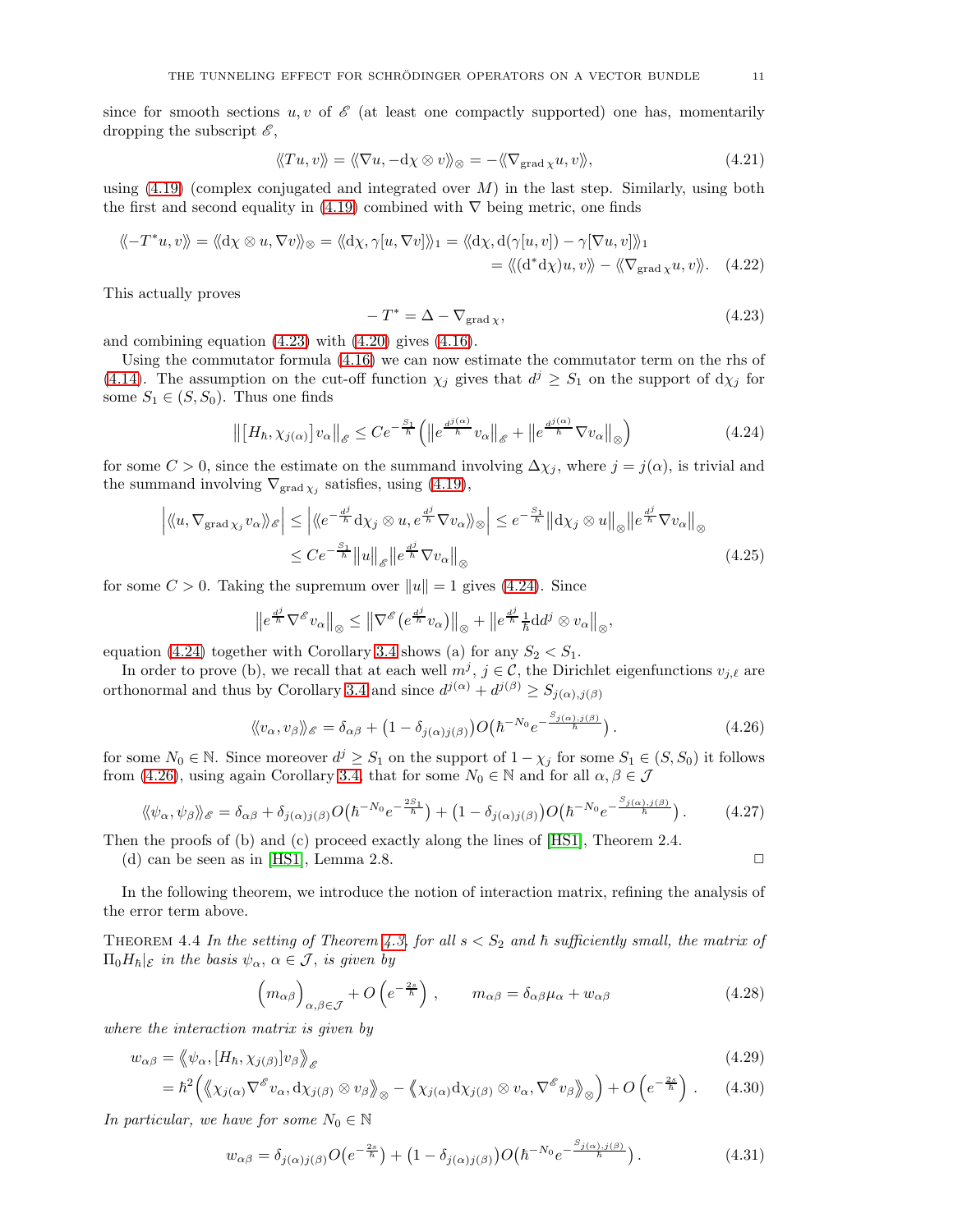Proof. Writing

<span id="page-11-2"></span>
$$
\Pi_0 H_{\hbar} \psi_{\beta} = \mu_{\beta} \psi_{\beta} + B \psi_{\beta} \quad \text{where} \quad B \psi_{\beta} := \Pi_0 \big[ H_{\hbar}, \chi_{j(\beta)} \big] v_{\beta} \tag{4.32}
$$

the statement on the matrix representation means that we have to determine  $w_{\alpha\beta}$  such that

<span id="page-11-3"></span>
$$
B\psi_{\beta} = \sum_{\alpha \in \mathcal{J}} w_{\alpha\beta} \psi_{\alpha} + O\left(e^{-\frac{2s}{\hbar}}\right). \tag{4.33}
$$

For any ordered basis of a finite dimensional Hilbert space, we use the notation

<span id="page-11-7"></span>
$$
\vec{x} := (x_1, \dots, x_n) \quad \text{and} \quad \mathscr{G}_{\vec{x}} := \vec{x}^* \vec{x} = \left( \langle x_j, x_k \rangle \right)_{1 \le j, k \le n}.
$$
 (4.34)

Then, setting  $\vec{\psi} := (\psi_{1,1}, \psi_{1,2} \dots, \psi_{r,n_r-1}, \psi_{r,n_r})$  for the basis of the Hilbert space  $\mathcal{E} = \bigoplus_{j \in \mathcal{C}} \mathcal{E}_j$ , estimate [\(4.27\)](#page-10-3) yields

<span id="page-11-0"></span>
$$
\mathcal{G}_{\vec{\psi}} =: 1 + T \quad \text{with} \quad T =: (t_{\alpha\beta})_{\alpha,\beta \in \mathcal{J}} = O(e^{-\frac{s}{\hbar}})
$$
\n(4.35)

for any  $s < S_1$ . We define

$$
\tau := \vec{\psi}\vec{\psi}^* = \sum_{\alpha \in \mathcal{J}} \langle \! \langle \psi_\alpha, \cdot \rangle \! \rangle_{\mathscr{E}} \psi_\alpha \,. \tag{4.36}
$$

Since  $\mathscr{G}_{\vec{\psi}}$  is self-adjoint and positive, an orthonormal system of  $\mathscr E$  is given by

<span id="page-11-5"></span><span id="page-11-4"></span>
$$
\vec{\phi} := \vec{\psi} \mathcal{G}_{\vec{\psi}}^{-\frac{1}{2}},\tag{4.37}
$$

and [\(4.35\)](#page-11-0) yields

<span id="page-11-1"></span>
$$
\Pi_{\mathcal{E}} = \vec{\phi}\vec{\phi}^* = \vec{\psi}\mathcal{G}_{\psi}^{-1}\vec{\psi}^* = \tau + O(e^{-\frac{\sigma}{\hbar}}). \tag{4.38}
$$

Thus, combining equation [\(4.38\)](#page-11-1) and Theorem [4.3\(](#page-9-4)d) we get  $\|\Pi_0 - \tau\| = O(e^{-\frac{s}{\hbar}})$  for any  $s < S_2$ . Together with Theorem [4.3\(](#page-9-4)a), this yields

$$
\Pi_0\left[H_{\hbar}, \chi_{j(\beta)}\right]v_{\beta} = \sum_{\alpha \in \mathcal{J}} \left\langle \psi_{\alpha}, \left[H_{\hbar}, \chi_{j(\beta)}\right]v_{\beta} \right\rangle_{\mathscr{E}} \psi_{\alpha} + O\left(e^{-\frac{2s}{\hbar}}\right) \tag{4.39}
$$

and therefore by [\(4.32\)](#page-11-2) and [\(4.33\)](#page-11-3) we get

<span id="page-11-6"></span>
$$
\Pi_0 H_{\hbar} \vec{\psi} = \vec{\psi} M + O(e^{-\frac{2s}{\hbar}}) \quad \text{for} \quad M = \left(\delta_{\alpha\beta}\mu_\alpha + w_{\alpha\beta}\right)_{\alpha,\beta \in \mathcal{J}} \tag{4.40}
$$

for  $w_{\alpha\beta}$  given in [\(4.29\)](#page-10-4). This proves [\(4.28\)](#page-10-5) and (4.29). To see [\(4.30\)](#page-10-6), we write

$$
w_{\alpha\beta} = \hbar^2 \left\langle \left\langle \psi_{\alpha}, \left[ \left( \nabla^{\mathscr{E}} \right)^* \nabla^{\mathscr{E}}, \chi_{j(\beta)} \right] v_{\beta} \right\rangle \right\rangle_{\mathscr{E}}
$$
  
= 
$$
\hbar^2 \left\{ \left\langle \left\langle \nabla^{\mathscr{E}} \left( \chi_{j(\alpha)} v_{\alpha} \right), \nabla^{\mathscr{E}} \left( \chi_{j(\beta)} v_{\beta} \right) \right\rangle_{\mathscr{E}} - \left\langle \nabla^{\mathscr{E}} \left( \chi_{j(\beta)} \chi_{j(\alpha)} v_{\alpha} \right), \nabla^{\mathscr{E}} v_{\beta} \right\rangle_{\mathscr{E}} \right\}
$$
(4.41)

Using product rule, some of the terms cancel and we get

$$
\text{rhs}(4.41) = \hbar^2 \Big\{ \langle \langle d\chi_{j(\alpha)} \otimes v_{\alpha}, d\chi_{j(\beta)} \otimes v_{\beta} \rangle_{\otimes} + \langle \chi_{j(\alpha)} \nabla^{\mathscr{E}} v_{\alpha}, d\chi_{j(\beta)} \otimes v_{\beta} \rangle_{\otimes} - \langle \chi_{j(\alpha)} d\chi_{j(\beta)} \otimes v_{\alpha}, \nabla^{\mathscr{E}} v_{\beta} \rangle_{\otimes} \Big\}.
$$

Using again that  $d^j \geq S_1$  on the support of  $d\chi_j$ , it follows from Corollary [3.4](#page-7-3) that the first term on the right hand side is  $O(e^{-\frac{2s}{\hbar}})$ . This proves [\(4.30\)](#page-10-6). Equation [\(4.31\)](#page-10-7) follows from (4.30), using [\(4.26\)](#page-10-2) together with Corollary [3.4](#page-7-3) and the fact  $d^j > S_2$  on the support of  $d\chi_j$ .

Since  $H<sub>h</sub>$  is self-adjoint, it should have a symmetric matrix representation. Moreover, we want to give a matrix representation for  $H_{\hbar}|\mathcal{F}$ .

<span id="page-11-8"></span>THEOREM 4.5 In the setting of Theorem [4.3,](#page-9-4) let  $\vec{\phi}$  denote the orthonormalization of  $\vec{\psi}$  in  $\mathcal E$  as given in [\(4.37\)](#page-11-5), choose  $\vec{f} := \Pi_{\mathcal{F}} \vec{\phi}$  as basis in  $\mathcal{F}$  and denote by  $\vec{g} := \vec{f} \mathscr{G}_{\vec{f}}^{-\frac{1}{2}}$  its orthonormalization. Then for all  $s < S_2$  and  $\hbar$  sufficiently small the matrix of  $H_{\hbar}|_{\mathcal{F}}$  with respect to  $\vec{g}$  is

$$
\tilde{M} + O\left(e^{-\frac{2s}{\hbar}}\right) \quad with \quad \tilde{M} = \left(\tilde{m}_{\alpha\beta}\right) = \left(\mu_{\alpha}\delta_{\alpha\beta}\right) + \frac{1}{2}\left(w_{\alpha\beta} + \overline{w}_{\beta\alpha}\right) \tag{4.42}
$$

for  $w_{\alpha\beta}$  given in [\(4.29\)](#page-10-4).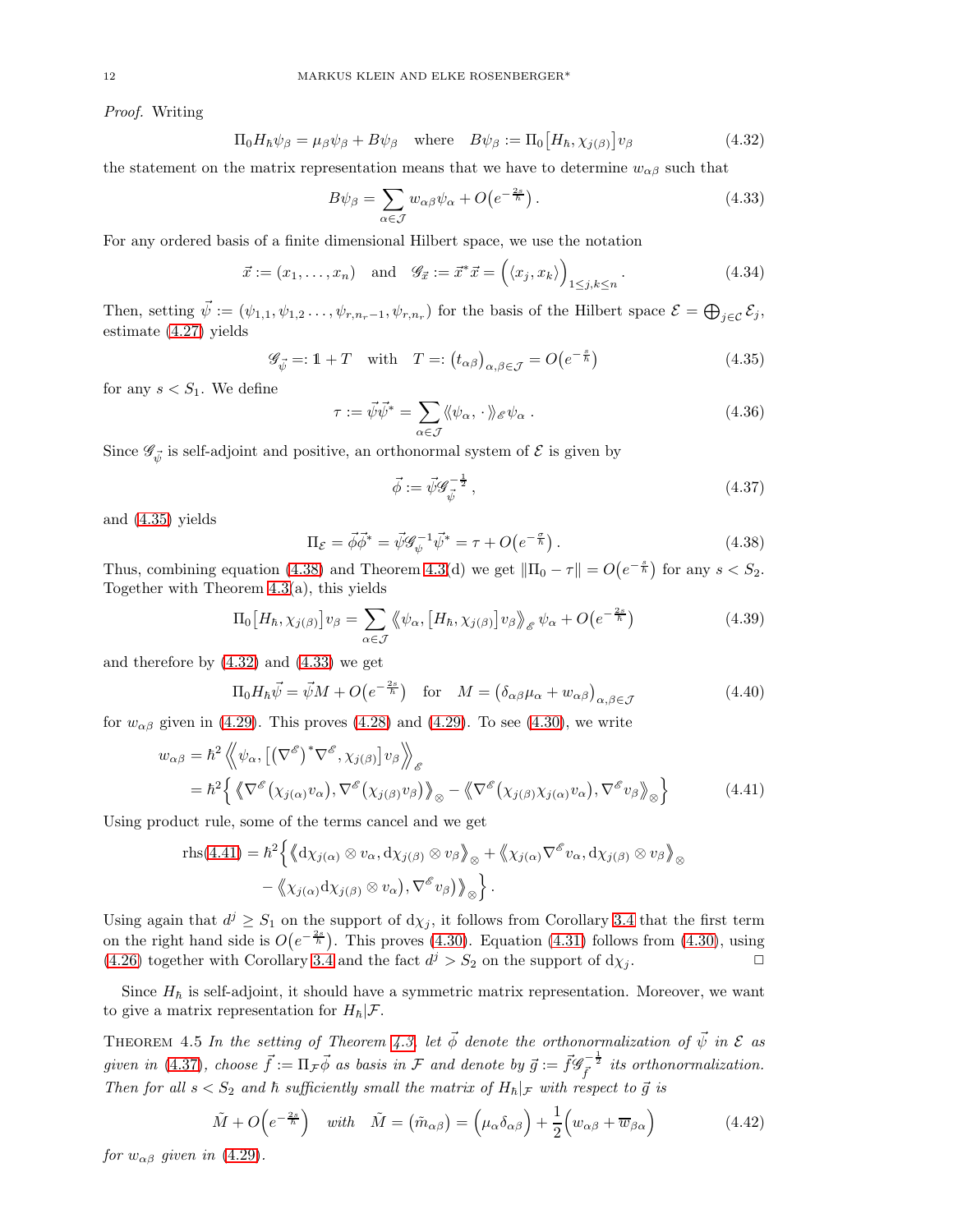Proof. First we compute

$$
w_{\alpha\beta} - \overline{w}_{\beta\alpha} = \langle \langle \psi_{\alpha}, [H_{\hbar}, \chi_{j(\beta)}] \psi_{\beta} \rangle_{\mathscr{E}} - \langle \langle \psi_{\beta}, [H_{\hbar}, \chi_{j(\alpha)}] \psi_{\alpha} \rangle_{\mathscr{E}}
$$
  
\n
$$
= \langle \langle \psi_{\alpha}, H_{\hbar} \psi_{\beta} \rangle_{\mathscr{E}} - \langle \langle \psi_{\alpha}, \chi_{j(\beta)} \mu_{\beta} \psi_{\beta} \rangle_{\mathscr{E}} - \langle \langle \psi_{\beta}, H_{\hbar} \psi_{\alpha} \rangle_{\mathscr{E}} + \langle \langle \psi_{\beta}, \chi_{j(\alpha)} \mu_{\alpha} \psi_{\alpha} \rangle_{\mathscr{E}}
$$
  
\n
$$
= (\mu_{\alpha} - \mu_{\beta}) \langle \langle \psi_{\alpha}, \psi_{\beta} \rangle_{\mathscr{E}} = (\mu_{\alpha} - \mu_{\beta}) t_{\alpha\beta} \qquad (4.43)
$$

where in the last step we used [\(4.35\)](#page-11-0). By [\(4.40\)](#page-11-6) and [\(4.34\)](#page-11-7) we can write  $\vec{\psi}^* \Pi_0 H_{\hbar} \vec{\psi} \equiv \mathscr{G}_{\vec{\psi}} M$  where here and in the following  $\equiv$  is equality modulo  $O(e^{-\frac{2s}{\hbar}})$ . Since  $\vec{\phi}$  is orthonormal, by [\(4.37\)](#page-11-5) and [\(4.35\)](#page-11-0) the matrix of  $\Pi_0 H_{\hbar}|\varepsilon$  with respect to  $\vec{\phi}$  is given by

$$
\widehat{M} := \vec{\phi}^* \Pi_0 H_h \vec{\phi} \equiv \mathcal{G}_{\vec{\psi}}^{\frac{1}{2}} M \mathcal{G}_{\vec{\psi}}^{-\frac{1}{2}} = (1+T)^{\frac{1}{2}} M (1+T)^{-\frac{1}{2}}
$$
  
\n
$$
\equiv (1+\frac{1}{2}T) M (1-\frac{1}{2}T) \equiv M + \frac{1}{2}[T, M] \equiv M + \frac{1}{2}[T, \text{diag}(\mu_\alpha)] \tag{4.44}
$$

where we used Taylor expansion and that both T and  $(w_{\alpha\beta})$  are of order  $O(e^{-\frac{s}{\hbar}})$ . By [\(4.43\)](#page-12-0) we can write

$$
\begin{split} \text{rhs}(4.44) &= \left(\mu_{\alpha}\delta_{\alpha\beta}\right) + \left(w_{\alpha\beta}\right) + \frac{1}{2}\left(t_{\alpha\beta}\left(\mu_{\beta} - \mu_{\alpha}\right)\right) \\ &= \left(\mu_{\alpha}\delta_{\alpha\beta}\right) + \left(w_{\alpha\beta}\right) - \frac{1}{2}\left(w_{\alpha\beta} - \overline{w}_{\beta\alpha}\right) = \left(\mu_{\alpha}\delta_{\alpha\beta}\right) + \frac{1}{2}\left(w_{\alpha\beta} + \overline{w}_{\beta\alpha}\right). \end{split} \tag{4.45}
$$

Since  $\Pi_0$  is the projection on E along  $\mathcal{F}^{\perp}$ , we have ker  $\Pi_0 = \ker \Pi_{\mathcal{F}}$  and  $\Pi_{\mathcal{F}} \Pi_0 = \Pi_{\mathcal{F}}$  and the eigenspaces  $\mathcal E$  and  $\mathcal F$  are in bijection via  $\Pi_0|_{\mathcal F}$  and  $\Pi_{\mathcal F}|_{\mathcal E}$ . Moreover  $\mathcal F$  and  $\mathcal F^{\perp}$  are invariant under the action of  $H_{\hbar}$  and therefore  $\Pi_{\mathcal{F}}H_{\hbar} = H_{\hbar}\Pi_{\mathcal{F}}$ , thus

<span id="page-12-5"></span><span id="page-12-2"></span><span id="page-12-1"></span><span id="page-12-0"></span>
$$
H_{\hbar}\vec{f} = H_{\hbar}\Pi_{\mathcal{F}}\vec{\phi} = \Pi_{\mathcal{F}}\Pi_0 H_{\hbar}\vec{\phi} = \Pi_{\mathcal{F}}\vec{\phi}\widehat{M} = \vec{f}\widehat{M}
$$
(4.46)

where we used that by [\(4.38\)](#page-11-1)  $\Pi_0 = \Pi_{\mathcal{E}} \Pi_0 = \vec{\phi} \vec{\phi}^* \Pi_0$  and the definition of  $\widehat{M}$ . Writing  $\phi_\alpha = f_\alpha + h_\alpha$ for  $f_{\alpha} \in \mathcal{F}$  and  $h_{\alpha} \in \mathcal{F}^{\perp}$ , we get by Theorem [4.3](#page-9-4)

$$
||h_{\alpha}||_{\mathcal{E}} = ||\phi_{\alpha} - f_{\alpha}||_{\mathcal{E}} = ||(\Pi_{\mathcal{E}} - \Pi_{\mathcal{F}}\Pi_{\mathcal{E}})\phi_{\alpha}||_{\mathcal{E}} \leq \text{dist}(\mathcal{E}, \mathcal{F}) = O(e^{-\frac{s}{\hbar}})
$$
(4.47)

and therefore

<span id="page-12-3"></span>
$$
\mathbb{1} = \left( \langle \phi_{\alpha}, \phi_{\beta} \rangle \rangle \right)_{\alpha, \beta} = \left( \langle \langle f_{\alpha}, f_{\beta} \rangle \rangle + \langle \langle h_{\alpha}, h_{\beta} \rangle \rangle \right)_{\alpha, \beta} = \mathscr{G}_{\vec{f}} + O(e^{-\frac{2s}{\hbar}}) \,. \tag{4.48}
$$

Thus, analog to [\(4.44\)](#page-12-1), using [\(4.46\)](#page-12-2), [\(4.48\)](#page-12-3) and that  $\vec{g}$  is orthonormal, the matrix of  $H_h|_{\mathcal{F}}$  in the basis  $\vec{g}$  is given by

<span id="page-12-4"></span>
$$
\tilde{M} = \vec{g}^* H_{\hbar} \vec{g} = \mathcal{G}_{\vec{f}}^{-\frac{1}{2}} \vec{f}^* H_{\hbar} \vec{f} \mathcal{G}_{\vec{f}}^{-\frac{1}{2}} \equiv \mathcal{G}_{\vec{f}}^{\frac{1}{2}} \widehat{M} \mathcal{G}_{\vec{f}}^{-\frac{1}{2}} \equiv \widehat{M}
$$
\n(4.49)

where  $\equiv$  means equality modulo  $O(e^{-\frac{2s}{\hbar}})$ . Combining [\(4.49\)](#page-12-4) with [\(4.44\)](#page-12-1) and [\(4.45\)](#page-12-5) proves the theorem.  $\Box$ 

As in [\[HS1\]](#page-21-5), Thm.2.12, it follows that

<span id="page-12-10"></span>COROLLARY 4.6 For  $\hbar$  sufficiently small, there is a bijection

$$
b: \sigma(H_{\hbar}|_{\mathcal{F}}) \longrightarrow \sigma(\tilde{M}) \quad \text{ such that} \quad |b(\lambda)-\lambda| = O\Big(e^{-\frac{2s}{\hbar}}\Big)\,.
$$

# 5. Interaction matrix in special cases

<span id="page-12-9"></span>In this section we give an explicit formula for the interaction matrix element  $w_{\alpha\beta}$  in the case that the two wells  $m^{j(\alpha)}$ ,  $m^{j(\beta)}$  are near and the Dirichlet operators have very close eigenvalues inside the chosen spectral interval  $I_{\hbar}$ . We start with some properties of the one-form  $\gamma[\nabla^{\mathscr{E}} u, v]$ introduced in [\(4.1\)](#page-7-2).

LEMMA 5.1 For  $u, v \in \Gamma^{\infty}(M, \mathscr{E})$  and  $\delta$  the codifferential operator defined in [\(4.8\)](#page-8-2)

<span id="page-12-8"></span>
$$
\delta \gamma[u, \nabla^{\mathscr{E}} v] = \gamma[u, (\nabla^{\mathscr{E}})^* \nabla^{\mathscr{E}} v] - \langle \nabla^{\mathscr{E}} u, \nabla^{\mathscr{E}} v \rangle_{\otimes} \in \mathscr{C}^{\infty}(M, \mathbb{C}).
$$
\n(5.1)

*Proof.* First we recall that  $\delta = d^*$  (since M has no boundary). For reasons of brevity we drop the superscript (and later the subscript)  $\mathscr{E}$ . Thus Lemma [4.1](#page-8-3) yields for any  $\phi \in \mathscr{C}_0^{\infty}(M, \mathbb{C})$ 

<span id="page-12-6"></span>
$$
\langle \langle \phi, \delta \gamma [\nabla u, v] \rangle \rangle_0 = \langle \langle d\phi, \gamma [\nabla u, v] \rangle \rangle_1 = \langle \langle d\phi \otimes u, \nabla v \rangle \rangle_0,
$$
(5.2)

using [\(4.19\)](#page-9-0). Moreover, for such  $\phi$  we have

<span id="page-12-7"></span>
$$
\langle \langle \phi u, \nabla^* \nabla v \rangle \rangle = \langle \langle d\phi \otimes u, \nabla v \rangle \rangle \otimes + \langle \langle \phi \nabla u, \nabla v \rangle \rangle \otimes. \tag{5.3}
$$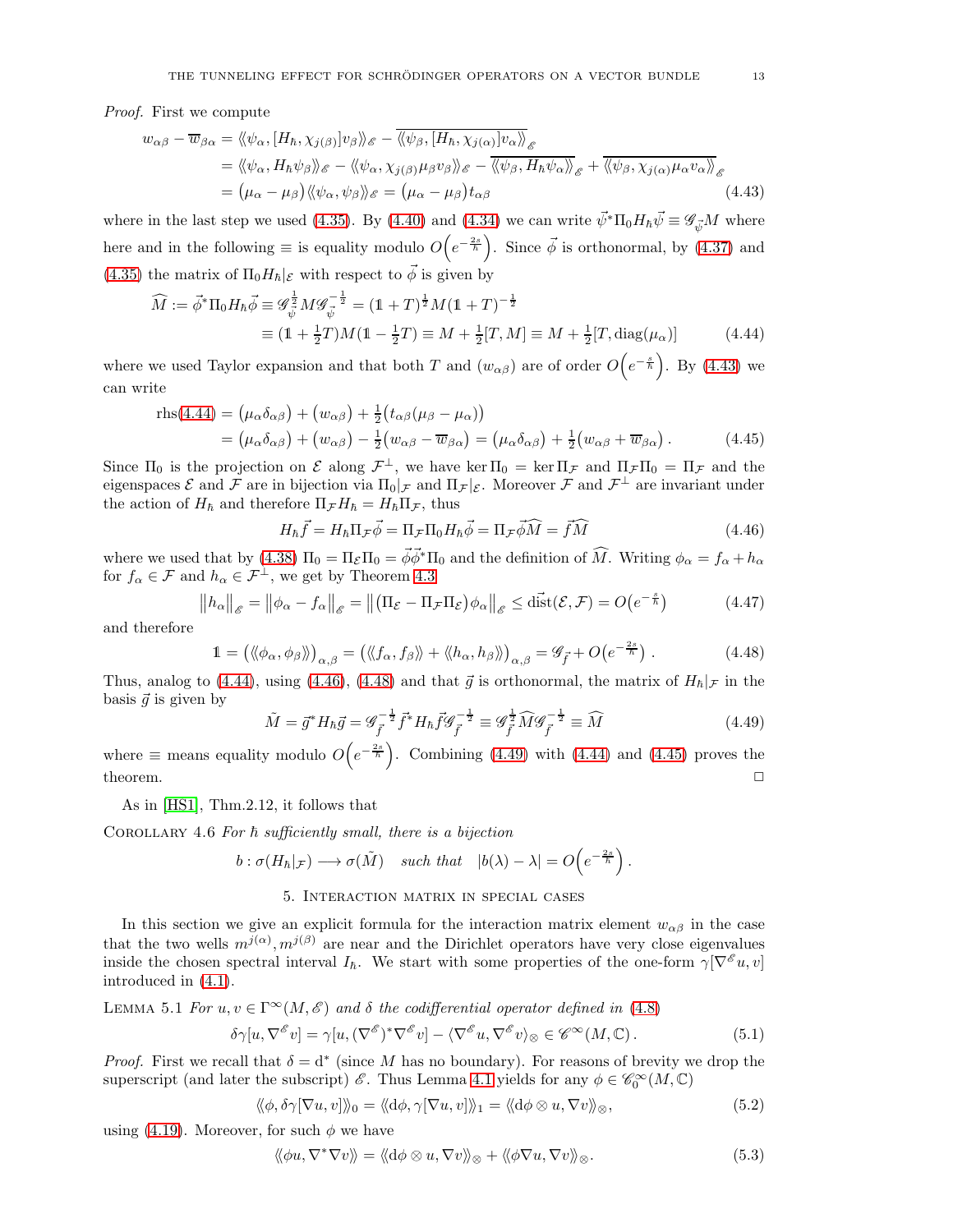Combining  $(5.2)$  and  $(5.3)$  one gets

$$
\langle \langle \phi, \text{lls (5.1)} \rangle \rangle_0 = \langle \langle \phi, \text{rls (5.1)} \rangle \rangle_0, \tag{5.4}
$$

which finishes the proof since  $\phi$  was arbitrary.

Similarly we get, using an equation analogous to [\(4.19\)](#page-9-0), with u and  $\nabla v$  interchanged as arguments of  $\gamma$ ,

<span id="page-13-4"></span>
$$
\delta \gamma [\nabla^{\mathscr{E}} u, v] = \gamma [(\nabla^{\mathscr{E}})^* \nabla^{\mathscr{E}} u, v] - \langle \nabla^{\mathscr{E}} u, \nabla^{\mathscr{E}} v \rangle_{\otimes} \in \mathscr{C}^{\infty}(M, \mathbb{C})
$$
(5.5)

We now give assumptions leading to a more explicit form for the interaction matrix.

<span id="page-13-0"></span>HYPOTHESIS 5.2 Under the assumptions given in Hypotheses [1.1,](#page-1-3) [3.2](#page-6-7) and  $\mu$ . 2 and with the notation given at the beginning of Section [4](#page-7-4) we assume that  $\alpha, \beta \in \mathcal{J}$  are pairs such that for some constant  $0 < a < 2S - S_0$ 

<span id="page-13-1"></span>
$$
S_{j(\alpha),j(\beta)} < S_0 + a \qquad \text{and} \qquad |\mu_\alpha - \mu_\beta| = O\left(e^{-\frac{\alpha}{\hbar}}\right) \tag{5.6}
$$

Setting  $j = j(\alpha)$ ,  $k = j(\beta)$  to shorten the notation, we define the closed "ellipse"

$$
G_{j,k} := \{ m \in M \mid d^j(m) + d^k(m) \le S_0 + a \}
$$
\n<sup>(5.7)</sup>

We remark that  $G_{j,k}$  is contained in the union  $B_S(m^j) \cup B_S(m^k)$  which is compact by assumption. Thus, in particular,  $G_{j,k}$  (and  $\Sigma_{j,k}$  to be defined below) are compact in  $\overset{\circ}{M}_{j} \cup \overset{\circ}{M}_{k}$ . We choose  $\Omega_{j,k} \subset M$  open with smooth boundary, such that

$$
m^{j} \in \Omega_{jk}, \quad m^{k} \notin \overline{\Omega}_{j,k}, \quad G_{j,k} \cap \overline{\Omega}_{j,k} \subset \overset{\circ}{M}_{j}, \quad G_{j,k} \cap \Omega_{j,k}^{c} \subset \overset{\circ}{M}_{k} \tag{5.8}
$$

and set  $\Sigma_{j,k} := \partial \Omega_{j,k} \cap G_{j,k}.$ 

The following proposition gives an explicit formula for the interaction term by means of a surface integral.

<span id="page-13-6"></span>PROPOSITION 5.3 Under the assumptions on the pairs  $\alpha, \beta \in \mathcal{J}$  given in Hypothesis [5.2](#page-13-0) the elements  $w_{\alpha\beta}$  of the interaction matrix, modulo  $O(\hbar^{-N_0}e^{-\frac{1}{\hbar}(S_0+a)})$  for some  $N_0 \in \mathbb{N}$ , are given by

$$
\frac{1}{\hbar^2} w_{\alpha\beta} \equiv \int_{\Sigma_{j,k}} * \omega_{\alpha\beta} \tag{5.9}
$$

$$
= \int_{\Sigma_{j,k}} \left( \gamma_m [\nabla_N^{\mathscr{E}} v_\alpha, v_\beta] - \gamma_m [v_\alpha, \nabla_N^{\mathscr{E}} v_\beta] \right) d\sigma(m) \tag{5.10}
$$

where  $\omega_{\alpha\beta} \in \Lambda^1_{\mathbb{C}}(M)$  is defined by

<span id="page-13-5"></span><span id="page-13-3"></span>
$$
\omega_{\alpha\beta} := \gamma [\nabla^{\mathscr{E}} v_{\alpha}, v_{\beta}] - \gamma [v_{\alpha}, \nabla^{\mathscr{E}} v_{\beta}]. \qquad (5.11)
$$

and N is the outward unit normal on  $\partial\Omega_{j,k}$ , i.e. the unit normal on  $\Sigma_{j,k}$  pointing from  $m^j$  to  $m^k$ .

*Proof.* We fix a pair  $\alpha, \beta \in \mathcal{J}$  satisfying [\(5.6\)](#page-13-1) and write  $G = G_{j,k}, \Omega = \Omega_{j,k}$  and  $\Sigma = \Sigma_{j,k}$ . Let  $\chi_G \in \mathscr{C}_0^{\infty}(M)$  be a cut-off function such that  $\chi_G = 1$  on G and with support close to G, then  $\operatorname{supp} \chi_G \cap \overline{\Omega} \subset \stackrel{\circ}{M}_j$  and  $\operatorname{supp} \chi_G \cap \Omega^c \subset \stackrel{\circ}{M}_k$ .

We choose the cut-off functions  $\chi_j$  and  $\chi_k$  in the definition of  $\psi_\alpha$  and  $\psi_\beta$  (see [\(4.13\)](#page-9-5)) such that  $\chi_j = 1$  on supp  $\chi_G \cap \overline{\Omega}$  and  $\chi_k = 1$  on supp  $\chi_G \cap \Omega^c$ .

Then the definition of G together with Corollary [3.4](#page-7-3) (the exponential decay of the Dirichlet eigenfunctions) allow modulo  $O(n^{-N_0}e^{-\frac{1}{h}(S_0+a)})$  for some  $N_0 \in \mathbb{N}$  (which we denote by  $\equiv$ ) to insert the additional cut-off function  $\chi_G$  into the formula [\(4.30\)](#page-10-6) for  $w_{\alpha\beta}$ , thus (using also that  $\chi_j = 1$  in  $\Omega \cap \text{supp}\chi_G$  by the assumptions above, using [\(4.19\)](#page-9-0) and dropping the superscript  $\mathscr{E}$ )

$$
\frac{1}{\hbar^2} w_{\alpha\beta} \equiv \langle \langle \chi_G \nabla v_\alpha, \mathrm{d}\chi_k \otimes v_\beta \rangle \rangle \otimes - \langle \langle \chi_G \mathrm{d}\chi_k \otimes v_\alpha, \nabla v_\beta \rangle \rangle \otimes \tag{5.12}
$$

 $=\langle \langle d\chi_k, \omega \rangle \rangle_{1,\Omega}, \qquad \omega := \chi_G \,\omega_{\alpha\beta}$  (5.13)

Lemma [4.1](#page-8-3) together with [\(4.2\)](#page-8-4) and  $\chi_k = 1$  on  $\Sigma$  leads to

<span id="page-13-2"></span>
$$
\frac{1}{\hbar^2} w_{\alpha\beta} = \int_{\Sigma} * \omega + (\chi_k, \delta \omega)_{0,\Omega}
$$
 (5.14)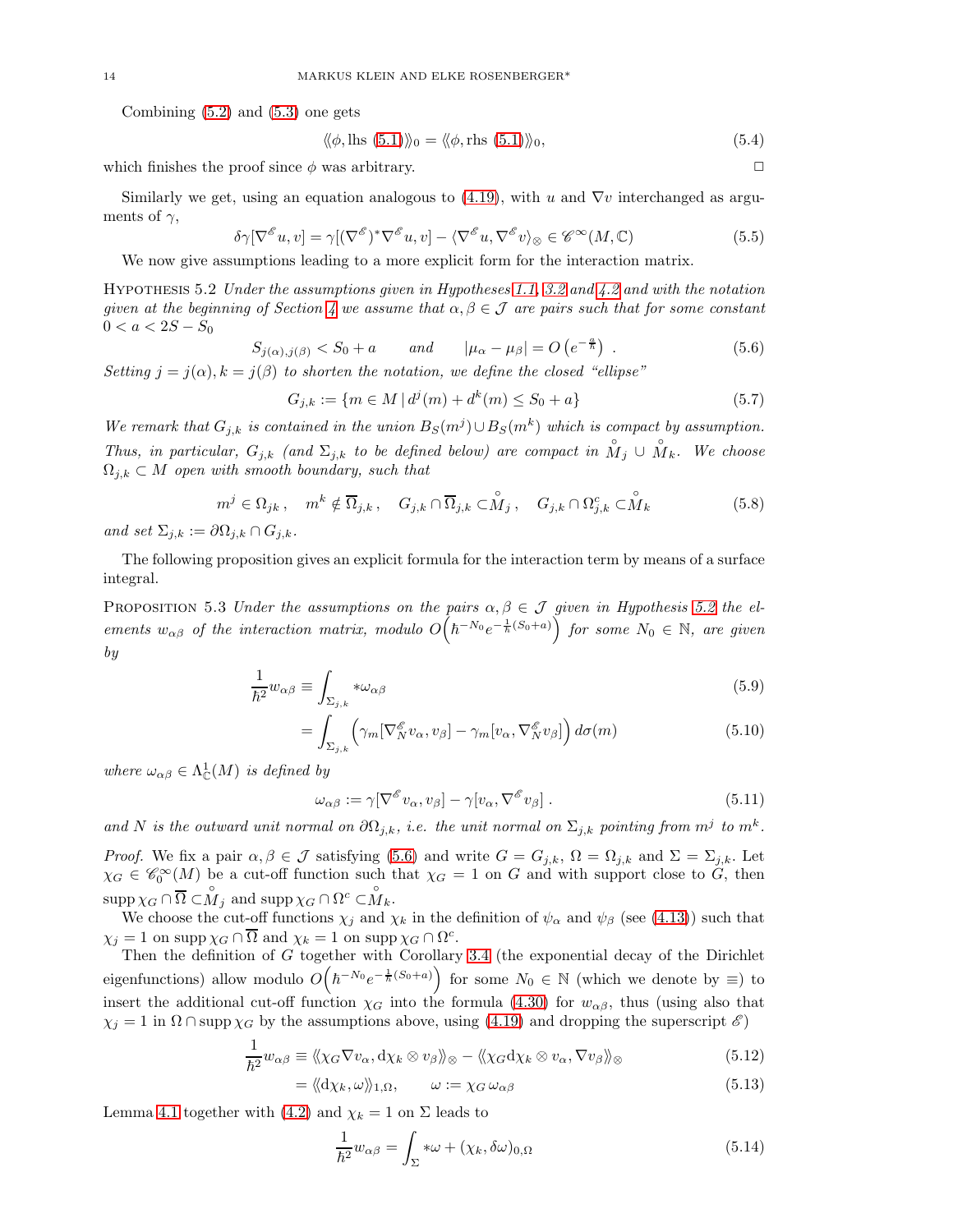Since  $\chi_G = 1$  on  $\Sigma$ , the first term on the right hand side of [\(5.14\)](#page-13-2) is equal to the right hand side of [\(5.9\)](#page-13-3). We now claim that

<span id="page-14-0"></span>
$$
(\chi_k, \delta \omega)_{0,\Omega} = O\left(\hbar^{-N_0} e^{-\frac{1}{\hbar}(S_0 + a)}\right),\tag{5.15}
$$

proving [\(5.9\)](#page-13-3). To see [\(5.15\)](#page-14-0) we first note that for some constant  $C > 0$ 

$$
\left| (\chi_k,\delta \omega)_{0,\Omega}\right|\leq C \big\|\delta \omega\big\|_{\mathscr{E}}
$$

We use  $(5.5)$  and  $(5.1)$  to write

<span id="page-14-3"></span>
$$
\left\|\delta\omega\right\|_{\mathscr{E}} = \left\|\delta\gamma[\nabla^{\mathscr{E}}v_{\alpha}, \chi_{G}v_{\beta}] - \delta\gamma[\chi_{G}v_{\alpha}, \nabla^{\mathscr{E}}v_{\beta}]\right\|_{\mathscr{E}} \le A_{1} + A_{2}
$$
\n(5.16)

where

$$
A_1 = \left\| \gamma [(\nabla^\mathscr{E})^* \nabla^\mathscr{E} v_\alpha, \chi_G v_\beta] - \gamma [\chi_G v_\alpha, (\nabla^\mathscr{E})^* \nabla^\mathscr{E} v_\beta] \right\|_{\mathscr{E}}
$$
  

$$
A_2 = \left\| \langle \nabla^\mathscr{E} (\chi_G v_\alpha), \nabla^\mathscr{E} v_\beta \rangle_\otimes - \langle \nabla^\mathscr{E} v_\alpha, \nabla^\mathscr{E} (\chi_G v_\beta) \rangle_\otimes \right\|_{\mathscr{E}}
$$

By product rule

<span id="page-14-1"></span>
$$
A_2 \le |\langle \langle \mathrm{d}\chi_G \otimes v_\alpha, \nabla^{\mathscr{E}} v_\beta \rangle \rangle_{\otimes}| + |\langle \nabla^{\mathscr{E}} v_\alpha, \mathrm{d}\chi_G \otimes v_\beta \rangle \rangle_{\otimes}| \equiv 0 \tag{5.17}
$$

where the last estimate follows from the fact that  $d^{j} + d^{k} > S_0 + a$  on the support of  $d\chi_G$  together with the exponential decay properties of  $v_\alpha$  and  $v_\beta$  (Corollary [3.4\)](#page-7-3). To analyze  $A_1$ , we remark that by Hypothesis [1.1](#page-1-3) the endomorphism fields U and W are symmetric on  $\mathscr E$  and  $\hbar^2 U + \hbar W + V \, id_{\mathscr E}$ commutes with  $\chi_G \mathrm{id}_{\mathscr{E}}$ , thus

<span id="page-14-2"></span>
$$
A_1 = \left\| \gamma[H_{\hbar}v_{\alpha}, \chi_G v_{\beta}] - \gamma[\chi_G v_{\alpha}, H_{\hbar}v_{\beta}] \right\|_{\mathscr{E}} = \left| \mu_{\alpha} - \mu_{\beta} \right| \left\langle \langle v_{\alpha}, \chi_G v_{\beta} \rangle \right\rangle_{\mathscr{E}} = O(e^{-\frac{a}{\hbar}})O(\hbar^{N_0} e^{-\frac{S_{j,k}}{\hbar}}) \equiv 0. \tag{5.18}
$$

The last two estimates follow from assumption [\(5.6\)](#page-13-1) together with Corollary [3.4.](#page-7-3) Inserting [\(5.17\)](#page-14-1) and [\(5.18\)](#page-14-2) into [\(5.16\)](#page-14-3) proves [\(5.15\)](#page-14-0) and thus [\(5.9\)](#page-13-3).

Applying [\(4.4\)](#page-8-5) to the hypersurface  $\Sigma$  proves [\(5.10\)](#page-13-5).  $\square$ 

REMARK 5.4 (a) If  $S_{jk} > S_0 + a$  and  $|\mu_\alpha - \mu_\beta| = O(e^{-\frac{a}{h}})$ , then it follows at once from [\(4.31\)](#page-10-7) that  $w_{\alpha\beta} = O(\hbar^{-N_0}e^{-\frac{S_0+\alpha}{\hbar}})$ . Thus the formula [\(5.9\)](#page-13-3) is relevant only if the Agmon distance  $S_{jk}$  between the wells and the difference of the Dirichlet eigenvalues in the assumptions of Proposition [5.3](#page-13-6) are related by [\(5.6\)](#page-13-1).

If a is large, then  $S_{jk}$  is nearly  $2S_0$ , but  $|\mu_\alpha - \mu_\beta|$  must be very small. If on the contrary a is small, then  $S_{jk}$  must be near to  $S_0$ , but  $|\mu_\alpha - \mu_\beta|$  is comparatively large (though still exponentially small of course).

(b) It is possible to treat the limiting case

<span id="page-14-7"></span>
$$
d(m^{j(\alpha)}, m^{j(\beta)}) = S_0 \qquad and \qquad |\mu_{\alpha} - \mu_{\beta}| = O(\hbar^{\infty})
$$
 (5.19)

along the lines of the above proof, choosing a in the construction of  $\Sigma_{jk}$  arbitrarily small, yielding

<span id="page-14-6"></span>
$$
\frac{1}{\hbar^2} w_{\alpha\beta} = \int_{\Sigma_{j(\alpha),j(\beta)}} \left( \gamma_m [\nabla_N^{\mathscr{E}} v_\alpha, v_\beta] - \gamma_m [v_\alpha, \nabla_N^{\mathscr{E}} v_\beta] \right) d\sigma(m) + O\left(\hbar^{\infty} e^{-\frac{1}{\hbar} S_0}\right)
$$
(5.20)

where N is the outward unit normal on  $\partial\Omega_{j(\alpha),j(\beta)}$ .

### 6. ASYMPTOTIC EXPANSION

Using the quasimodes for the Dirichlet operators constructed in [\[LR\]](#page-22-1), we will give asymptotic expansions for the interaction term  $w_{\alpha\beta}$  in the case considered in Section [5.](#page-12-9)

We start with some additional hypotheses:

<span id="page-14-5"></span>HYPOTHESIS 6.1 Let  $X_{\tilde{h}_0}$  denote the Hamiltonian vector field on  $T^*M$  with respect to  $\tilde{h}_0$  defined in [\(1.8\)](#page-2-4),  $F_t$  denote its flow and for  $j \in \mathcal{C}$  set

<span id="page-14-4"></span>
$$
\Lambda^j_{\pm} := \left\{ (m,\xi) \in T^*M \, | \, F_t(m,\xi) \to (m^j,0) \quad \text{for} \quad t \to \mp \infty \right\}. \tag{6.1}
$$

Let  $M_j$  satisfy Hypothesis [3.2.](#page-6-7) We assume that there is  $\Omega^j \subset\subset M_j$ , open and containing  $m^j$ , such that the following holds.

(a) For  $\tau : T^*M \to M$  denoting the bundle projection  $\tau(m,\xi) = m$ , we have

$$
\Lambda_+(\Omega^j):=\tau^{-1}(\Omega^j)\cap \Lambda^j_+=\left\{(m,\mathrm d d^j(m))\in T^*M\,|\,m\in\Omega^j\right\}\,.
$$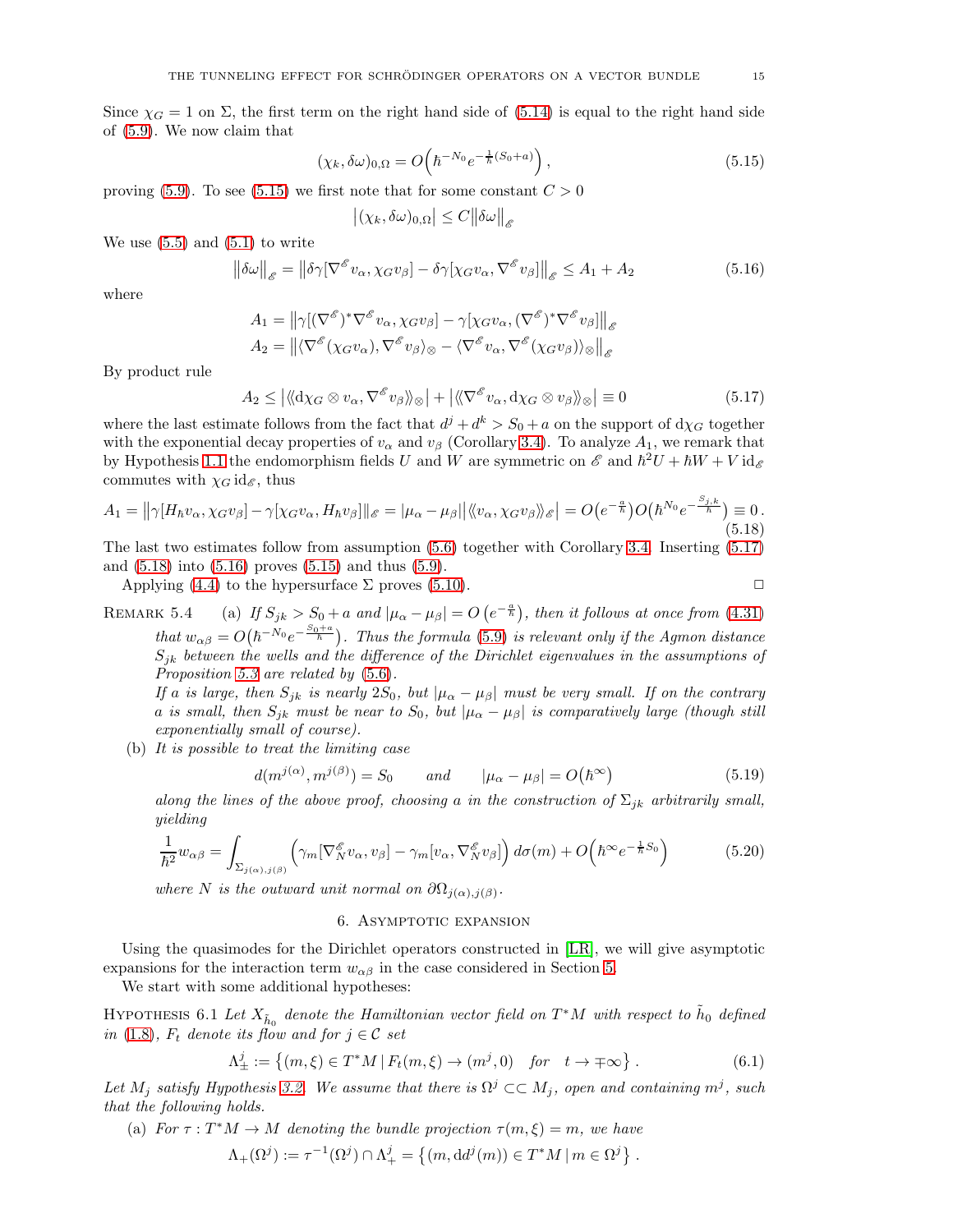(b)  $\tau(F_t(m,\xi)) \in \Omega^j$  for all  $(m,\xi) \in \tau^{-1}(\Omega^j) \cap \Lambda^j_+$  and all  $t \leq 0$ .

By [\[KR1\]](#page-22-2), Theorem 1.5, the base integral curves of  $X_{\tilde{h}_0}$  on  $M \setminus \{m^1, \ldots m^r\}$  with energy 0 are geodesics with respect to  $d$  and vice versa. Thus the above hypothesis implies in particular that there is a unique minimal geodesic between any point in  $\Omega^j$  and  $m^j$ .

Clearly,  $\Lambda_+(\Omega^j)$  is a Lagrange manifold (by (a)) and since the flow  $F_t$  preserves  $\tilde{h}_0$ , we have  $\Lambda_{+}(\Omega^j) \subset \tilde{h}_0^{-1}(0)$  by [\(6.1\)](#page-14-4). Thus the eikonal equation  $\tilde{h}_0(m, dd^j(m)) = 0$  holds for all  $m \in \Omega^j$ . Since in our setting the (in  $\Omega^{j}$ ) unique solution  $d^{j}(\cdot)$  of the eikonal equation is defined by following the flow of the Hamiltonian field and projecting to the base  $\Omega^j$ , it follows that in fact  $d^j \in \mathscr{C}^{\infty}(\Omega^j)$ .

Geometrically speaking, Hypothesis [6.1](#page-14-5) (a) means that  $\Lambda_{\pm}(\Omega^j)$  projects diffeomorphically to  $\Omega^j$ .

The projection of  $X_{\tilde{h}_0}$ , evaluated on  $\Lambda_+(\Omega^j)$ , onto the configuration space  $\Omega^j$  is given by  $\partial_{\xi} \tilde{h}_0(m,\xi = dd^j(m)) = 2 \operatorname{grad} d^j(m)$ . Thus the pair  $(d^j, \Omega^j)$  is, for each  $j \in \mathcal{C}$ , an admissible pair in the sense of [\[LR\]](#page-22-1), Def. 2.6, i.e.  $d<sup>j</sup>$  is the unique non-negative solution of the eikonal equation  $|dd^j(m)|^2 = V(m)$  for  $m \in \Omega^j$  and  $\Phi_t(\Omega^j) \subset \Omega^j$  for all  $t \leq 0$ , where  $\Phi_t$  denotes the flow of the vector field  $2 \text{ grad } d^j$ . In particular,  $\Omega^j$  is star-shaped with respect to the vector field  $2 \text{ grad } d^j$ .

By straightforward calculations (compare [\[LR\]](#page-22-1)) we have on  $\Omega^{j}$ 

$$
H_{d^j, \hbar} := e^{d^j/\hbar} H_{\hbar} e^{-d^j/\hbar} = \hbar^2 L + \hbar (\nabla^{\mathscr{E}}_{2 \text{ grad } d^j} + W + \Delta d^j)
$$
(6.2)

where  $\nabla^{\mathscr{E}}$  is the unique metric connection determined by L given in [\(1.3\)](#page-1-1) and  $\Delta$  denotes the Laplace-Beltrami operator acting on functions.

The next theorem is a version of the results given in [\[LR\]](#page-22-1), Theorem 2.7 and Corollary 2.10, adapted to the case of more than one potential well.

<span id="page-15-2"></span>THEOREM 6.2 Let  $H_{\hbar}$  be as described in Hypothesis [1.1.](#page-1-3) For  $j \in \mathcal{C}$  let  $\Omega^j$  and  $M_j$  satisfy Hy-pothesis [6.1](#page-14-5) and fix K compact in  $\Omega^j$ . Furthermore, we assume that  $\hbar E_j$  denotes an eigenvalue of multiplicity  $\ell_j$  of the local harmonic oscillator  $H_{m^j, \hbar}$  at  $m^j$  as given in [\(2.1\)](#page-3-0). Then, for  $\hbar_0$ sufficiently small and for  $\alpha = (j, k)$ ,  $k = 1, \ldots, \ell_j$ ,  $\ell \in \frac{\mathbb{Z}}{2}$  $\frac{\mathbb{Z}}{2}$ ,  $\ell \geq -N_j$  for some  $N_j \in \frac{\mathbb{N}}{2}$  $\frac{\mathbb{N}}{2}$ , there are functions  $a_{\alpha} \in C^{\infty}((0, \hbar_0), \Gamma_c^{\infty}(M, \mathscr{E}))$  and sections  $a_{\alpha,\ell} \in \Gamma_c^{\infty}(M, \mathscr{E})$ , compactly supported in  $\Omega^j$ , such that for all  $N \in \frac{Z}{2}$  $\frac{\pi}{2}$  there are  $C_N < \infty$  satisfying

$$
\left| a_{\alpha}(m;\hbar) - \sum_{\substack{\ell \in \frac{\mathbb{Z}}{2} \\ -N_j \leq \ell \leq N}} \hbar^{\ell} a_{\alpha,\ell}(m) \right| \leq C_N \hbar^{N+\frac{1}{2}}, \quad (m \in M)
$$
 (6.3)

and real functions  $E_{\alpha}(\hbar)$  with asymptotic expansion

<span id="page-15-0"></span>
$$
E_{\alpha}(\hbar) \sim \hbar \left( E_j + \sum_{s \in \frac{\mathbb{N}^*}{2}} \hbar^s E_{\alpha,s} \right) \qquad \text{as} \quad \hbar \to 0 \tag{6.4}
$$

such that the following holds:

(a) the sections

<span id="page-15-1"></span>
$$
\widehat{v}_{\alpha}(\hbar) := \hbar^{-\frac{n}{4}} e^{-\frac{d^j}{\hbar}} a_{\alpha}(\hbar)
$$
\n(6.5)

are approximate eigensections for  $H_h$  with respect to the approximate eigenvalues  $E_\alpha(h)$ qiven in  $(6.4)$ , i.e.

$$
H_{\hbar}\widehat{v}_{\alpha}(\hbar) - E_{\alpha}(\hbar)\widehat{v}_{\alpha}(\hbar) = \begin{cases} o(\hbar^{\infty}) & \text{uniformly on } M \\ o(\hbar^{\infty}e^{-d^{j(\alpha)}/\hbar}) & \text{uniformly on } K \end{cases}
$$
(6.6)

(b) for  $\alpha = (i, k), \beta = (i, \ell)$  as above, the approximate eigensections given in [\(6.5\)](#page-15-1) are almost orthonormal in the sense that

$$
\langle\!\langle \hat{v}_{\alpha}(\hbar), \hat{v}_{\beta}(\hbar) \rangle\!\rangle_{\mathscr{E}} = \delta_{\alpha\beta} + \delta_{ji} O(\hbar^{\infty}) + O(\hbar^{-(N_i + N_j + \frac{n}{2})} e^{-\frac{S_{ji}}{\hbar}}) \,. \tag{6.7}
$$

REMARK 6.3 With the notation given in [\(2.2\)](#page-3-1), the lowest order in  $\hbar$  in the expansion of  $a_{\alpha}$  is given by  $N_{j(\alpha)} = \max_{\gamma} |\gamma|/2$  where  $\gamma$  runs over all multi-indices such that  $e^j_{\gamma,\ell} = E_j$  for some  $\ell = 1, \ldots$ rk  $\mathscr{E}$ .

<span id="page-15-3"></span>PROPOSITION 6.4 Let  $I_{\hbar} = [0, \hbar R_0]$  for some  $R_0 > 0$ . Then for  $j \in \mathcal{C}$  and  $\hbar$  sufficiently small there is a bijection  $b: \sigma(H_h^{M_j}) \cap I_h \to \sigma(H_{m^j,h}) \cap I_h$  and a constant  $C_0 > 0$  such that  $|b(\lambda) - \lambda| \leq C_0 \hbar^{3/2}$ .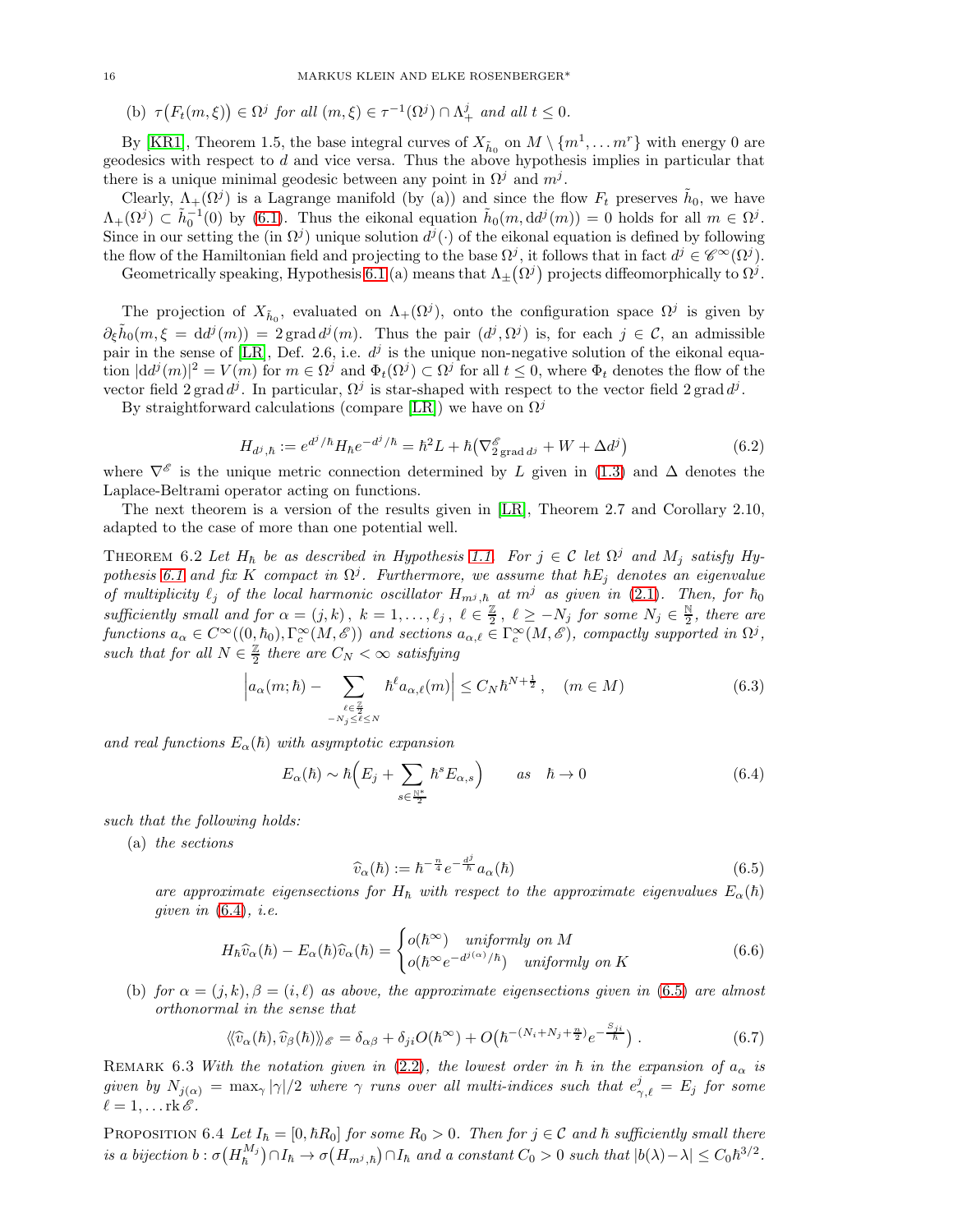Proof. Combine Theorem [2.3](#page-4-5) on the harmonic approximation and Theorem [4.3](#page-9-4) on the existence of a bijection between the spectrum of  $H_{\hbar}$  and the union of the spectra of  $H_{\hbar}^{M_j}$ , both restricted to a spectral interval I (giving the existence of b and a rough bound  $O(\hbar^{6/5})$ ) with Theorem [6.2](#page-15-2) on the existence of asymptotic expansions (which improves the rough bound to  $O(\hbar^{3/2})$ ).

Now we will prove that the difference between the quasimodes of Theorem [6.2](#page-15-2) and the Dirichlet eigensection is exponentially small.

<span id="page-16-2"></span>THEOREM 6.5 Let  $H_{\hbar}$  be given in Hypothesis [1.1](#page-1-3) and for any  $j \in \mathcal{C}$ , let  $\Omega^j$ ,  $M_j$  satisfy Hypothesis [6.1.](#page-14-5) Furthermore, we assume that  $\hbar E_j$  denotes an eigenvalue of  $H_{m,j}$  defined in [\(2.1\)](#page-3-0) with multiplicity  $\ell_j$  and we set  $I_h(E_j) = \left[\hbar E_j - C_0 \hbar^{\frac{3}{2}}, \hbar E_j + C_0 \hbar^{\frac{3}{2}}\right]$  for some  $C_0 > 0$ . For  $\alpha =$  $(j, k), 1 \leq k \leq \ell_j$ , let  $v_\alpha$  denote orthonormal eigensections of the Dirichlet operator  $H_h^{M_j}$  with eigenvalue belonging to the spectral interval  $I_h(E_j)$ . Let K be any compact set in  $\Omega^j$  and let  $\widehat{v}_{\alpha}$ (resp.  $E_{\alpha}$ ) be the quasimodes (resp. the approximate eigenvalues) associated to  $\hbar E_i$ , as defined in Theorem [6.2,](#page-15-2) and denote by  $\mathcal{J}_j$  the set (of cardinality  $\ell_j$ ) of all such  $\alpha$ .

Then there is a unitary  $\ell_j \times \ell_j$  matrix  $C^j(\hbar) = (c^j_{\alpha,\beta}(\hbar))_{\alpha,\beta \in I_j}$  - possesing a full asymptotic expansion in half-integer powers of  $\hbar$  - such that for  $\hbar$  sufficiently small and  $\alpha \in \mathcal{J}_j$ 

<span id="page-16-1"></span>
$$
v_{\alpha} = \tilde{v}_{\alpha} + O(\hbar^{\infty}) \quad where \quad \tilde{v}_{\alpha} := \sum_{\beta \in I_j} c_{\alpha,\beta}^{j}(\hbar) \hat{v}_{\beta} . \tag{6.8}
$$

Moreover for any  $N \in \mathbb{N}$ 

<span id="page-16-0"></span>
$$
\left\|1_{K}e^{\frac{d^{j}}{\hbar}}\left(v_{\alpha}-\tilde{v}_{\alpha}\right)\right\|_{\mathscr{E}}^{2}+\left\|1_{K}\nabla^{\mathscr{E}}\left(e^{\frac{d^{j}}{\hbar}}\left(v_{\alpha}-\tilde{v}_{\alpha}\right)\right)\right\|_{\otimes}^{2}=O\left(\hbar^{N}\right)\,,\qquad\left(\hbar\to 0\right).\tag{6.9}
$$

We remark that we can choose  $c_{\alpha,\beta}^{j}(\hbar) = 0$  if  $E_{\beta}(\hbar)$  is not asymptotically equal to  $\mu_{\alpha}(\hbar)$  (the Dirichlet eigenvalue associated to  $v_{\alpha}$ , thus  $(c^{j})_{\alpha,\beta\in I_j}$  can be chosen to be the identity matrix if all  $E_{\alpha}(\hbar)$ ,  $\alpha \in \mathcal{J}_i$ , have different expansions.

Note, furthermore, that in view of standard elliptic estimates the basic estimate [\(6.9\)](#page-16-0) establishes similar bounds on all higher derivatives: Second order derivatives of  $e^{\frac{d^j}{\hbar}}(v_\alpha - \tilde{v}_\alpha)$  can be bounded from the elliptic equation and [\(6.9\)](#page-16-0), and mathematical induction then implies bounds on all derivatives. In particular, the Sobolev embedding theorem on the compact subset  $\Omega^{j}$  of M (where all the standard definitions of Sobolev spaces actually coincide) give the following result: If H denotes an oriented hypersurface in  $\Omega^j$  and  $d\sigma$  the induced surface measure, then [\(6.9\)](#page-16-0) implies

<span id="page-16-4"></span>
$$
\int_{H\cap K} e^{\frac{2d^j}{\hbar}} \gamma [v_\alpha - \tilde{v}_\alpha, v_\alpha - \tilde{v}_\alpha] d\sigma + \int_{H\cap K} |\nabla^\mathscr{E} (e^{\frac{d^j}{\hbar}} (v_\alpha - \tilde{v}_\alpha))|_\otimes^2 d\sigma = O(\hbar^\infty) \qquad (\hbar \to 0), \tag{6.10}
$$

where  $|\cdot|_{\otimes}$  denotes the norm in the fibres of  $T^*M \otimes \mathscr{E}$  induced from  $\langle \cdot, \cdot \rangle_{\otimes}$ .

We also remark that similar considerations apply to the Agmon estimates in Section 3, yielding in particular

$$
\int_{H\cap K} e^{2d_j/\hbar} \gamma[v_\alpha, v_\alpha] d\sigma + \int_{H\cap K} |\nabla^{\mathscr{E}}(e^{d_j/\hbar} v_\alpha)|_{\otimes} d\sigma = O\left(\hbar^{-N_0}\right),\tag{6.11}
$$

 $J_{H\cap K}$ <br>for some  $N_0 \in \mathbb{N}$ , using Corollary [3.4.](#page-7-3)

Proof. Here one may follow the arguments in [\[HS1\]](#page-21-5), Theorem 5.8 (the scalar case). Denoting by  $\tilde{\mathcal{E}}_j$  and  $\hat{\mathcal{E}}_j$  the space spanned by  $v_{j,k}, 1 \leq k \leq \ell_j$  and  $\hat{v}_{j,k}, 1 \leq k \leq \ell_j$  respectively, it follows from Theorem [6.2](#page-15-2) and Proposition [6.4](#page-15-3) (as in [\[HS1\]](#page-21-5), using Proposition 2.5 of that paper) that

$$
\text{dist}(\tilde{\mathcal{E}}_j, \hat{\mathcal{E}}_j) = \text{dist}(\hat{\mathcal{E}}_j, \tilde{\mathcal{E}}_j) = O(\hbar^{\infty}) \quad \text{and} \quad \mu_{j,k} = \hbar E_{j,k}(\hbar) + O(\hbar^{\infty}) \tag{6.12}
$$

where  $\mu_{j,k}$  denotes the eigenvalues of  $H_h^{M_j}$  associated to  $v_{j,k}$ . This proves [\(6.8\)](#page-16-1).

From Corollary [3.4](#page-7-3) and [\(6.5\)](#page-15-1) it is clear that the left hand side of [\(6.9\)](#page-16-0) is of order  $O(\hbar^{-N_0})$  for some  $N_0 \in \mathbb{N}$ . In order to simplify the notation, we fix  $\alpha = (j, k) \in \mathcal{J}$  and set

$$
r := (H_h - \mu_\alpha)w, \qquad w := v_\alpha - \tilde{v}_\alpha \tag{6.13}
$$

Then Theorem [6.2](#page-15-2) shows for any compact  $\tilde{K} \subset \mathring{N}^j$  (fixed in advance as amplified in Theorem [6.5\)](#page-16-2)

<span id="page-16-3"></span>
$$
\left\|1_{\tilde{K}}e^{\frac{d^j}{\hbar}}r\right\|_{\mathscr{E}} = O(\hbar^{\infty})\ .\tag{6.14}
$$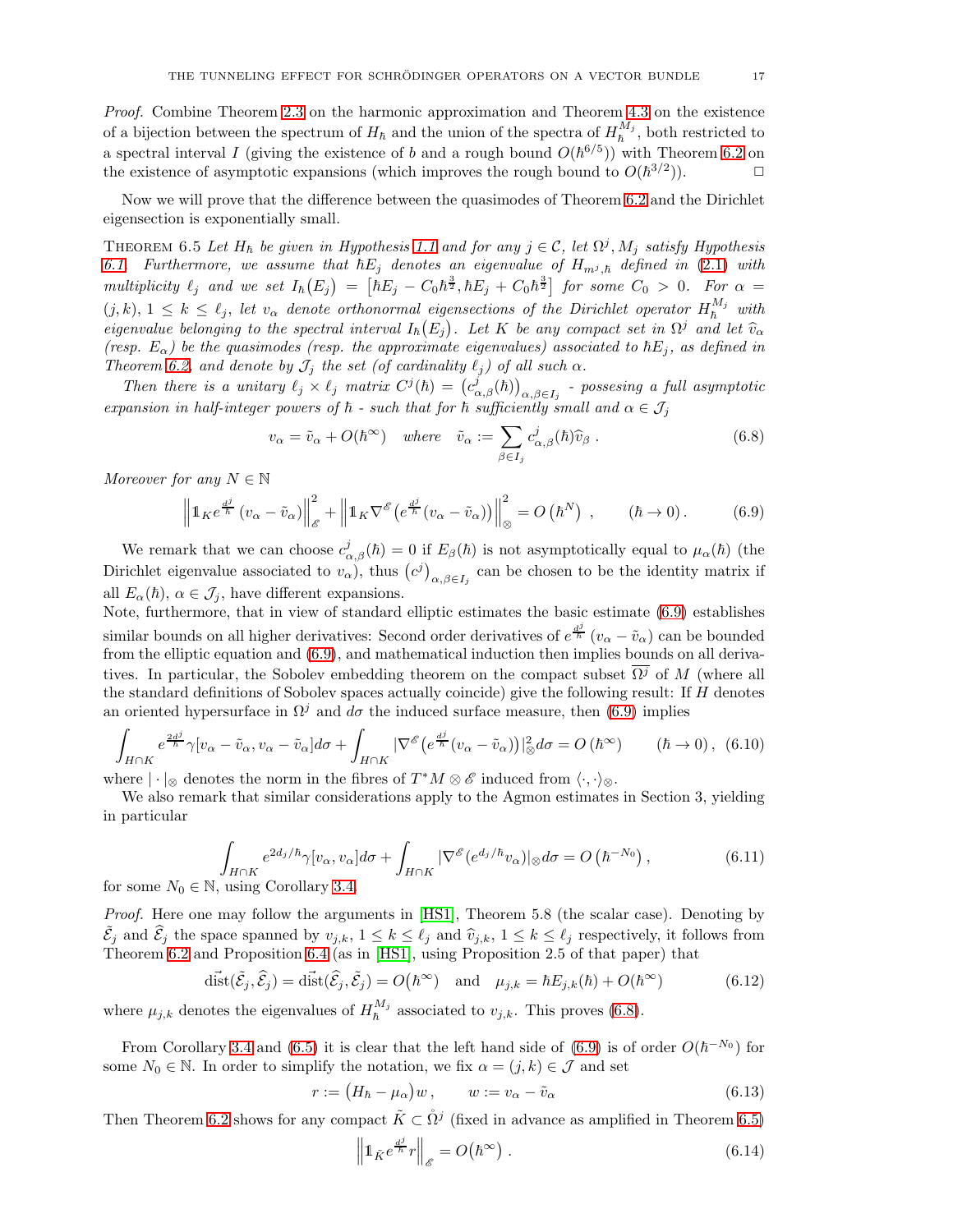Furthermore, by [\(6.8\)](#page-16-1) we have

<span id="page-17-2"></span>
$$
\|\mathbb{1}_{\tilde{K}}w\|_{\mathscr{E}} = O(\hbar^{\infty})\,. \tag{6.15}
$$

Let  $\chi \in \mathscr{C}_0^{\infty}(\Omega^j)$  be a cut-off function, which is equal to one in a neighborhood of the union  $\widehat{K}$  of all minimal geodesics from points in K to  $m^j$ . For  $\Phi$  defined in [\(3.15\)](#page-7-5) we set for  $N \in \mathbb{N}$  and  $\varepsilon > 0$ 

$$
\Phi_N(m) := \min\left\{\Phi(m) + N\hbar \ln \frac{1}{\hbar}, \Psi(m)\right\} \quad \text{where } \Psi(m) := \inf_{n \in \text{supp } d\chi} \Phi(n) + (1 - \varepsilon)d(m, n). \tag{6.16}
$$

Then a compactness argument (see [\[HS1\]](#page-21-5), Lemma 5.7) shows that if U is a small neighborhood of  $\widetilde{K}$ and  $\varepsilon$  is sufficiently small, then for each N there exists  $\hbar_N > 0$  such that  $\Phi_N(m) = \Phi(m) + N\hbar \ln \frac{1}{\hbar}$ for all  $\hbar < \hbar_N$  and  $m \in U$ . On the other hand, for any  $m, m' \in \Omega^j$  we have

$$
|\Psi(m) - \Psi(m')| \le (1 - \varepsilon)d(m, m') = (1 - \varepsilon)\sqrt{V(m)}d_g(x, x')(1 + o(1)) \qquad (x' \to x)
$$

where  $d_q$  denotes the distance with respect to the Riemannian metric. Thus

$$
|\mathrm{d}\Psi|^2 \le (1-\varepsilon)V \quad \text{and} \quad V(m) - |\mathrm{d}\Psi(m)|^2 \ge (2\varepsilon - \varepsilon^2)V(m) \ge \varepsilon C
$$

for some constant  $C > 0$  and for m in a region bounded away from  $m<sup>j</sup>$ . For  $\varepsilon$  sufficiently small (independent of N), we therefore get for some  $C_0 > 0$ 

$$
V(m) - |\mathbf{d}\Phi_N(m)|^2 \begin{cases} = 0 & \text{if } d^j(m) < B\hbar \\ \ge \frac{B\hbar}{C_0} & \text{if } d^j(m) \ge B\hbar \end{cases} . \tag{6.17}
$$

We choose B such that  $\frac{B}{C_0} - \frac{\mu_\alpha}{\hbar} \ge 1$  and define  $F_+$  and  $F_-$  as in [\(3.18\)](#page-7-6), replacing  $d\Phi$  by  $d\Phi_N$  and E by  $\mu_{j,k}$ . We remark that  $e^{d^j/\hbar} = O(\hbar^{-N_0}e^{\Phi/\hbar})$  for some  $N_0 \in \mathbb{N}$  and  $\Phi_N = \Phi + N\hbar \ln \hbar^{-1}$  in K. Using also that  $1\!\!1_K[\nabla^\mathscr{E}, \chi] = 0$ , we have for some  $C > 0$ 

$$
\begin{split} \n\text{ln}(6.9) &\leq C \hbar^{2(N-N_0)} \left( \left\| \nabla^{\mathscr{E}} \left( e^{\frac{\Phi_N}{\hbar}} \chi w \right) \right\|_{\otimes}^2 + \left\| e^{\frac{\Phi_N}{\hbar}} \chi w \right\|_{\mathscr{E}}^2 \right) \\ \n&\leq C \hbar^{2(N-N_0)} \left( \left\| \nabla^{\mathscr{E}} \left( e^{\frac{\Phi_N}{\hbar}} \chi w \right) \right\|_{\otimes}^2 + \frac{1}{4\hbar} \left\| F e^{\frac{\Phi_N}{\hbar}} \chi w \right\|_{\mathscr{E}}^2 - C_1 \left\| e^{\frac{\Phi_N}{\hbar}} \chi w \right\|_{\mathscr{E}}^2 \right) \tag{6.18} \n\end{split}
$$

where in the second step we used (the analog of )  $(3.20)$ . From  $(3.3)$  it follows that

$$
\text{rhs}(6.18) \le C\hbar^{2(N-N_0-1)} \left( \left\| \frac{1}{F} e^{\frac{\Phi_N}{\hbar}} (H_{\hbar} - \mu_{j,k}) \chi w \right\|_{\mathscr{E}}^2 + 2 \left\| F - e^{\frac{\Phi_N}{\hbar}} \chi w \right\|_{\mathscr{E}}^2 \right) \n\le C\hbar^{-2N_0-3} \left\| e^{\frac{\Phi}{\hbar}} \chi (H_{\hbar} - \mu_{j,k}) w \right\|_{\mathscr{E}}^2 + C\hbar^{2(N-N_0)-3} \left\| e^{\frac{\Phi}{\hbar}} [H, \chi] w \right\|_{\mathscr{E}}^2 \n+ 2C\hbar^{-2N_0-1} \left\| 1_{\{d^j < \hbar B\}} e^{\frac{\Phi}{\hbar}} \chi w \right\|_{\mathscr{E}}^2
$$
\n(6.19)

where for the last step we used that  $e^{\frac{\Phi_N}{\hbar}} \leq e^{\frac{\Phi}{\hbar}} \hbar^{-N}$  for the first and third term and the fact that  $\Phi_N \leq \Phi$  on the support of d<sub>X</sub> (by the definition of  $\Psi$ ) together with Corollary [3.4](#page-7-3) [\(4.16\)](#page-9-2) for the second term.

Choosing  $\tilde{K} = \text{supp } \chi$ , the last term on the right hand side of [\(6.19\)](#page-17-1) is  $O(\hbar^{\infty})$  by [\(6.15\)](#page-17-2), the first term is  $O(\hbar^{\infty})$  by [\(6.14\)](#page-16-3). Since  $||e^{\Phi/\hbar}[H,\chi]w||^2 = O(\hbar^{-N_1})$  for some  $N_1 \in \mathbb{N}$  by the definition of  $\Phi$  and Corollary [3.4,](#page-7-3) this proves [\(6.9\)](#page-16-0).

<span id="page-17-1"></span><span id="page-17-0"></span>
$$
\Box
$$

We shall now combine the approximate Dirichlet eigensections with the formula  $(5.9)$  (or  $(5.20)$ ). Under more special conditions, we shall refine the construction at the beginning of Section [4.](#page-7-4) We start by giving appropriate assumptions for the index-set  $\mathcal J$  of the relevant set of Dirichlet eigenfunctions and derive an associated spectral interval.

<span id="page-17-3"></span>HYPOTHESIS 6.6 Let  $H_h$  be given in Hypothesis [1.1](#page-1-3) and for any  $j \in \mathcal{C}$ , let  $M_j$ ,  $H_h^{M_j}$  and S satisfy Hypothesis [3.2.](#page-6-7)

1) Let  $\hbar E_0$  be in the spectrum of the direct sum of the localized harmonic oscillators  $H_{m,j}$ ,  $j \in$ C, given in [\(2.1\)](#page-3-0). Let J be a maximal set of pairs  $\alpha = (j, k)$  such that for  $\alpha \in \mathcal{J}$  all asymptotic eigenvalues  $E_{\alpha}(\hbar)$  of  $H_{\hbar}$  given in Theorem [6.2](#page-15-2) with leading order  $\hbar E_0$  are equal. Let  $\mu_{\alpha}$  be the associated eigenvalues and  $v_{\alpha}$  be the eigensections of the Dirichlet operators  $H_{\hbar}^{M_{j(\alpha)}}.$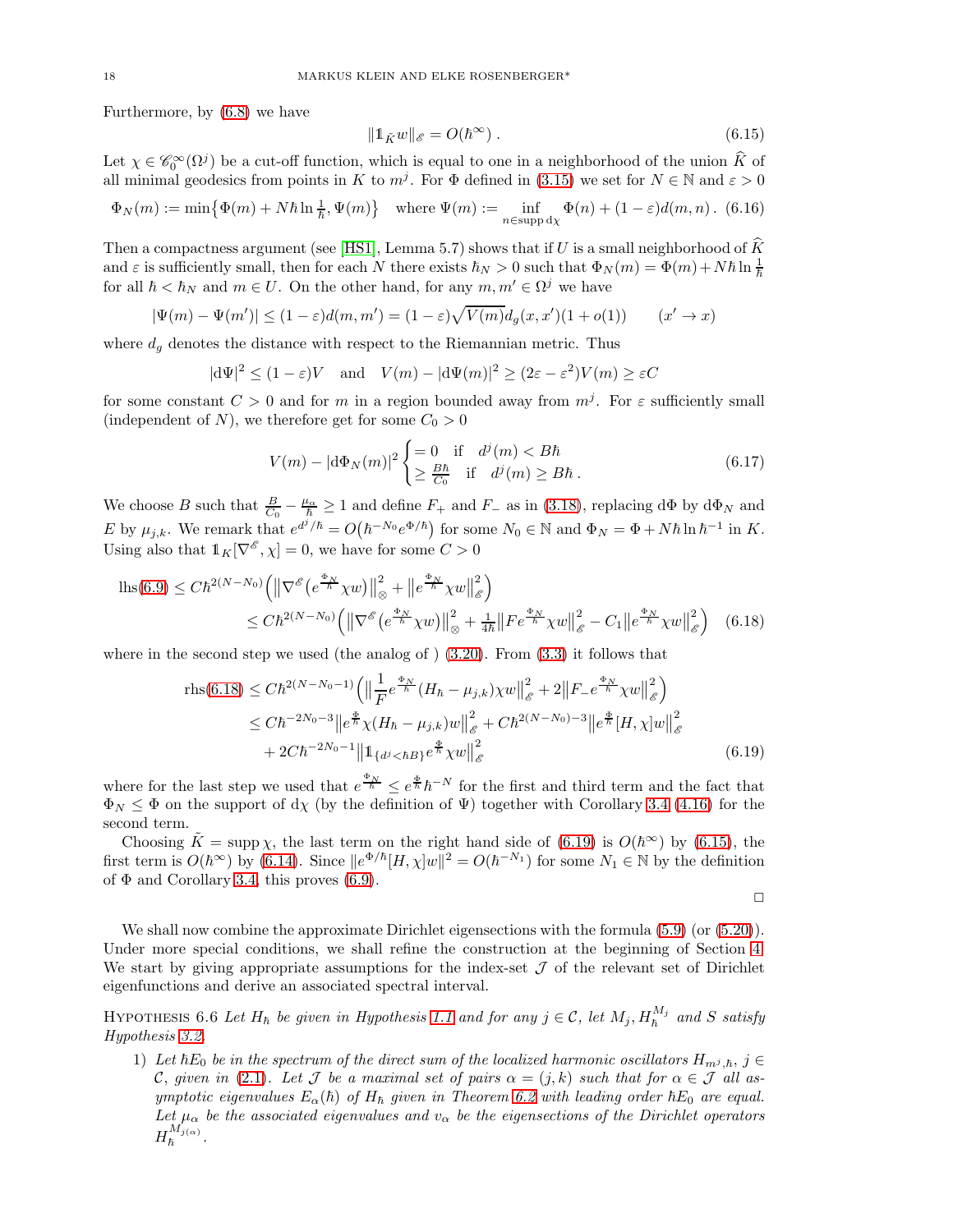- 2) Assume that [\(5.6\)](#page-13-1) or [\(5.19\)](#page-14-7) holds for all  $\alpha, \beta \in \mathcal{J}$ . We choose  $\alpha \in \mathcal{J}$ ,  $N_0 \in \mathbb{N}$  and  $C > 0$ , such that the interval  $I := [\mu_{\alpha} - Ch^{N_0}, \mu_{\alpha} + Ch^{N_0}]$  exactly includes the eigenvalues  $\mu_{\beta}$ of Dirichlet operators with  $\beta \in \mathcal{J}$  (this is possible for N<sub>0</sub> sufficiently small because of the maximality of  $\mathcal{J}$ ).
- 3) For any two wells  $m^{j(\alpha)}$  and  $m^{j(\beta)}$ ,  $\alpha, \beta \in \mathcal{J}$ , we denote the set of minimal geodesics between them by  $\mathcal{G}_{j(\alpha),j(\beta)}$  and assume that there are open sets  $\Omega^{j(\alpha)}$  and  $\Omega^{j(\beta)}$ , satisfying Hypothesis [6.1,](#page-14-5) such that
	- (a)  $\mathcal{G}_{j(\alpha),j(\beta)} \subset (\Omega^{j(\alpha)} \cup \Omega^{j(\beta)}).$
	- (b) there is a hypersurface  $\Sigma_{j(\alpha),j(\beta)} \subset \left(\Omega^{j(\alpha)} \cap \Omega^{j(\beta)}\right)$  transversal to  $\mathcal{G}_{j(\alpha),j(\beta)}$ .
	- (c) there is a constant  $C > 0$  such that for all  $m \in \Sigma_{i(\alpha),j(\beta)}$  and with the notation  $H_{j(\alpha),j(\beta)} := \mathcal{G}_{j(\alpha),j(\beta)} \cap \Sigma_{j(\alpha),j(\beta)}$

<span id="page-18-0"></span>
$$
d^{j(\alpha)}(m) + d^{j(\beta)}(m) \ge d(m^{j(\alpha)}, m^{j(\beta)}) + C \operatorname{dist}(m, H_{j(\alpha), j(\beta)})^2.
$$
 (6.20)

(d) either  $\mathcal{G}_{j(\alpha),j(\beta)}$  consists of a unique minimal geodesic (Case I) (in which case we set  $H_{j(\alpha),j(\beta)} =: m_0$ ) or it is a manifold (possibly singular at the wells) of dimension  $\ell + 1$ with  $1 \leq \ell \leq n-1$  (Case II).

To unify our notation, we set  $\ell = 0$  in Case I. Estimate [\(6.20\)](#page-18-0) implies that the transverse Hessian of  $d^{j(\alpha)} + d^{j(\beta)}$  (transverse with respect to  $\mathcal{G}_{j(\alpha),j(\beta)}$ ) is non-degenerate at all points of  $H_{j(\alpha),j(\beta)}$ (the intersection of the geodesics with the hypersurface  $\Sigma_{i(\alpha),j(\beta)}$ ). More precisely, choose near  $H_{j(\alpha),j(\beta)}$  a tubular neighborhood  $\tau$  of  $\Sigma_{j(\alpha),j(\beta)}$  and commuting unit vector fields  $N_1,\ldots N_n$  such that  $N = N_n$  is normal to  $\Sigma_{j(\alpha),j(\beta)}, N_1, \ldots N_{n-1}$  are an orthonormal base in  $T\Sigma_{j(\alpha),j(\beta)}$  and  $N_1, \ldots N_{n-\ell-1}$  are transversal to  $\mathcal{G}_{j(\alpha),j(\beta)}$ . We remark that  $N_n$  is not necessarily tangent to the geodesics in  $\mathcal{G}_{j(\alpha),j(\beta)}$  and that the vector fields  $N_{n-\ell}, \ldots N_{n-1}$  are possibly only locally defined on  $H_{j(\alpha),j(\beta)}$  (while  $N_1, \ldots N_{n-\ell-1}$  exist globally on  $H_{j(\alpha),j(\beta)}$ ). Then

<span id="page-18-1"></span>
$$
D_{\alpha,\beta}^2 := D_{\perp,H_{j(\alpha),j(\beta)}}^2 \left( d^{j(\alpha)} + d^{j(\beta)} \right) := \left( N_s N_t (d^{j(\alpha)} + d^{j(\beta)}) |_{H_{j(\alpha),j(\beta)}} \right)_{1 \le s,t \le n-\ell-1} \tag{6.21}
$$

is called the transverse Hessian of  $d^{j(\alpha)} + d^{j(\beta)}$  at  $H_{j(\alpha),j(\beta)}$  and [\(6.20\)](#page-18-0) implies that it is positive (in particular non-degenerate) for all points in  $H_{j(\alpha),j(\beta)}$ .

Then, using the Morse-Lemma with parameters, the integral in [\(5.9\)](#page-13-3) (or [\(5.20\)](#page-14-6)) for  $w_{\alpha\beta}$  has a complete asymptotic expansion. More precisely,

<span id="page-18-3"></span>THEOREM 6.7 Under the assumptions given in Hypothesis [6.6,](#page-17-3) for a fixed pair  $\alpha, \beta \in \mathcal{J}$ , let  $w_{\alpha\beta}$ be the interaction matrix element with respect to the spectral interval I as given in [\(4.29\)](#page-10-4). Then there is a sequence  $(I_p)_{p \in \mathbb{N}/2}$  in  $\mathbb R$  such that

<span id="page-18-2"></span>
$$
w_{\alpha\beta} \sim \hbar^{-(N_{\alpha}+N_{\beta})} \hbar^{(1-\ell)/2} e^{-S_{j(\alpha),j(\beta)}/\hbar} \sum_{p \in \mathbb{N}/2} \hbar^p I_p. \tag{6.22}
$$

Explicit formulae for the leading order term are slightly different in Case I and Case II (see Hypothesis [6.6,](#page-17-3) 3d).

Partition  $\mathcal J$  into maximal subsets  $\mathcal J_j$  associated to one potential minimum  $m_j$ . For  $\delta \in \mathcal J_j$  and  $a_{\delta} \in C^{\infty}((0, \hbar_0), \Gamma_c^{\infty}(M, \mathscr{E}))$  given in Theorem [6.2,](#page-15-2) let

$$
\tilde{v}_{\delta} = \hbar^{-\frac{n}{4}} e^{-\frac{d^j}{\hbar}} \tilde{a}_{\delta} \qquad \text{with} \quad \tilde{a}_{\delta} := \sum_{\beta \in \mathcal{J}_j} c^j_{\delta,\beta}(\hbar) a_{\beta}
$$

be the approximate eigenfunctions and  $C^{j}(\hbar) = (c^{j}_{\alpha,\beta}(\hbar))_{\alpha,\beta\in\mathcal{J}_j}$  be the unitary matrix as given in Theorem [6.5.](#page-16-2) We denote by do the Riemannian surface measure on  $H_{j(\alpha),j(\beta)}$  induced by the Riemannian metric g, by  $N = N_n$  the unit normal vector field on  $\Sigma_{j(\alpha),j(\beta)}$  pointing from  $m^{j(\alpha)}$  to  $m^{j(\beta)}$  and define the transverse Hessian by [\(6.21\)](#page-18-1). Moreover,  $df(N) = N(f)$  denotes the normal derivative of  $f \in \mathscr{C}^{\infty}(M,\mathbb{R})$ .

Then the leading order in the expansion in  $(6.22)$  is given by

Case 1:

$$
I_0 = (2\pi)^{\frac{n-1}{2}} \left( \det D^2_{\alpha,\beta} \right)^{-1/2} \mathrm{d} \left( d^{j(\beta)} - d^{j(\alpha)} \right) (N) (m_0) \gamma_{m_0} [\tilde{a}_{\alpha,-N_\alpha}, \tilde{a}_{\beta,-N_\beta}] \tag{6.23}
$$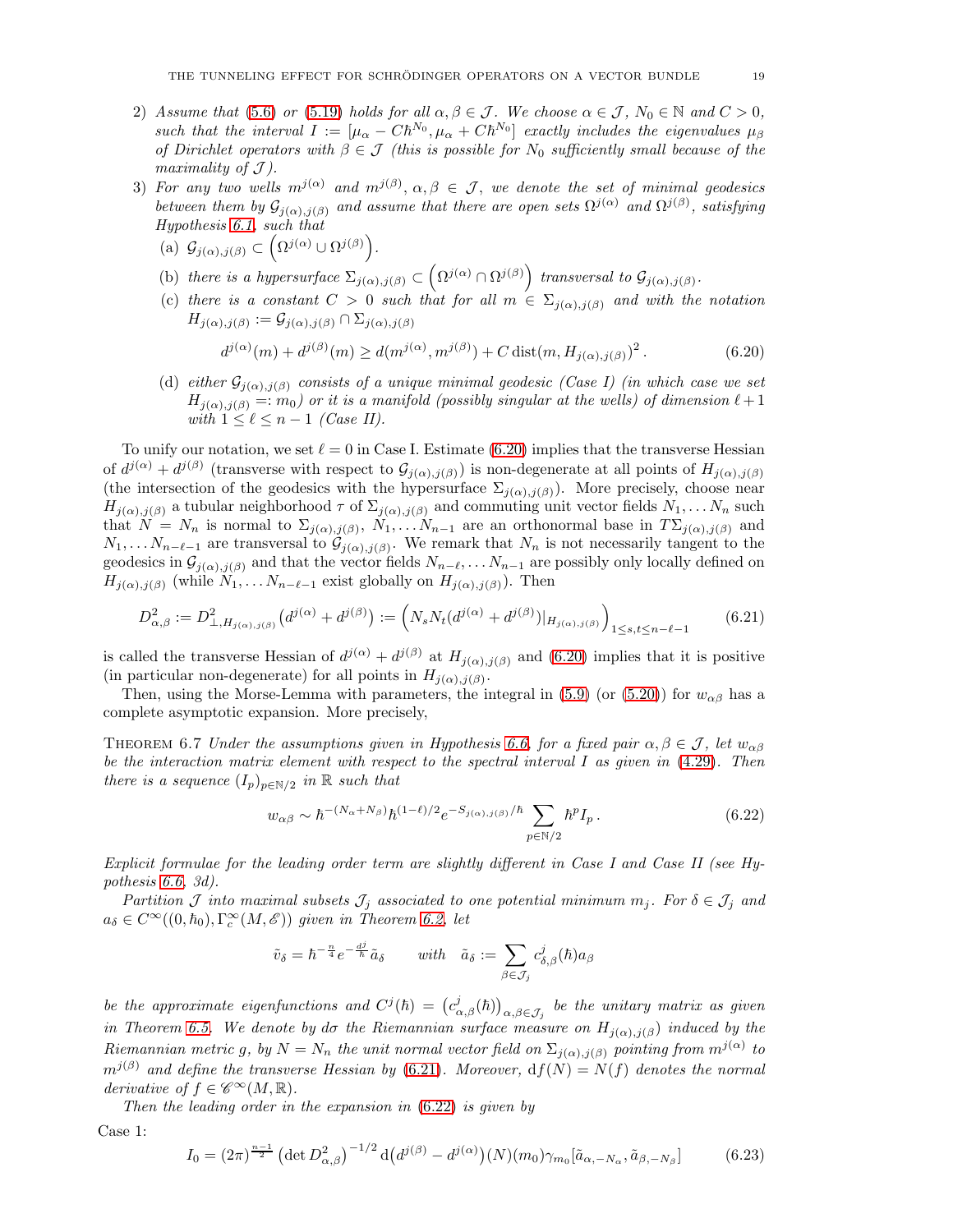Case 2:

$$
I_0 = (2\pi)^{\frac{n-\ell-1}{2}} \int_{H_{j(\alpha),j(\beta)}} \left( \det D^2_{\alpha,\beta} \right)^{-1/2} \mathrm{d} \left( d^{j(\beta)} - d^{j(\alpha)} \right) (N) (m) \gamma_m [\tilde{a}_{\alpha,-N_\alpha}, \tilde{a}_{\beta,-N_\beta}] d\sigma(m) \,. \tag{6.24}
$$

We remark that all  $I_p = I_{p;\alpha,\beta}$  depend on  $\alpha,\beta$ . Moreover, the leading order term satisfies  $I_{0;\alpha,\beta} = \overline{I_{0;\beta,\alpha}}$  (since  $\gamma_m$  is Hermitian and switching  $\alpha$  and  $\beta$  implies switching the orientation of N). Thus  $I_{0;\alpha,\beta}$  gives the leading order of the (by construction) self-adjoint matrix  $(\tilde{m}_{\alpha\beta} - \mu_{\alpha}\delta_{\alpha\beta})_{\alpha,\beta\in\mathcal{J}}$ (see Theorem [4.5\)](#page-11-8) describing the interaction between the wells  $m^{j(\alpha)}$  and  $m^{j(\beta)}$ .

Recall that by construction, the eigenvalues of  $H_{\varepsilon}$  exponentially close to  $\mu_{\alpha}$  for  $\alpha \in \mathcal{J}$  (given in Hypothesis [6.6\)](#page-17-3) also lie in the spectral interval I. Thus, by Corollary [4.6](#page-12-10) specialized to the case of exactly two elements in J, the operator  $H_{\varepsilon}$  has precisely two eigenvalues  $\lambda_{\pm}$  inside I. Up to errors  $O\left(e^{-\frac{2\sigma}{\hbar}}\right)$  (for any  $\sigma < S_2$ ), these are given by the eigenvalues of the  $2 \times 2$ -matrix  $\begin{pmatrix} \mu_\alpha & \tilde{w}_{\alpha\beta} \\ \tilde{w}_{\alpha\beta} & \mu_\beta \end{pmatrix}$  $\tilde{w}_{\alpha\beta}$   $\mu_{\beta}$  $\setminus$ , namely

$$
\lambda_{\pm} = \frac{\mu_{\alpha} + \mu_{\beta}}{2} \pm \sqrt{\frac{1}{4}(\mu_{\alpha} - \mu_{\beta})^2 + \tilde{w}_{\alpha\beta}^2} + O\left(e^{-\frac{2\sigma}{\hbar}}\right) .
$$

Thus in this case the eigenvalue splitting is explicitly given by

$$
\lambda_{+} - \lambda_{-} = 2\sqrt{\frac{1}{4}(\mu_{\alpha} - \mu_{\beta})^2 + \tilde{w}_{\alpha\beta}^2} + O\left(e^{-\frac{2\sigma}{\hbar}}\right).
$$

In the symmetric case with  $\mu_{\alpha} = \mu_{\beta}$ , the splitting is, modulo  $O\left(e^{-\frac{2\sigma}{\hbar}}\right)$ , given by the symmetric interaction term  $\tilde{w}_{\alpha\beta} = \frac{1}{2}(w_{\alpha\beta} + w_{\beta\alpha})$ . The complete asymptotic expansion of  $\tilde{w}_{\alpha\beta}$  (via expansion of both  $w_{\alpha\beta}, w_{\beta\alpha}$ )) given in Theorem [6.7](#page-18-3) also gives an asymptotic expansion of the eigenvalue splitting, if  $\mu_{\alpha} - \mu_{\beta} = O\left(e^{-\frac{A}{\hbar}}\right)$ , where  $A > S_{j(\alpha),j(\beta)}$ .

*Proof.* We only prove Case 2. Theorem [6.5](#page-16-2) allows to replace modulo terms of order  $O(\hbar^{\infty})$  the Dirichlet eigenfunctions  $v_{\alpha}$  and  $v_{\beta}$  in [\(5.10\)](#page-13-5) or [\(5.20\)](#page-14-6) respectively by the associated approximate eigenfunctions  $\tilde{v}_{\alpha}$  and  $\tilde{v}_{\beta}$ .

In fact, for the first term in the integrand on the rhs of equation [\(5.10\)](#page-13-5) one obtains

<span id="page-19-0"></span>
$$
\gamma_m[\nabla_N^{\mathscr{E}} v_\alpha, v_\beta] - \gamma_m[\nabla_N^{\mathscr{E}} \tilde{v}_\alpha, \tilde{v}_\beta] = \gamma_m[\nabla_N^{\mathscr{E}} (v_\alpha - \tilde{v}_\alpha, v_\beta] + \gamma_m[\nabla_N^{\mathscr{E}} \tilde{v}_\alpha, v_\beta - \tilde{v}_\beta]
$$
(6.25)

where N is the unit normal vector field on  $\Sigma_{j(\alpha),j(\beta)}$  pointing from  $m^{j(\alpha)}$  to  $m^{j(\beta)}$ . Writing  $\alpha = (j, \ell)$  and  $\beta = (k, u)$ , and using (for w equal to  $e^{d^j/\hbar}v_\alpha$  or  $e^{d^j/\hbar}(v_\alpha - \tilde{v}_\alpha)$ ) the identity

$$
\nabla_N^{\mathscr{E}} e^{-d^j/\hbar} w = e^{-d^j/\hbar} \left( -\frac{1}{\hbar} \mathrm{d} d^j(N) \otimes w + \nabla_N^{\mathscr{E}} w \right),\tag{6.26}
$$

straightforward calculation of  $\int_{\Sigma_{jk}}$  rhs[\(6.25\)](#page-19-0) do gives, by use of the estimate [\(6.10\)](#page-16-4), Schwarz in-equality and Corollary [3.4,](#page-7-3) an error of order  $O(\hbar^{\infty}e^{-S_{j,k}/\hbar})$ . Treating the second term in the integrand on the right hand side of equation [\(5.10\)](#page-13-5) in the same way proves our claim.

Thus, modulo  $O(n^{\infty}e^{-S_{j,k}/\hbar})$ , we get, using  $S_{j,k} < S_0 + a$  in the case specified in [\(5.6\)](#page-13-1) (or  $S_{j,k} = S_0$  in the case specified in [\(5.19\)](#page-14-7), leading to the estimate [\(5.20\)](#page-14-6)), the representation formula

$$
w_{\alpha\beta} \equiv \hbar^2 \int_{\Sigma_{j,k}} \left( \gamma_m [\nabla_N^{\mathscr{E}} \tilde{v}_\alpha, \tilde{v}_\beta] - \gamma_m [\tilde{v}_\alpha, \nabla_N^{\mathscr{E}} \tilde{v}_\beta] \right) d\sigma(m)
$$
  
= 
$$
\hbar^2^{-\frac{n}{2}} \int_{\Sigma_{j,k}} \left( \gamma_m [\nabla_N^{\mathscr{E}} e^{-\frac{d^j}{\hbar}} \tilde{a}_\alpha(\cdot, \hbar), e^{-\frac{d^k}{\hbar}} \tilde{a}_\beta(\cdot, \hbar)] - \gamma_m [e^{-\frac{d^j}{\hbar}} \tilde{a}_\alpha(\cdot, \hbar), \nabla_N^{\mathscr{E}} e^{-\frac{d^k}{\hbar}} \tilde{a}_\beta(\cdot, \hbar)] \right) d\sigma(m)
$$

where in the second equation we used  $(6.5)$ ,  $(6.8)$  and the definition of  $\tilde{a}$ . Using

$$
\nabla_{N}^{\mathscr{E}} e^{-\frac{d^{k}}{\hbar}} \tilde{a}_{\beta}(\cdot,\hbar) = e^{-\frac{d^{k}}{\hbar}} \left(\frac{1}{\hbar} \mathrm{d} d^{k}(N) \tilde{a}_{\beta}(\cdot,\hbar) + \nabla_{N}^{\mathscr{E}} \tilde{a}_{\beta}(\cdot,\hbar)\right)
$$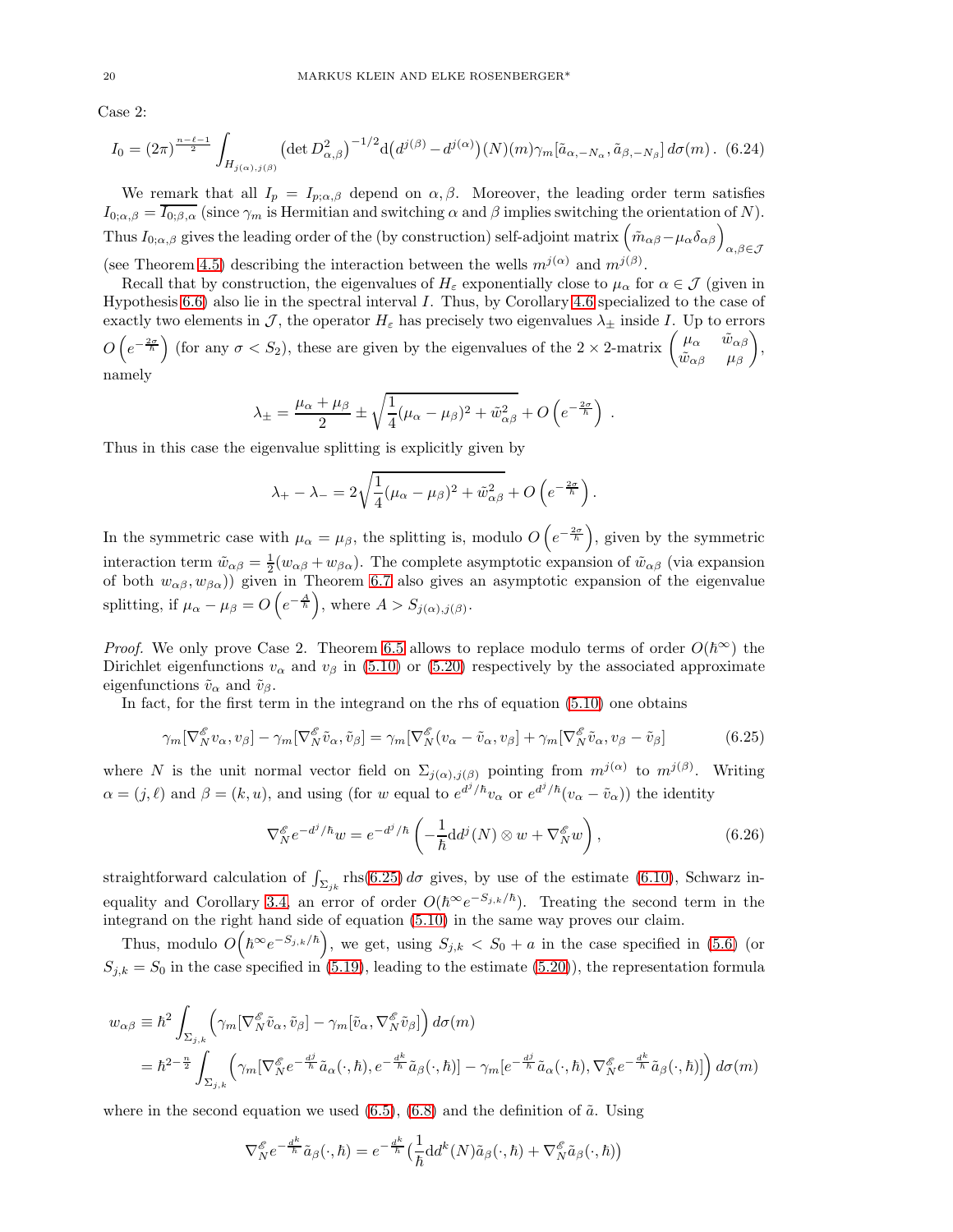and the notations

$$
\varphi_{jk} := d^j + d^k - S_{j,k} \tag{6.27}
$$
\n
$$
\eta_{\alpha,\beta}(m,\hbar) := -\gamma_m [dd^j(N)\tilde{a}_{\alpha}(\cdot,\hbar), \tilde{a}_{\beta}(\cdot,\hbar)] + \gamma_m [\tilde{a}_{\alpha}(\cdot,\hbar), dd^k(N)\tilde{a}_{\beta}(\cdot,\hbar)]
$$
\n
$$
\mu_{\alpha,\beta}(m,\hbar) := \gamma_m [\nabla_N^{\mathscr{E}} \tilde{a}_{\alpha}(\cdot,\hbar), \tilde{a}_{\beta}(\cdot,\hbar)] - \gamma_m [\tilde{a}_{\alpha}(\cdot,\hbar), \nabla_N^{\mathscr{E}} \tilde{a}_{\beta}(\cdot,\hbar)]
$$

we therefore get

<span id="page-20-6"></span>
$$
w_{\alpha\beta} \equiv \hbar^{2-\frac{n}{2}} e^{-\frac{S_{jk}}{\hbar}} \int_{\Sigma_{j,k}} e^{-\frac{\varphi_{jk}}{\hbar}} \left[ \frac{1}{\hbar} \eta_{\alpha,\beta}(m,\hbar) + \mu_{\alpha,\beta}(m,\hbar) \right] d\sigma(m). \tag{6.28}
$$

We now use an adapted version of stationary phase. We choose vector fields on  $H_{jk}$  as described above equation [\(6.21\)](#page-18-1) and a (sufficiently small) tubular neighborhood  $\tau$  of  $H_{ik}$  on  $\Sigma_{ik}$ .

Using the Tubular Neighborhood Theorem, there is a diffeomorphism

<span id="page-20-4"></span><span id="page-20-0"></span>
$$
\kappa : \tau \to H_{jk} \times (-\delta, \delta)^{n-\ell-1}, \quad k(x) = (s, t)
$$
\n(6.29)

such that for each  $x \in \tau$  there exists exactly one  $s \in H_{jk}$  and  $t \in (-\delta, \delta)^{n-\ell-1}$  such that

<span id="page-20-5"></span>
$$
x = s + \sum_{m=1}^{n-\ell-1} t_m N_m(s) \quad \text{for} \quad \kappa(x) = (s, t).
$$
 (6.30)

This follows from the proof of the Tubular Neighborhood Theorem, see e.g. [\[Hi\]](#page-21-12). It allows to continue the vector fields  $N_m$ ,  $m = 1, \ldots n-\ell-1$ , from  $H_{jk}$  to  $\tau$  by setting  $N_m(x) := N_m(s)$ , thus  $N_m = \partial_{t_m}$  and the vectorfields  $N_m$  commute.

For  $\varphi_{ik}$  given in [\(6.27\)](#page-20-0), we define

$$
\tilde{\varphi}_{jk} := \varphi_{jk} \circ \kappa^{-1} : H_{jk} \times (-\delta, \delta)^{n-\ell-1} \to \mathbb{R} \quad \text{with} \quad \tilde{\varphi}_{jk}(s, t) := \varphi_{jk} \circ \kappa^{-1}(s, t) = \varphi_{jk}(x) .
$$

Then  $H_{jk}$  is given by  $t = 0$  and

<span id="page-20-1"></span>
$$
\tilde{\varphi}_{jk}|_{H_{jk}} = \varphi_{jk}|_{H_{jk}} = 0 \quad \text{and} \quad \varphi_{jk}(x) > 0 \quad \text{for} \quad x \in \tau \setminus H_{jk}. \tag{6.31}
$$

Moreover, since  $\varphi_{jk}$  is constant and minimal on  $H_{jk}$  and since  $\varphi_{jk}(x) \geq \text{dist}(x, H_{jk})^2$  by equation  $(6.20)$  in Hypothesis [6.6,](#page-17-3)

$$
N_m \varphi_{jk}|_{H_{jk}} = \frac{\partial}{\partial s_m} \tilde{\varphi}_{jk}|_{H_{jk}} = 0 \quad \text{for} \quad m = n - \ell, \dots n - 1
$$

$$
N_m \varphi_{jk}|_{H_{jk}} = \frac{\partial}{\partial t_m} \tilde{\varphi}_{jk}|_{H_{jk}} = 0 \quad \text{for} \quad m = 1, \dots n - \ell - 1
$$

$$
\left(N_m N_u \varphi_{jk}|_{H_{jk}}\right)_{1 \le m, u \le n - \ell - 1} = D_t^2 \tilde{\varphi}_{jk}|_{t = 0} > 0.
$$
(6.32)

Now we use the following adapted version of the Morse-Lemma with parameters (see e.g. [\[D\]](#page-21-13), [\[L\]](#page-22-9)).

<span id="page-20-3"></span>LEMMA 6.8 Let  $\phi \in \mathscr{C}^{\infty}(H_{jk} \times (-\delta,\delta)^{n-\ell-1})$  be such that  $\phi(s,0) = 0$ ,  $D_t\phi(s,0) = 0$  and the transversal Hessian  $D_t^2 \phi(s, \cdot)|_{t=0} =: Q(s)$  is non-degenerate for all  $s \in H_{jk}$ . Then, for each  $s \in H_{jk}$ , there is a diffeomorphism  $y(s,.) : (-\delta, \delta)^{n-\ell-1} \to U$ , where  $U \subset \mathbb{R}^{n-\ell-1}$  is some neighborhood of 0, such that

$$
y(s,t) = t + O(|t|^2)
$$
 as  $|t| \to 0$  and  $\phi(s,t) = \frac{1}{2} \langle y(s,t), Q(s)y(s,t) \rangle$ . (6.33)

Furthermore,  $y(s, t)$  is  $\mathscr{C}^{\infty}$  in  $s \in H_{ik}$ .

By [\(6.31\)](#page-20-1) and [\(6.32\)](#page-20-2), the phase function  $\tilde{\varphi}_{jk}$  satisfies the assumptions on  $\phi$  given in Lemma [6.8.](#page-20-3) We thus can define the diffeomorphism  $h := 1 \times y : H_{jk} \times (-\delta, \delta)^{n-\ell-1} \to H_{jk} \times U$  for y constructed with respect to  $\tilde{\varphi}_{jk}$  as in Lemma [6.8.](#page-20-3) Using the diffeomorphism  $\kappa$  as given in [\(6.29\)](#page-20-4) and [\(6.30\)](#page-20-5), we set  $g(x) := h \circ \kappa(x) = (s, y)$  (then  $g^{-1}(s, 0) = s$  for  $s \in H_{jk}$ ). Thus

<span id="page-20-2"></span>
$$
\varphi_{jk}(g^{-1}(s,y)) = \frac{1}{2}\langle y, Q(s)y \rangle \tag{6.34}
$$

and, modulo  $O(\hbar^{\infty}e^{-\frac{S_{jk}}{\hbar}})$ , we obtain by [\(6.28\)](#page-20-6), setting  $x := g^{-1}(s, y)$ ,

<span id="page-20-7"></span>
$$
w_{\alpha\beta} \equiv \hbar^{2-\frac{n}{2}} e^{-S_{jk}/\hbar} \int_{H_{j,k}} \int_{U} e^{-\langle y, Q(s)y \rangle/2\hbar} \left[ \frac{1}{\hbar} \eta_{\alpha,\beta}(g^{-1}(s,y)) + \mu_{\alpha,\beta}(g^{-1}(s,y)) \right] J(s,y) \, dy \, d\tilde{\sigma}(s)
$$
\n(6.35)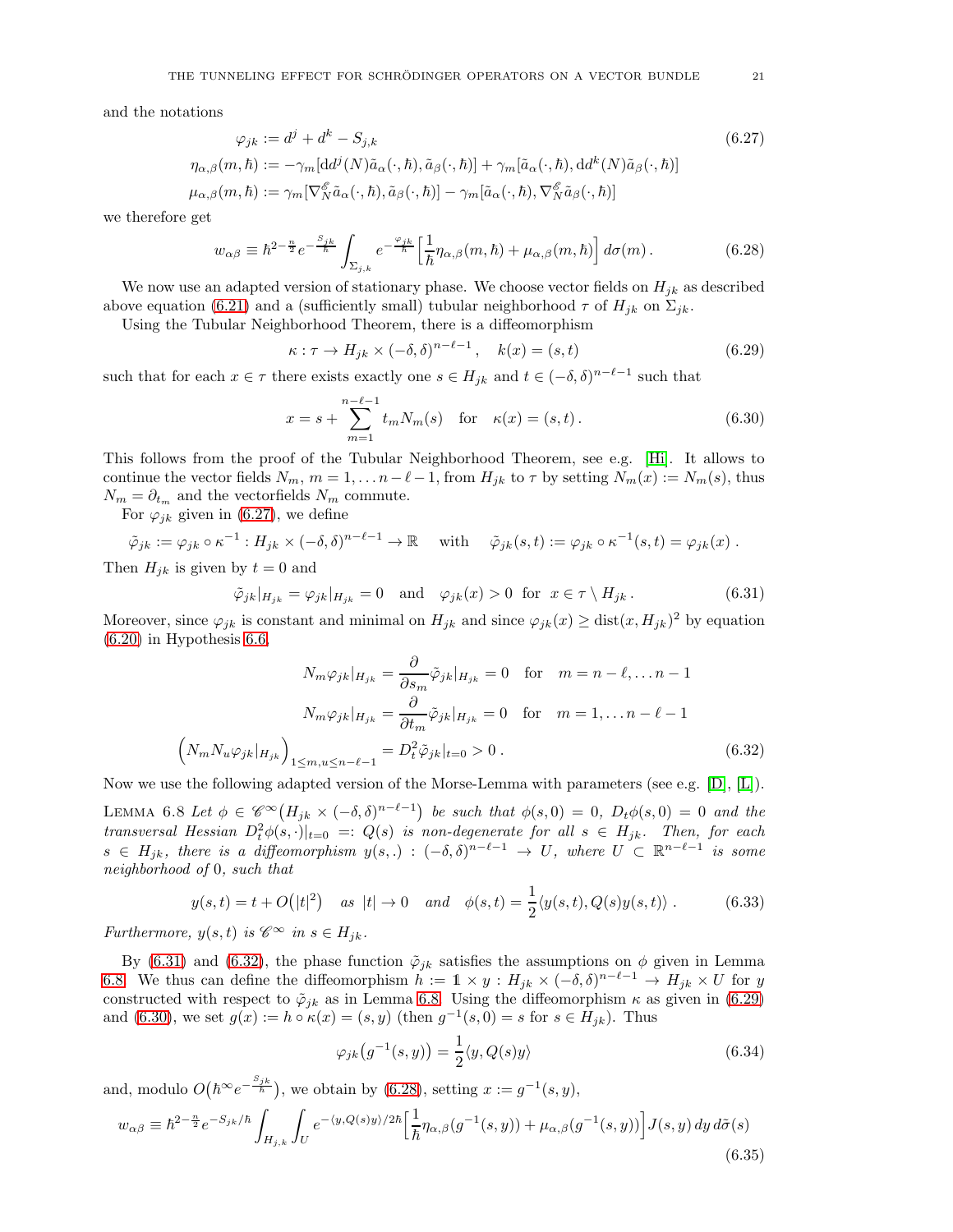where  $d\tilde{\sigma}$  is the Euclidean surface measure on  $H_{jk}$  and  $J(s, y) = \det D_y g^{-1}(s, y)$  denotes the Jacobi determinant for the diffeomorphism  $g^{-1}(s,.)$  which maps U into a subset of span $(N_1(s),-)$  $\ldots, N_{n-\ell-1}(s)$  and  $Q(s) = D_t^2 \tilde{\varphi}_{jk}(s, \cdot)|_{t=0}$  denotes the transversal Hessian of  $\tilde{\varphi}_{jk}$  as given in [\(6.32\)](#page-20-2). From the construction of g and [\(6.30\)](#page-20-5) it follows that  $J(s, 0) = 1$  for all  $s \in H_{jk}$ .

By the stationary phase formula with respect to y in [\(6.35\)](#page-20-7), we get modulo  $O(e^{-\frac{S_{jk}}{\hbar}}\hbar^{\infty})$ 

$$
w_{\alpha\beta} \equiv \hbar^{\frac{1-\ell}{2}} e^{-\frac{S_{jk}}{\hbar}} (2\pi)^{\frac{n-\ell-1}{2}} \sum_{\nu=0}^{\infty} \hbar^{\nu} \int_{H_{j,k}} B_{\nu}(s) d\sigma(s) \text{ where } B_{\nu}(s) = (\det Q(s))^{-\frac{1}{2}} \frac{1}{\nu!} \Big( \langle \partial_y, Q^{-1}(s) \partial_y \rangle^{\nu} J(\eta_{\alpha,\beta} + \hbar \mu_{\alpha,\beta}) \circ g^{-1} \Big)(s,0).
$$
 (6.36)

In particular, for any  $s \in H_{j,k}$ , using the notation [\(6.21\)](#page-18-1),  $B_0(s)$  is given by the leading order of

<span id="page-21-15"></span>
$$
\left(\det Q(s)\right)^{-\frac{1}{2}}\eta_{\alpha,\beta}\circ g^{-1}(s,0)=\left|\det D^2_{\alpha\beta}(s)\right|^{-\frac{1}{2}}\eta_{\alpha,\beta}(s),\tag{6.37}
$$

using [\(6.32\)](#page-20-2) and identifying  $s \in H_{j,k}$  with a point in M.

We now use the definition of  $\eta_{\alpha,\beta}$  in equation [\(6.27\)](#page-20-0) and the expansions of  $\tilde{a}_{\alpha}\tilde{a}_{\beta}$  as given in Theorem [6.2](#page-15-2) to get

$$
\eta_{\alpha,\beta}(x) = \left(\mathrm{d}d^{k}(N) - \mathrm{d}d^{j}(N)\right)(x)\gamma_{x}\left[\tilde{a}_{\alpha}(\cdot,\hbar),\tilde{a}_{\beta}(\cdot,\hbar)\right] \n= \hbar^{-(N_{\alpha}+N_{\beta})}\left(\mathrm{d}d^{k}(N) - \mathrm{d}d^{j}(N)\right)(x)\gamma_{x}\left[\tilde{a}_{\alpha,N_{\alpha}},\tilde{a}_{\beta,N_{\beta}}\right] + O\left(\hbar^{-(N_{\alpha}+N_{\beta})+\frac{1}{2}}\right)
$$
\n(6.38)

Combining  $(6.38)$ ,  $(6.37)$  and  $(6.36)$  completes the proof.

<span id="page-21-16"></span><span id="page-21-14"></span>
$$
\mathcal{L}_{\mathcal{L}}
$$

### **REFERENCES**

- <span id="page-21-6"></span>[A] Aubin, T.: Some Nonlinear Problems in Riemannian Geometry, Springer, Berlin (1998).
- <span id="page-21-2"></span>[BEGK] Bovier, A., Eckhoff, M., Gayrard, V. and Klein, M.: Metastability in reversible diffusion processes. I: Sharp asymptotics for capacities and exit times Journal of the European Mathematical Society, Volume 6 (4), pp. 399-424, (2005)
- <span id="page-21-3"></span>[BGK] Bovier, A., Gayrard, V. and Klein, M.: Metastability in reversible diffusion processes II: precise asymptotics for small eigenvalues Journal of the European Mathematical Society, Volume 7, Issue 1, pp. 6999, (2005)
- [BGV] Berline, N., Getzler, E., and Vergne, M.: Heat Kernels and Dirac Operators, Springer, Berlin (1992).
- <span id="page-21-10"></span>[C] Chernoff, P.R.: Essential Self-Adjointness of Powers of Generators of Hyperbolic Equations, Journal of Functional Analysis, 12, pp. 401–414, (1973)
- <span id="page-21-11"></span>[CFKS] Cycon, H.L., Froese, R.G., Kirsch, W., and Simon, B.: Schrödinger Operators with Application to Quantum Mechanics and Global Geometry, Springer, (1987).
- [DS] Dimassi, M. and Sjöstrand, J.: Spectral Asymptotics in the Semi-Classical Limit, London Math. Soc. Lecture Note Series, volume 268, Cambridge University Press, (1999).
- <span id="page-21-13"></span>[D] J.J. Duistermaat: Fourier Integral Operators, Birkäuser Boston (1996).
- <span id="page-21-4"></span>[Eck] Precise asymptotics of small eigenvalues of reversible diffusions in the metastable regime The Annals of Probability, Vol. 33, No. 1, 244299, (2005)
- <span id="page-21-7"></span>[E] Eichhorn, J.: Global Analysis on Open Manifolds, Nova Science Publishers, Inc., New York (2007).
- [G] Di Gésu, G.: Semiclassical spectral analysis of discrete Witten Laplacians, PhD thesis, Universität Potsdam, (2013), [http://opus.kobv.de/ubp/volltexte/2013/6528/.](http://opus.kobv.de/ubp/volltexte/2013/6528/)
- [GS] Grigis, A. and Sjöstrand, J.: Microlocal Analysis for Differential Operators, London Math. Soc, Lecture Note Series, volume 196, Cambridge University Press, Cambridge, (1994).
- [H88] Helffer, B.: Semi-Classical Analysis for the Schrödinger Operator and Applications, Lecture Notes in Mathematics, volume 1336, Springer, Berlin, (1988).
- [H02] Helffer, B.: Semiclassical Analysis, Witten Laplacians, and Statistical Mechanics, Series on P.D.E. and Appl., volume 1, World Scientific, (2002).
- <span id="page-21-1"></span>[HKN] Helffer, B., Klein, M. and Nier, F.: Quantitative Analysis of Metastability in Reversible Diffusion Processes via a Witten Complex Approach, Proceedings of the Symposium on Scattering and Spectral Theory, Matematica Contempornea (Brazilian Mathematical Society), Vol. 26, pp. 4186 (2004).
- <span id="page-21-8"></span>[HK] Helffer, B. and Kondryukov, Y.: Semiclassical Asymptotics and Gaps in the Spectra of Periodic Schrödinger Operators with Magnetic Wells, Trans. Amer. Math. Soc., 360, 3, pp. 1681–1694, (2008)
- <span id="page-21-5"></span>[HS1] Helffer, B. and Sjöstrand, J.: *Multiple wells in the semi-classical limit 1*, Comm. in P.D.E., 9, pp. 337 – 408, (1984)
- <span id="page-21-0"></span>[HS4] Helffer, B. and Sjöstrand, J.: Puits multiples en mechanique semi-classique  $\mu$ : étude du complexe de witten, Comm. in P.D.E., 10, 3, pp. 245 – 340, (1985)
- <span id="page-21-12"></span>[Hi] M.W. Hirsch: *Differential Topology*, Springer-Verlag New York, (1976)
- [Hö] Hörmander, L.: The Analysis of Linear Partial Differential Operators I, Grundlehren der Mathematischen Wissenschaften, volume 256, 2 ed., Springer-Verlag, (1990).
- <span id="page-21-9"></span>[KMSW] Klein, M., Martinez, A., Seiler, R., and Wang, X.: On the Born-Oppenheimer expansion for polyatomic molecules, Comm. Math. Phys., 143, 3, pp. 607 – 639, (1992)